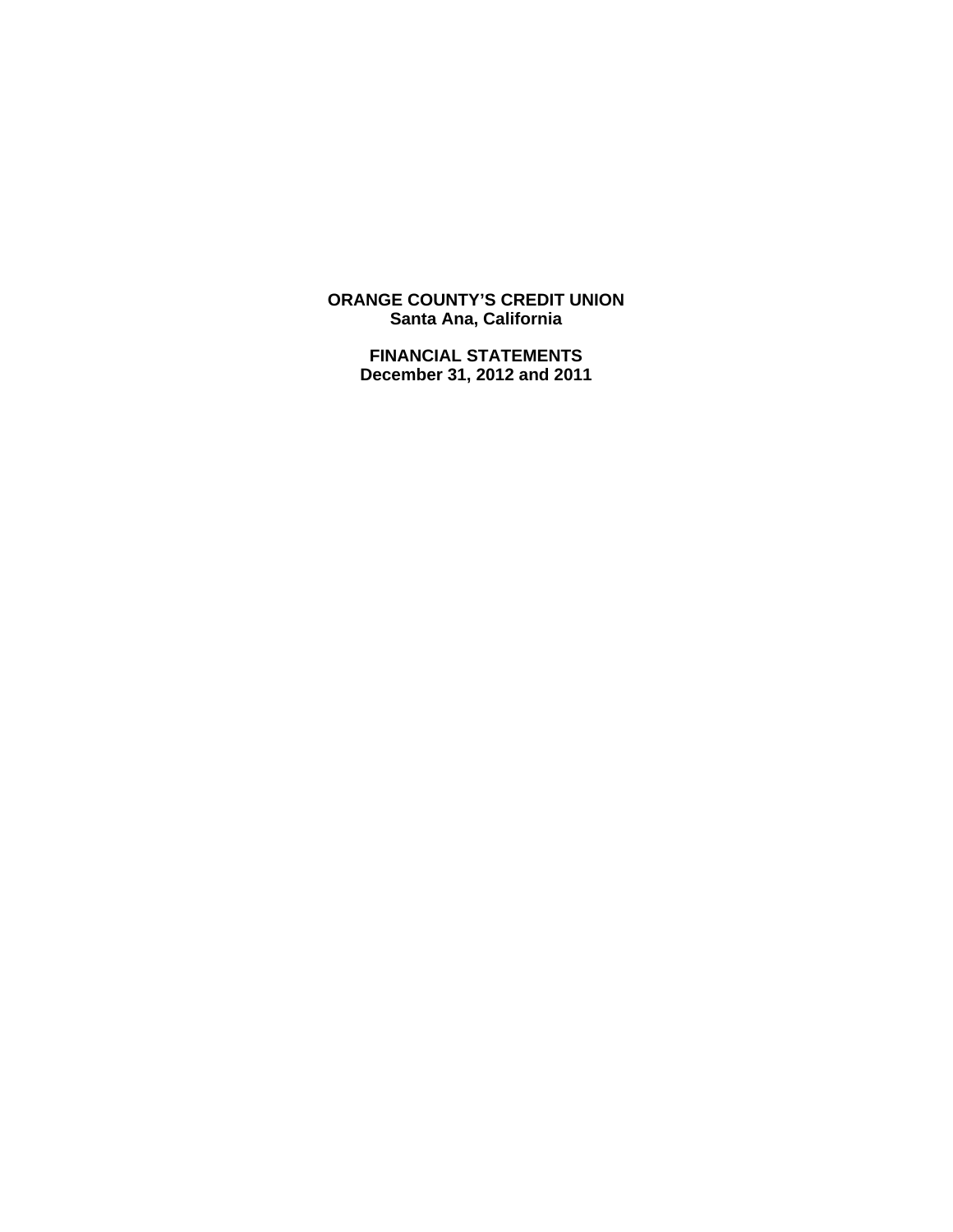## **TABLE OF CONTENTS**

## **PAGE**

|--|--|--|

## **FINANCIAL STATEMENTS**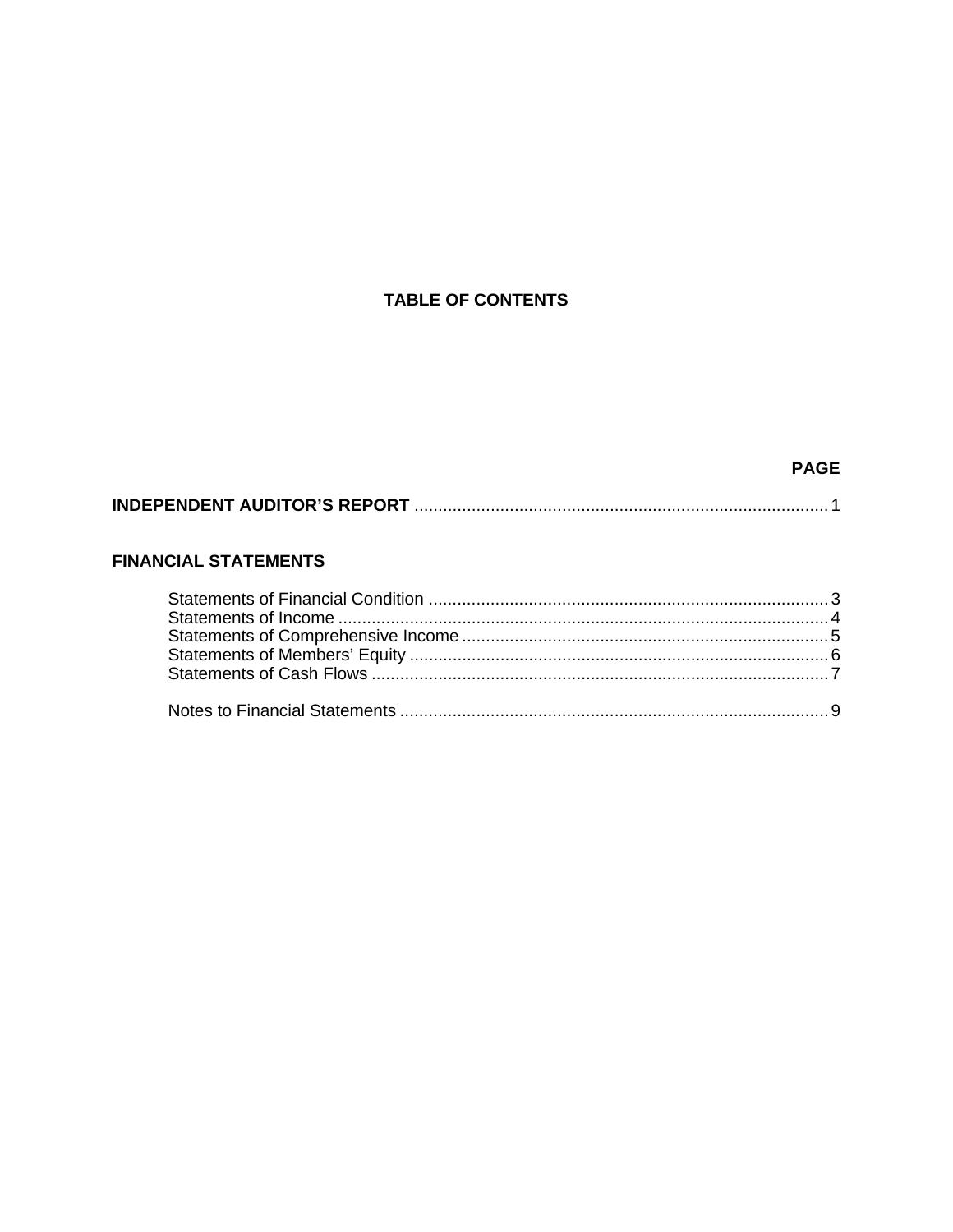

CliftonLarsonAllen LLP www.cliftonlarsonallen.com

## **Independent Auditor's Report**

Members of the Supervisory Committee and Board of Directors Orange County's Credit Union Santa Ana, California

We have audited the accompanying statements of financial condition of Orange County's Credit Union as of December 31, 2012 and 2011, and the related statements of income, comprehensive income, members' equity, and cash flows for the years then ended, and the related notes to the financial statements.

#### *Management's Responsibility for the Financial Statements*

Management is responsible for the preparation and fair presentation of these financial statements in accordance with accounting principles generally accepted in the United States of America; this includes the design, implementation, and maintenance of internal control relevant to the preparation and fair presentation of financial statements that are free from material misstatement, whether due to fraud or error.

#### *Auditors' Responsibility*

Our responsibility is to express an opinion on these financial statements based on our audits. We conducted our audits in accordance with auditing standards generally accepted in the United States of America. Those standards require that we plan and perform the audit to obtain reasonable assurance about whether the financial statements are free from material misstatement.

An audit involves performing procedures to obtain audit evidence about the amounts and disclosures in the financial statements. The procedures selected depend on the auditors' judgment, including the assessment of the risks of material misstatement of the financial statements, whether due to fraud or error. In making those risk assessments, the auditor considers internal control relevant to the entity's preparation and fair presentation of the financial statements in order to design audit procedures that are appropriate in the circumstances, but not for the purpose of expressing an opinion on the effectiveness of the entity's internal control. Accordingly, we express no such opinion. An audit also includes evaluating the appropriateness of accounting policies used and the reasonableness of significant accounting estimates made by management, as well as evaluating the overall presentation of the financial statements.

We believe that the audit evidence we have obtained is sufficient and appropriate to provide a basis for our audit opinion.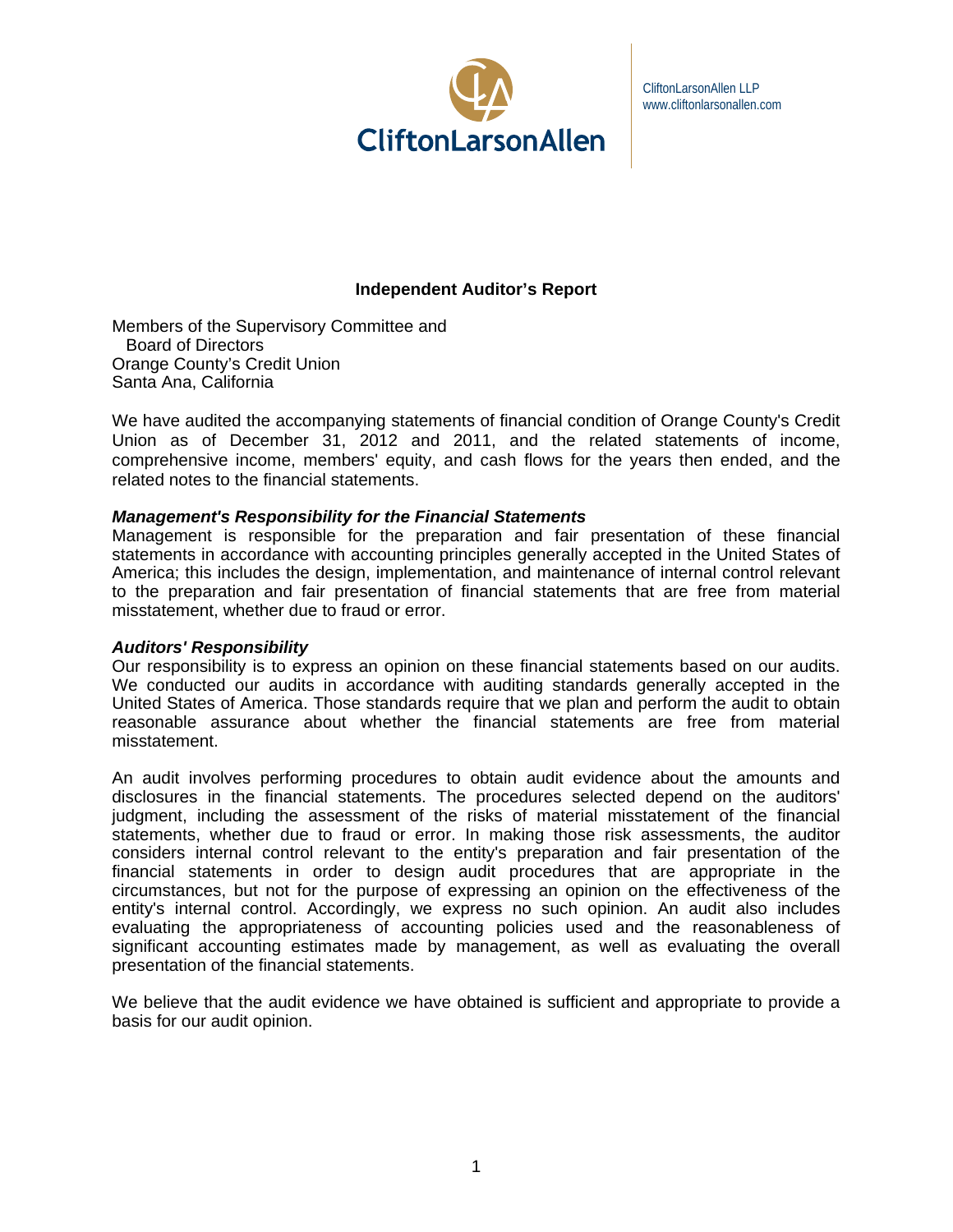## *Opinion*

In our opinion, the financial statements referred to above present fairly, in all material respects, the financial position of Orange County's Credit Union as of December 31, 2012 and 2011, and the results of its operations and its cash flows for the years then ended in accordance with accounting principles generally accepted in the United States of America

Vifton Larson Allen LLP

Tucson, Arizona March 18, 2013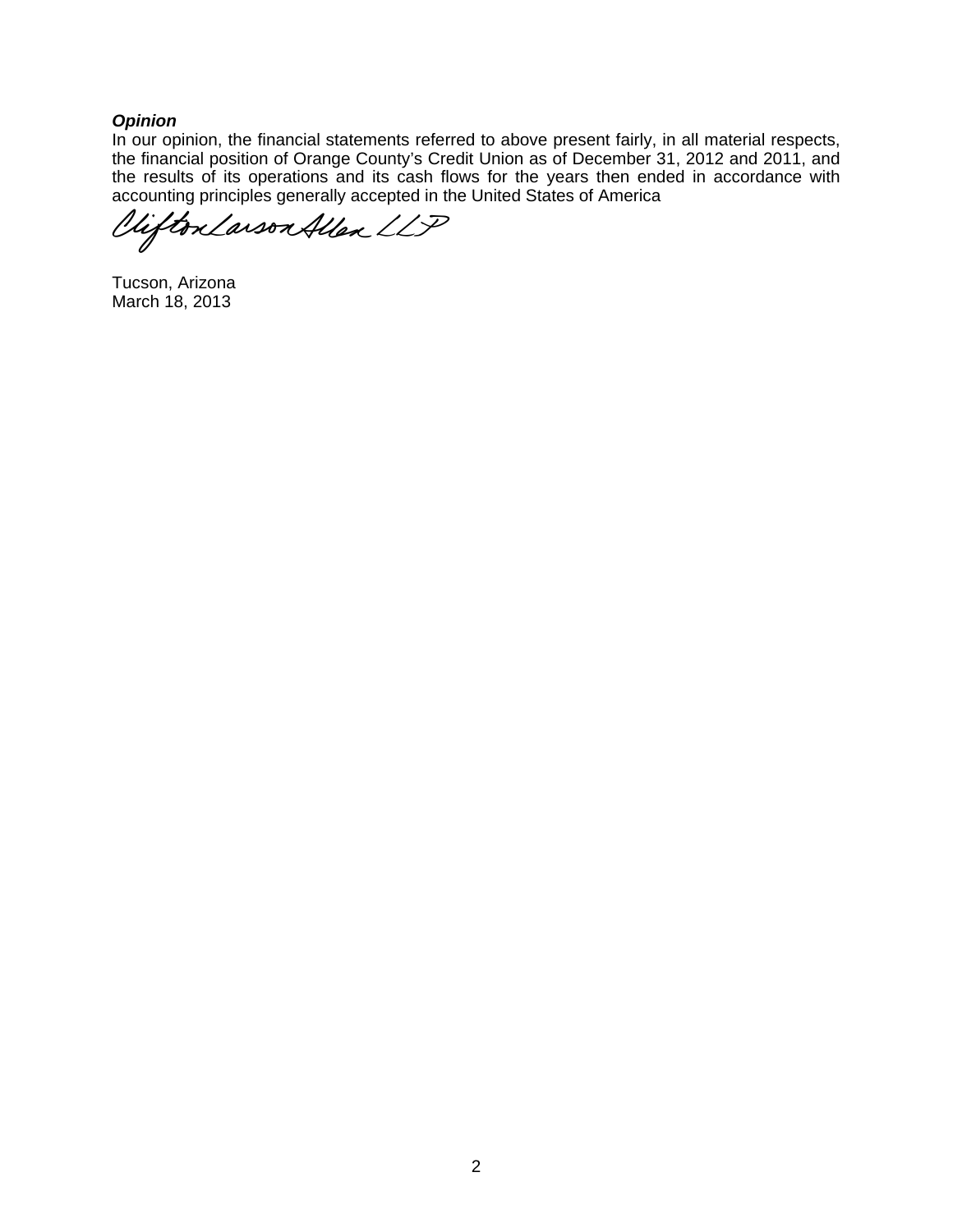## **ORANGE COUNTY'S CREDIT UNION STATEMENTS OF FINANCIAL CONDITION December 31, 2012 and 2011**

#### **ASSETS**

|                                                    | 2012             | 2011              |
|----------------------------------------------------|------------------|-------------------|
| Cash and cash equivalents                          | \$<br>80,865,174 | \$<br>135,438,915 |
| Investment securities:                             |                  |                   |
| Available-for-sale                                 | 411,777,332      | 304,922,423       |
| Other investments                                  | 5,060,000        | 2,705,234         |
| Federal Home Loan Bank stock                       | 5,815,200        | 4,333,800         |
| Loans held-for-sale                                | 8,311,602        | 2,033,850         |
| Loans to members, net of allowance for loan losses | 491,746,310      | 493,050,590       |
| Accrued interest receivable                        | 2,527,624        | 2,622,657         |
| Foreclosed assets                                  |                  | 1,159,125         |
| Premises and equipment, net                        | 22,467,837       | 22,850,906        |
| <b>NCUSIF deposit</b>                              | 8,954,804        | 8,302,416         |
| Life insurance policies                            | 17,399,574       | 7,496,426         |
| Other assets                                       | 4,204,647        | 3,504,790         |
|                                                    |                  |                   |
|                                                    |                  |                   |

| \$1,059,130,104 \$988,421,132<br><b>TOTAL ASSETS</b> |  |
|------------------------------------------------------|--|
|------------------------------------------------------|--|

## **LIABILITIES AND MEMBERS' EQUITY**

| <b>LIABILITIES</b>                                                                              |                                              |    |                                        |
|-------------------------------------------------------------------------------------------------|----------------------------------------------|----|----------------------------------------|
| Members' share and savings accounts<br>Borrowed funds<br>Accrued expenses and other liabilities | \$<br>939,549,438<br>15,750,000<br>4,791,206 | S. | 877,602,791<br>17,250,000<br>3,102,488 |
| <b>Total liabilities</b>                                                                        | 960,090,644                                  |    | 897, 955, 279                          |
| <b>MEMBERS' EQUITY - substantially restricted</b>                                               |                                              |    |                                        |
| Regular reserve                                                                                 | 14,248,147                                   |    | 14,248,147                             |
| Undivided earnings                                                                              | 80,729,025                                   |    | 73,262,985                             |
| Accumulated other comprehensive income                                                          | 4,062,288                                    |    | 2,954,721                              |
| Total members' equity                                                                           | 99,039,460                                   |    | 90,465,853                             |
| <b>TOTAL LIABILITIES AND MEMBERS' EQUITY</b>                                                    | \$1,059,130,104                              | \$ | 988,421,132                            |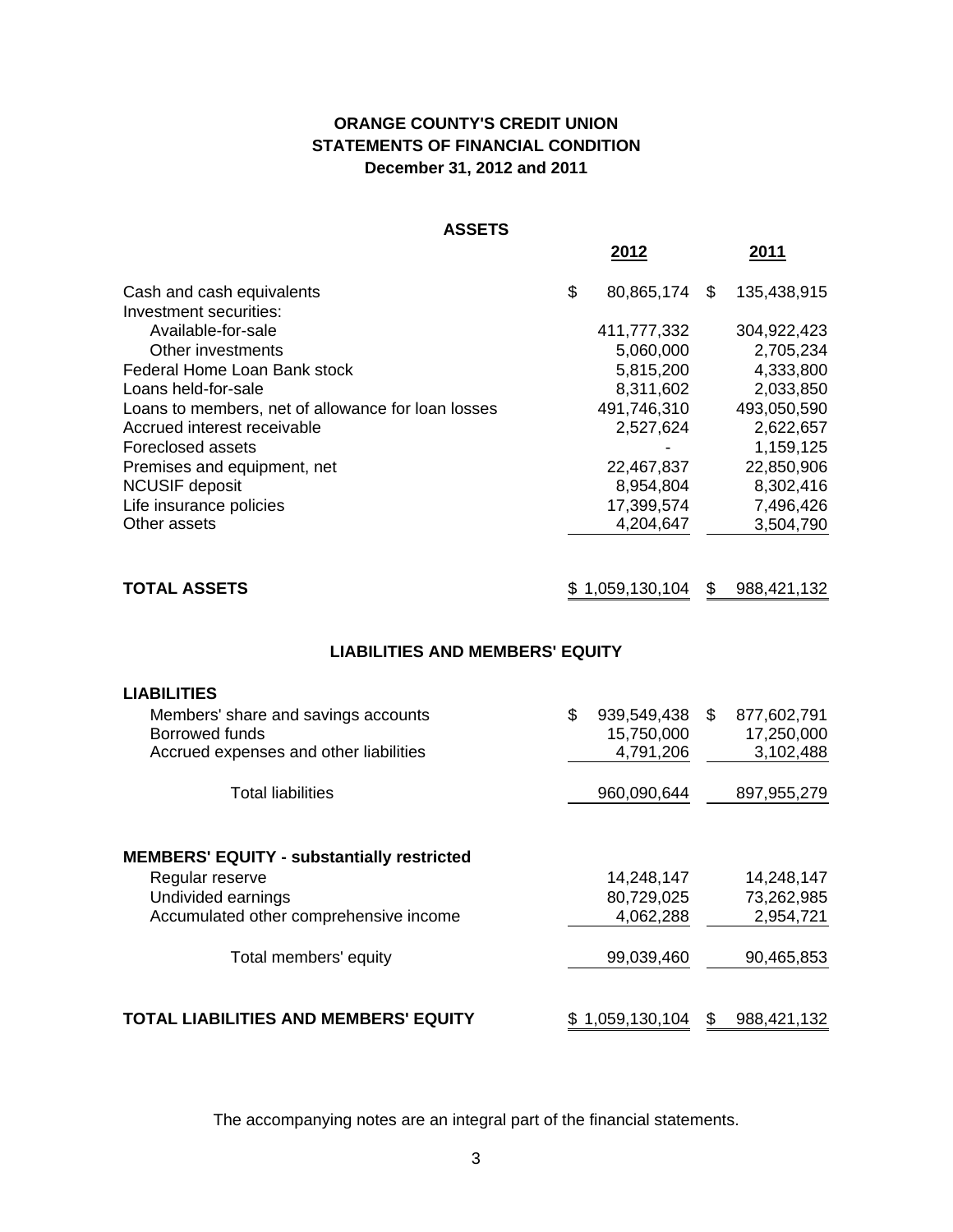## **ORANGE COUNTY'S CREDIT UNION STATEMENTS OF INCOME Years Ended December 31, 2012 and 2011**

|                                                          | 2012             | 2011                    |
|----------------------------------------------------------|------------------|-------------------------|
| <b>INTEREST INCOME</b>                                   |                  |                         |
| Interest on loans to members                             | \$<br>27,802,045 | \$<br>29,607,901        |
| Interest on investment securities and cash equivalents   | 5,075,994        | <u>4,789,565</u>        |
| Total interest income                                    | 32,878,039       | 34,397,466              |
| <b>INTEREST EXPENSE</b>                                  |                  |                         |
| Dividends on members' share and savings accounts         | 4,077,663        | 5,586,996               |
| Interest on borrowed funds                               | 550,988          | 546,158                 |
| Total interest expense                                   | 4,628,651        | 6,133,154               |
|                                                          |                  |                         |
| Net interest income                                      | 28,249,388       | 28,264,312              |
| <b>PROVISION FOR LOAN LOSSES</b>                         | 2,889,780        | 3,646,422               |
| Net interest income after provision for                  |                  |                         |
| loan losses                                              | 25,359,608       | 24,617,890              |
| <b>NON-INTEREST INCOME</b>                               |                  |                         |
| Fees and charges                                         | 5,688,020        | 5,318,172               |
| Gain on sales of loans held-for-sale                     | 2,647,143        | 821,874                 |
| Other non-interest income                                | 8,897,277        | 7,533,020               |
| Total non-interest income                                | 17,232,440       | 13,673,066              |
|                                                          |                  |                         |
| <b>NON-INTEREST EXPENSE</b><br>Compensation and benefits | 18,721,109       |                         |
| Occupancy                                                | 2,440,624        | 16,861,349<br>2,723,764 |
| Operations                                               | 7,838,083        | 7,302,908               |
| <b>NCUSIF</b> premium assessment                         | 850,706          | 2,075,604               |
| Professional and outside services                        | 712,669          | 745,404                 |
| <b>Educational and promotional</b>                       | 1,052,277        | 845,813                 |
| Loan servicing                                           | 2,194,523        | 1,427,386               |
| Other expense                                            | 1,316,017        | 1,307,448               |
| Total non-interest expense                               | 35,126,008       | 33,289,676              |
| <b>NET INCOME</b>                                        | \$<br>7,466,040  | \$<br>5,001,280         |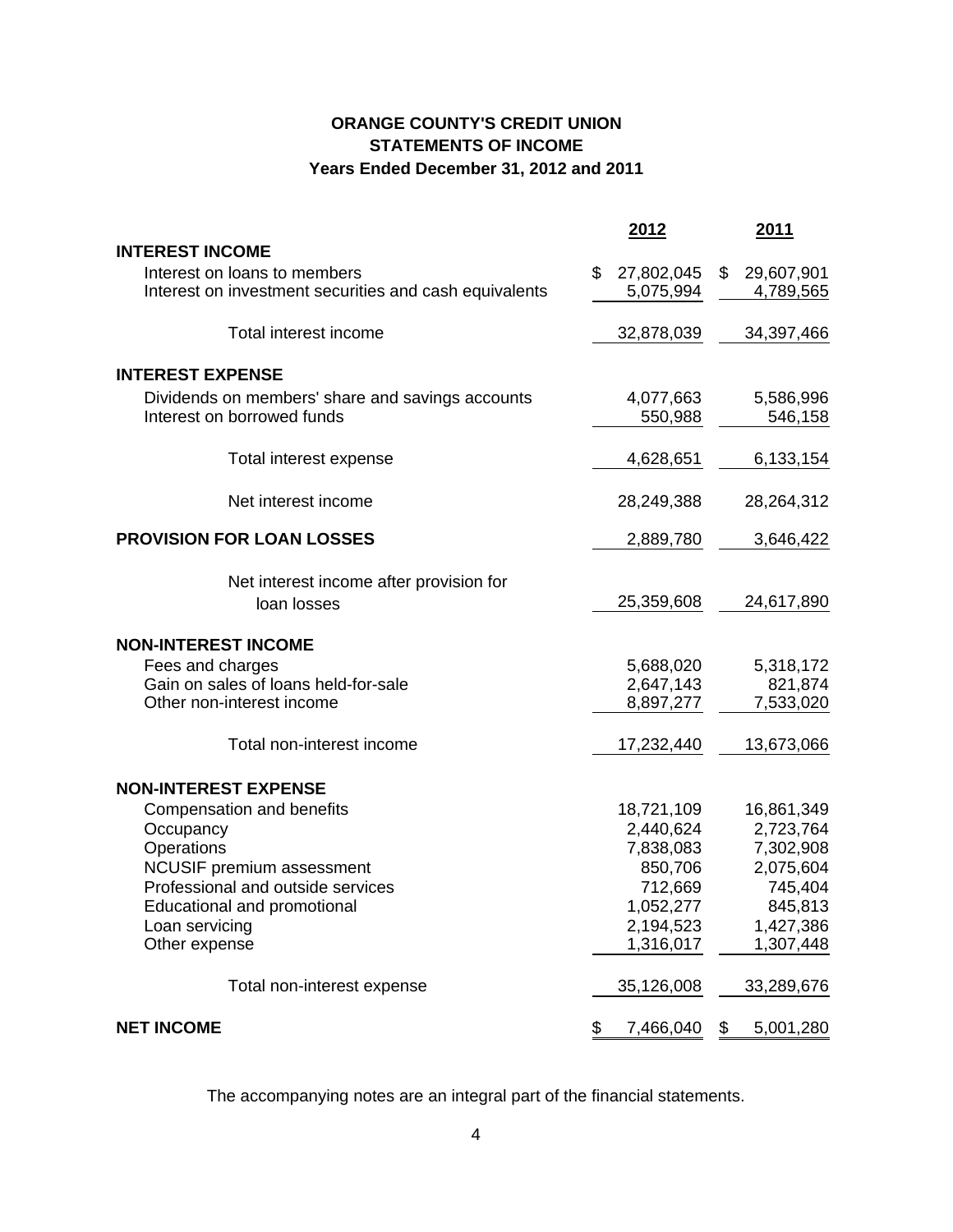## **ORANGE COUNTY'S CREDIT UNION STATEMENTS OF COMPREHENSIVE INCOME Years Ended December 31, 2012 and 2011**

|                                                                                                            | 2012            |      | 2011             |
|------------------------------------------------------------------------------------------------------------|-----------------|------|------------------|
| <b>NET INCOME</b>                                                                                          | \$<br>7,466,040 | - \$ | 5,001,280        |
| <b>OTHER COMPREHENSIVE INCOME:</b><br>Change in unrealized gain (loss) on<br>securities available-for-sale | 1,107,567       |      | 3,158,741        |
| <b>COMPREHENSIVE INCOME</b>                                                                                | 8,573,607       |      | <u>8,160,021</u> |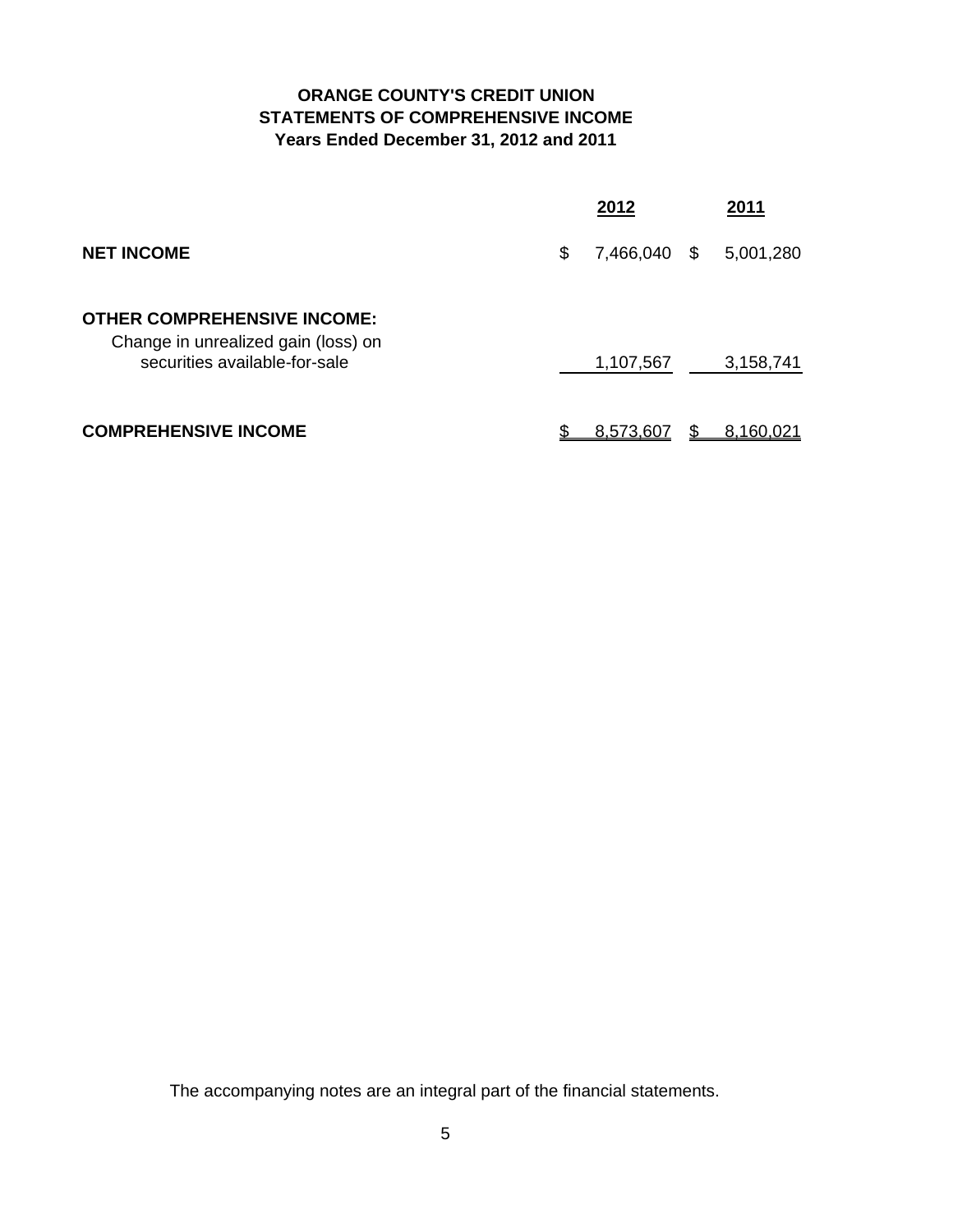# **ORANGE COUNTY'S CREDIT UNIONSTATEMENTS OF MEMBERS' EQUITYYears Ended December 31, 2012 and 2011**

|                                    |                           |                                     | <b>Accumulated</b><br><b>Other</b>    |     |            |
|------------------------------------|---------------------------|-------------------------------------|---------------------------------------|-----|------------|
|                                    | Regular<br><b>Reserve</b> | <b>Undivided</b><br><b>Earnings</b> | <b>Comprehensive</b><br>Income (Loss) |     | Total      |
| <b>BALANCES, DECEMBER 31, 2010</b> | \$<br>14,248,147          | \$<br>68,261,705                    | \$<br>$(204, 020)$ \$                 |     | 82,305,832 |
| Net income                         |                           | 5,001,280                           |                                       |     | 5,001,280  |
| Other comprehensive income         |                           |                                     | 3,158,741                             |     | 3,158,741  |
| <b>BALANCES, DECEMBER 31, 2011</b> | 14,248,147                | 73,262,985                          | 2,954,721                             |     | 90,465,853 |
| Net income                         |                           | 7,466,040                           |                                       |     | 7,466,040  |
| Other comprehensive income         |                           |                                     | 1,107,567                             |     | 1,107,567  |
| <b>BALANCES, DECEMBER 31, 2012</b> | \$<br>14,248,147          | \$<br>80,729,025                    | \$<br>4,062,288                       | \$. | 99,039,460 |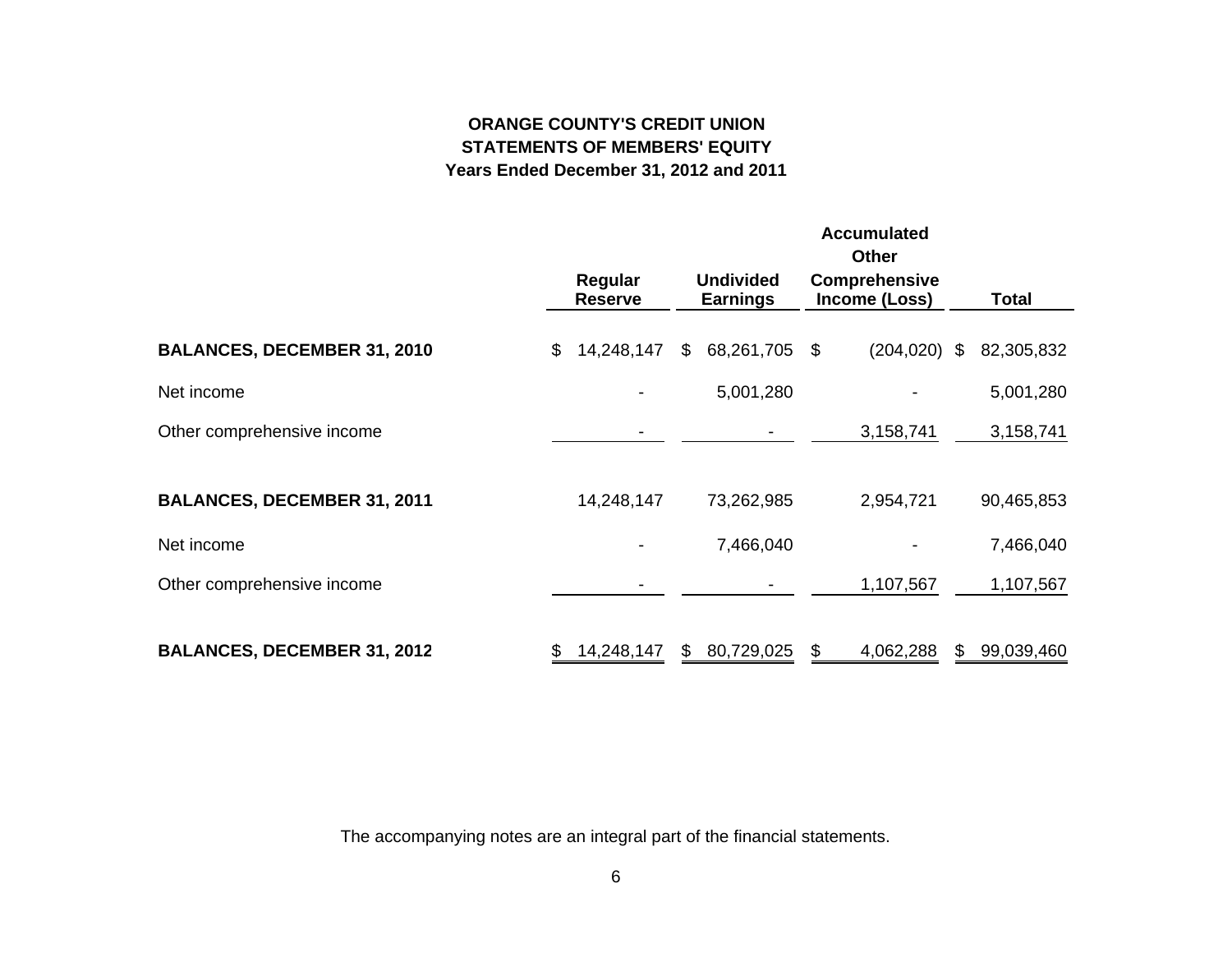## **ORANGE COUNTY'S CREDIT UNION STATEMENTS OF CASH FLOWS Years Ended December 31, 2012 and 2011**

|                                                               | 2012            | <b>2011</b>     |
|---------------------------------------------------------------|-----------------|-----------------|
| <b>CASH FLOWS FROM OPERATING ACTIVITIES</b>                   |                 |                 |
| Net income                                                    | \$<br>7,466,040 | \$<br>5,001,280 |
| Adjustments to reconcile net income to net                    |                 |                 |
| cash provided by operating activities:                        |                 |                 |
| Depreciation and amortization                                 | 1,703,924       | 1,586,095       |
| Amortization of premiums and discounts, net                   | 3,720,883       | 2,294,236       |
| Amortization of deferred loan origination fees and costs, net | (512, 582)      | (263, 339)      |
| Provision for loan losses                                     | 2,889,780       | 3,646,422       |
| Loss on sale of foreclosed assets                             | 64,968          | 331,356         |
| (Gain) loss on disposal of premises and equipment             | 145,803         | (20, 660)       |
| Capitalization of servicing assets                            | (672, 316)      | (254, 737)      |
| Decrease in fair value of servicing assets                    | 10,782          | 21,365          |
| Effect of changes in operating assets and liabilities:        |                 |                 |
| Loans held-for-sale                                           | (6,277,752)     | 807,312         |
| Accrued interest receivable                                   | 95,033          | (246, 722)      |
| Other assets                                                  | (38, 323)       | (842, 463)      |
| Accrued expenses and other liabilities                        | 1,035,570       | 439,977         |
| Net cash provided by operating activities                     | 9,631,810       | 12,500,122      |
|                                                               |                 |                 |
| <b>CASH FLOWS FROM INVESTING ACTIVITIES</b>                   |                 |                 |
| Proceeds from repayments or maturity of                       |                 |                 |
| available-for-sale securities                                 | 93,805,756      | 82,748,964      |
| Purchases of available-for-sale securities                    | (203, 273, 981) | (228, 676, 474) |
| Decrease in deposits in corporate credit union accounts       |                 | 134,000,000     |
| Proceeds from maturity of certificates of deposit             | 200,000         |                 |
| Purchases of certificates of deposit                          | (2,700,000)     |                 |
| Decrease in other investments                                 | 145,234         |                 |
| Increase in Federal Home Loan Bank stock                      | (1,481,400)     | (876,900)       |
| Loans to members, net of principal collections                | (1,072,918)     | (15,037,375)    |
| Proceeds from sale of foreclosed assets                       | 1,094,157       | 2,003,044       |
| Increase in NCUSIF deposit                                    | (652, 388)      | (144, 643)      |
| Purchases of life insurance policies                          | (9,250,000)     |                 |
| Proceeds from sale of premises and equipment                  |                 | 507,011         |
| Purchases of premises and equipment                           | (1,466,658)     | (2,538,664)     |
| Net cash used in investing activities                         | (124, 652, 198) | (28,015,037)    |
|                                                               |                 |                 |
| <b>CASH FLOWS FROM FINANCING ACTIVITIES</b>                   |                 |                 |
| Net increase in members' share and savings accounts           | 61,946,647      | 26,398,680      |
| Proceeds received on borrowed funds                           |                 | 5,000,000       |
| Payments made on borrowed funds                               | (1,500,000)     | (2,500,000)     |
| Net cash provided by financing activities                     | 60,446,647      | 28,898,680      |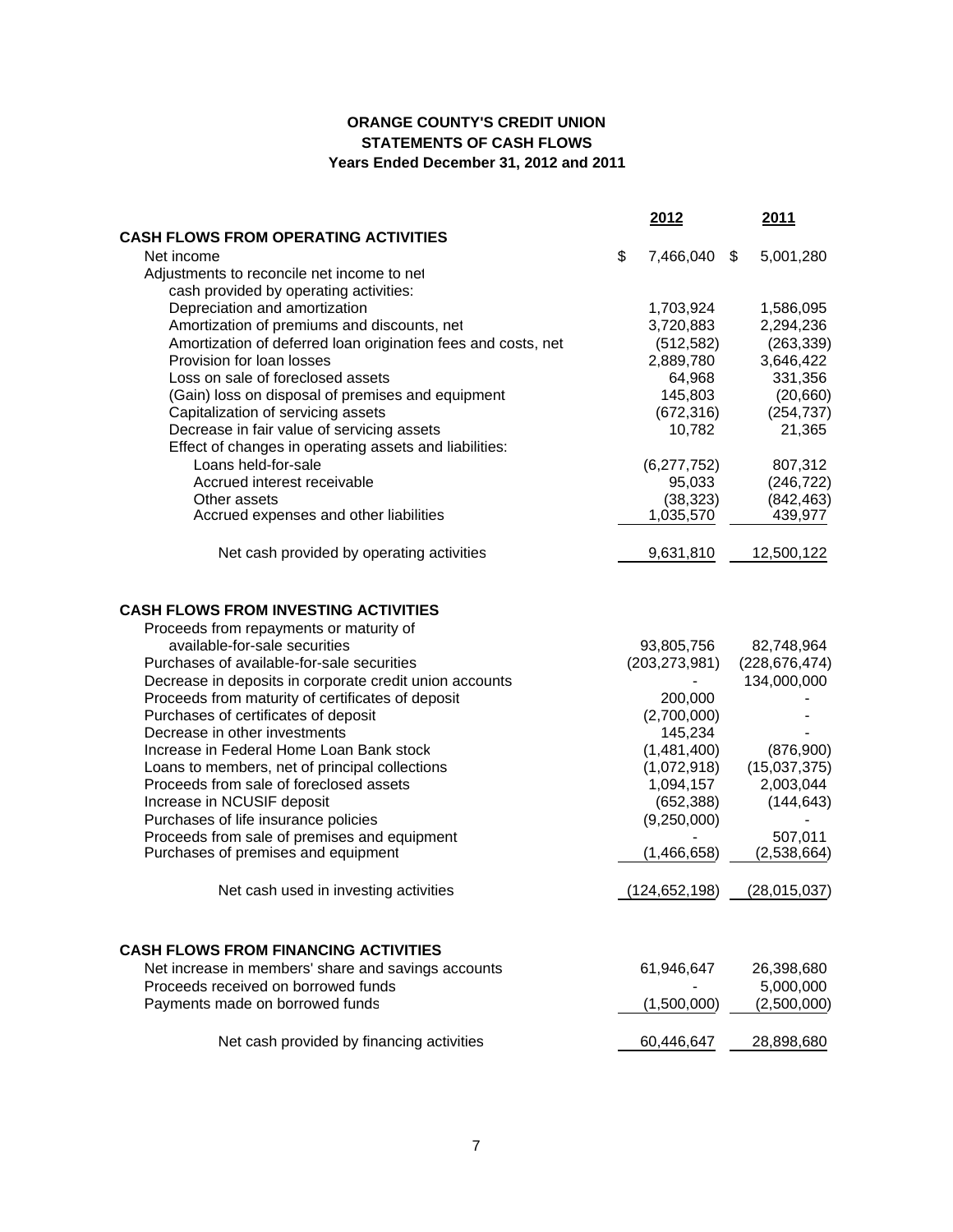## **ORANGE COUNTY'S CREDIT UNION STATEMENTS OF CASH FLOWS (CONTINUED) Years Ended December 31, 2012 and 2011**

|                                                                                                                           |     | <u> 2012</u>                    |    | 2011                 |
|---------------------------------------------------------------------------------------------------------------------------|-----|---------------------------------|----|----------------------|
| <b>NET INCREASE (DECREASE) IN CASH AND</b><br><b>CASH EQUIVALENTS</b>                                                     |     | $$$ (54,573,741) $$$ 13,383,765 |    |                      |
| <b>CASH AND CASH EQUIVALENTS,</b><br><b>BEGINNING OF YEAR</b>                                                             |     | 135,438,915                     |    | <u>122,055,150</u>   |
| <b>CASH AND CASH EQUIVALENTS,</b><br><b>END OF YEAR</b>                                                                   | \$  | 80,865,174                      |    | \$135,438,915        |
| SUPPLEMENTAL DISCLOSURE OF CASH FLOW<br><b>INFORMATION:</b>                                                               |     |                                 |    |                      |
| Cash paid during the year for interest:<br>Dividends on members' share and savings accounts<br>Interest on borrowed funds | \$. | 4,077,663 \$<br>550,988         |    | 5,586,996<br>546,158 |
| Total                                                                                                                     | \$  | 4,628,651                       | \$ | 6,133,154            |
| Non-cash transactions:<br>Transfers from loans to foreclosed assets                                                       | \$  |                                 | S  | 1,821,525            |
| Increase in cash surrender value of life insurance policies                                                               |     | 653,148                         | S  | 294,688              |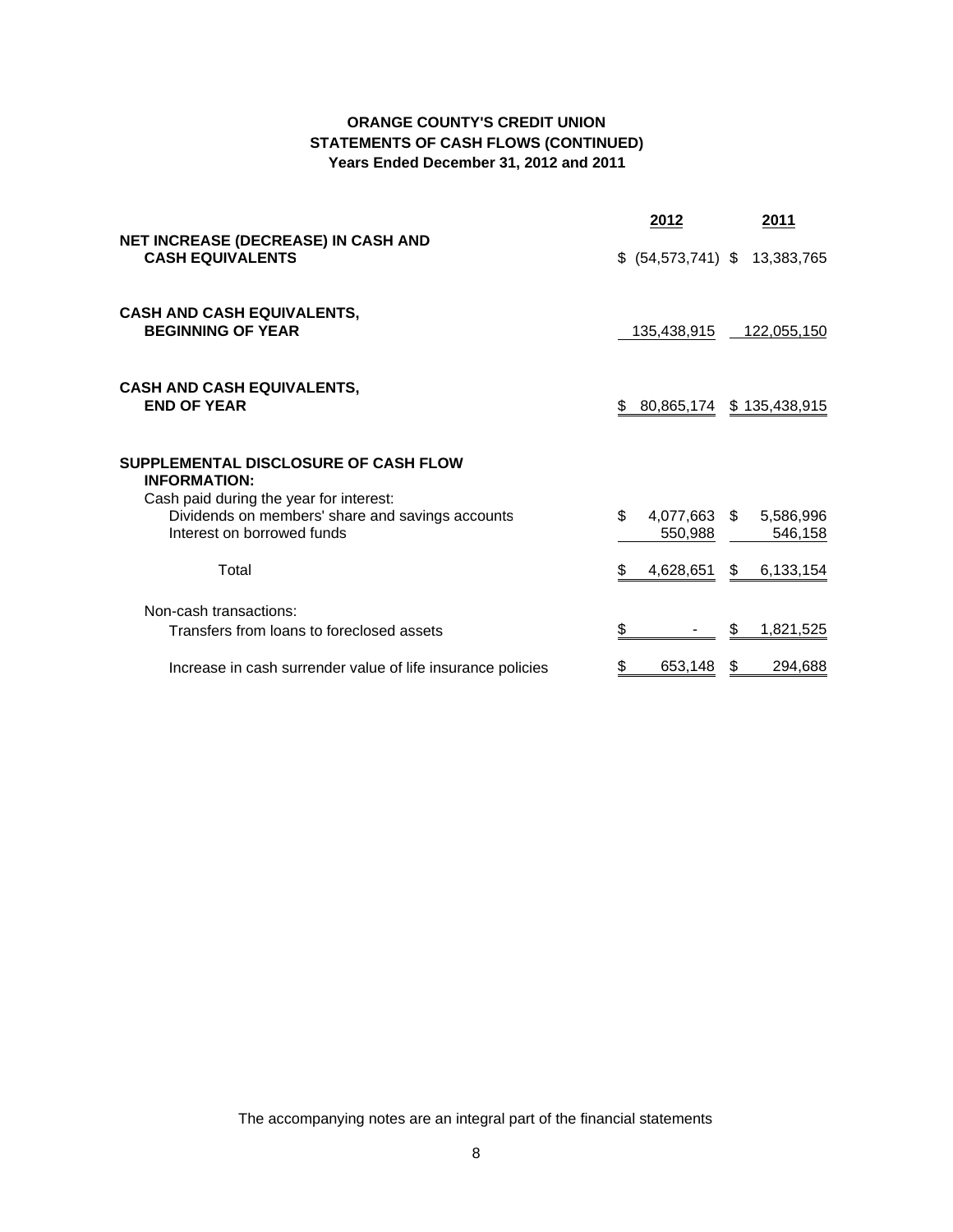## **NOTE 1 – SUMMARY OF SIGNIFICANT ACCOUNTING POLICIES**

#### **Nature of Operations**

Orange County's Credit Union is a state chartered credit union organized under the provisions of the California Credit Union Act and administratively responsible to the California Department of Financial Institutions. The primary purpose is to promote thrift among, and create a source of credit for its members. Participation in the Credit Union is limited to those individuals that qualify for membership. The field of membership is defined in the Credit Union's Charter and Bylaws. The Credit Union's primary source of revenue is providing loans to its members.

#### **Use of Estimates in Preparing Financial Statements**

The preparation of financial statements in conformity with generally accepted accounting principles requires management to make estimates and assumptions that affect the reported amounts of assets and liabilities and disclosure of contingent assets and liabilities at the date of the financial statements and the reported amounts of revenues and expenses during the reporting period. Actual results could differ from those estimates.

#### **Significant Group Concentrations of Credit Risk**

The Credit Union provides a variety of financial services to its members, most of whom live, work, or worship in Orange County, California and Riverside County, California. The Credit Union may be exposed to credit risk from a regional economic standpoint because of significant concentration of its borrowers work or reside in the state of California. The financial deterioration resulting from the economic conditions in this region have resulted in significant loan losses and declines in fair value of investments for the Credit Union and those with whom it does business, including corporate credit unions. The Credit Union continually monitors the Credit Union's operations, including the loan and investment portfolios, for potential impairment.

However, the loan portfolio is well diversified and the Credit Union does not have any significant concentrations of credit risk except for member business, residential real estate and consumer – auto loans. The Credit Union's policy for repossessing collateral is that when all other collection efforts have been exhausted, the Credit Union enforces its first lien holder status and repossesses the collateral. The Credit Union has full and complete access to repossessed collateral. Repossessed collateral normally consists of vehicles and residential and commercial real estate.

#### **Cash and Cash Equivalents**

For purposes of the statements of financial condition and the statements of cash flows, cash and cash equivalents includes cash on hand, amounts due from financial institutions, and highly liquid debt instruments with original maturities of three months or less. Amounts due from financial institutions may, at times, exceed federally insured limits.

#### **Investment Securities**

Debt and equity securities that management has the positive intent and ability to hold to maturity are classified as "held-to-maturity" and recorded at amortized cost, adjusted for amortization of premiums and accretion of discounts. Securities not classified as held-to-maturity or trading, including debt and equity securities with readily determinable fair values, are classified as "available-for-sale" and recorded at fair value, with unrealized gains and losses excluded from earnings and reported in other comprehensive income (loss).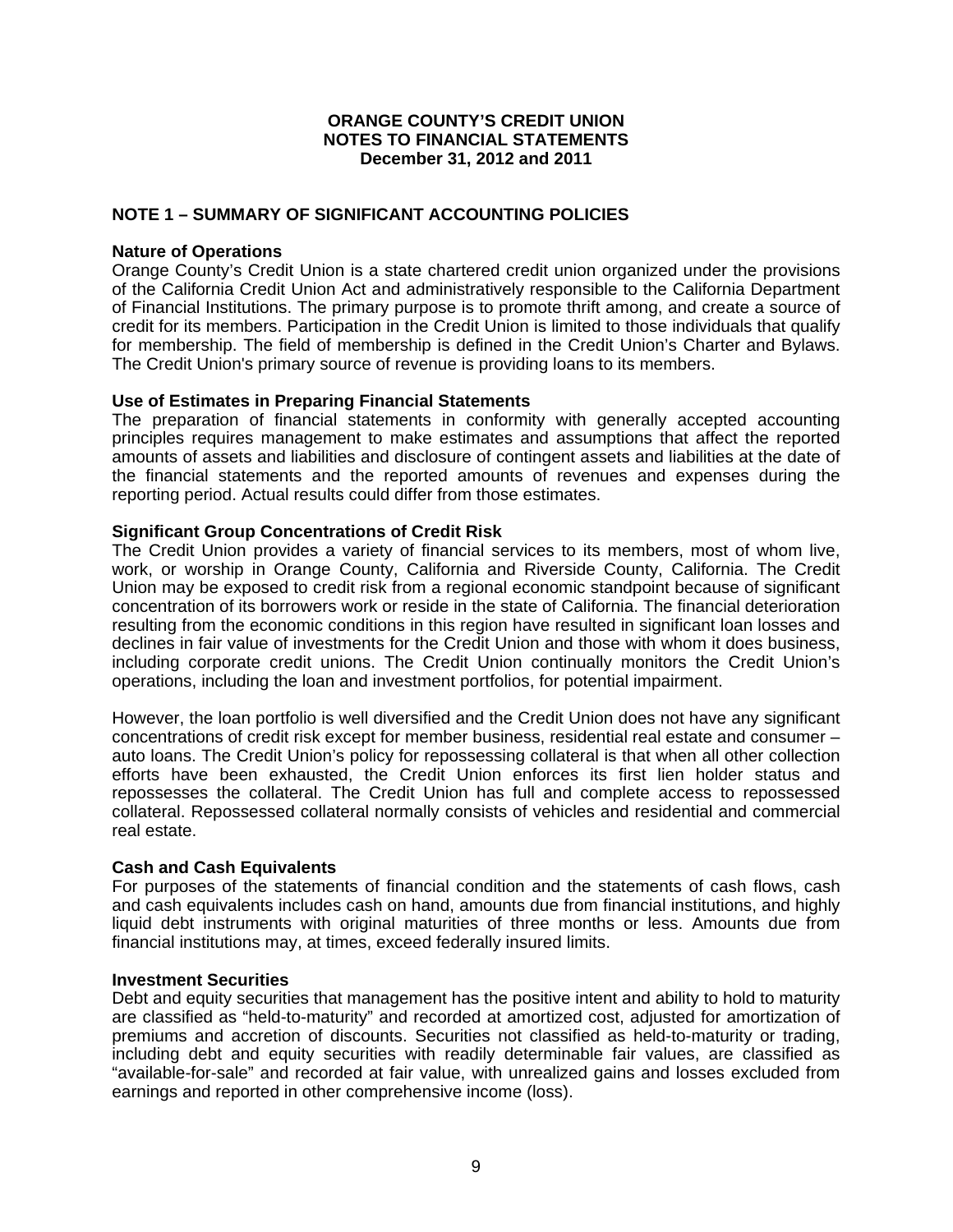### **NOTE 1 – SUMMARY OF SIGNIFICANT ACCOUNTING POLICIES** (CONTINUED)

### **Investment Securities** (Continued)

The Credit Union evaluates debt and equity securities for other-than-temporary impairment (OTTI), at least quarterly. This guidance specifies that (a) if the Credit Union does not have the intent to sell a debt security prior to recovery and (b) it is more-likely-than-not that it will not have to sell the debt security prior to recovery, the security would not be considered other-thantemporarily impaired unless there is a credit loss. When the Credit Union does not intend to sell the security and it is more-likely-than-not the Credit Union will not have to sell the security before recovery of its cost basis, it will recognize the credit component of an OTTI of a debt security in earnings and the remaining portion in other comprehensive income (loss). For heldto-maturity debt securities, the amount of OTTI recorded in other comprehensive income (loss) for the noncredit portion of a previous OTTI should be amortized prospectively over the remaining life of the security on the basis of the timing of future estimated cash flows of the security.

The Credit Union's statements of income reflects the full impairment (that is, the difference between the security's amortized cost basis and fair value) on debt securities that the Credit Union intends to sell or would more-likely-than-not be required to sell before the expected recovery of the amortized cost basis. The credit component recognized in earnings is identified as the amount of principal cash flows not expected to be received over the remaining term of the security as projected on cash flow projections.

Purchase premiums and discounts are recognized in interest income using the interest method over the terms of the securities. Gains and losses on the sale of securities are recorded on the trade date and are determined using the specific identification method. The Credit Union does not maintain a trading or held-to-maturity portfolio. Other investments are classified separately, stated at cost and subject to OTTI evaluation.

#### **Federal Home Loan Bank Stock**

The Credit Union, as a member of the Federal Home Loan Bank (FHLB) system, is required to maintain an investment in capital stock of the FHLB in an amount equal to the greater of 1% of its membership assets or 4.7% of advances from the FHLB. There is no ready market value for the FHLB stock; therefore, it has no quoted market value and is reported on the statements of financial position at cost. The Credit Union considered the long-term nature of this investment and the intent and ability to hold this investment for a period of time sufficient to recover the recorded investment and determined it was not impaired at December 31, 2012 and 2011.

#### **Loans Held-For-Sale**

Loans originated and intended for sale in the secondary market are carried at the lower of cost or estimated fair value in the aggregate, as determined by aggregate outstanding commitments from investors or current investor yield requirements. Net unrealized losses are recognized through a valuation allowance by charges to income. All sales are made without recourse.

#### **Loans to Members**

The Credit Union grants mortgage*,* member business and consumer loans to members and purchases loan participations. A substantial portion of the loan portfolio is represented by member business, residential real estate and consumer – auto loans to members. A substantial portion of its members' ability to honor their loan agreements is dependent upon the real estate and economic stability of the various groups comprising the Credit Union's field of membership.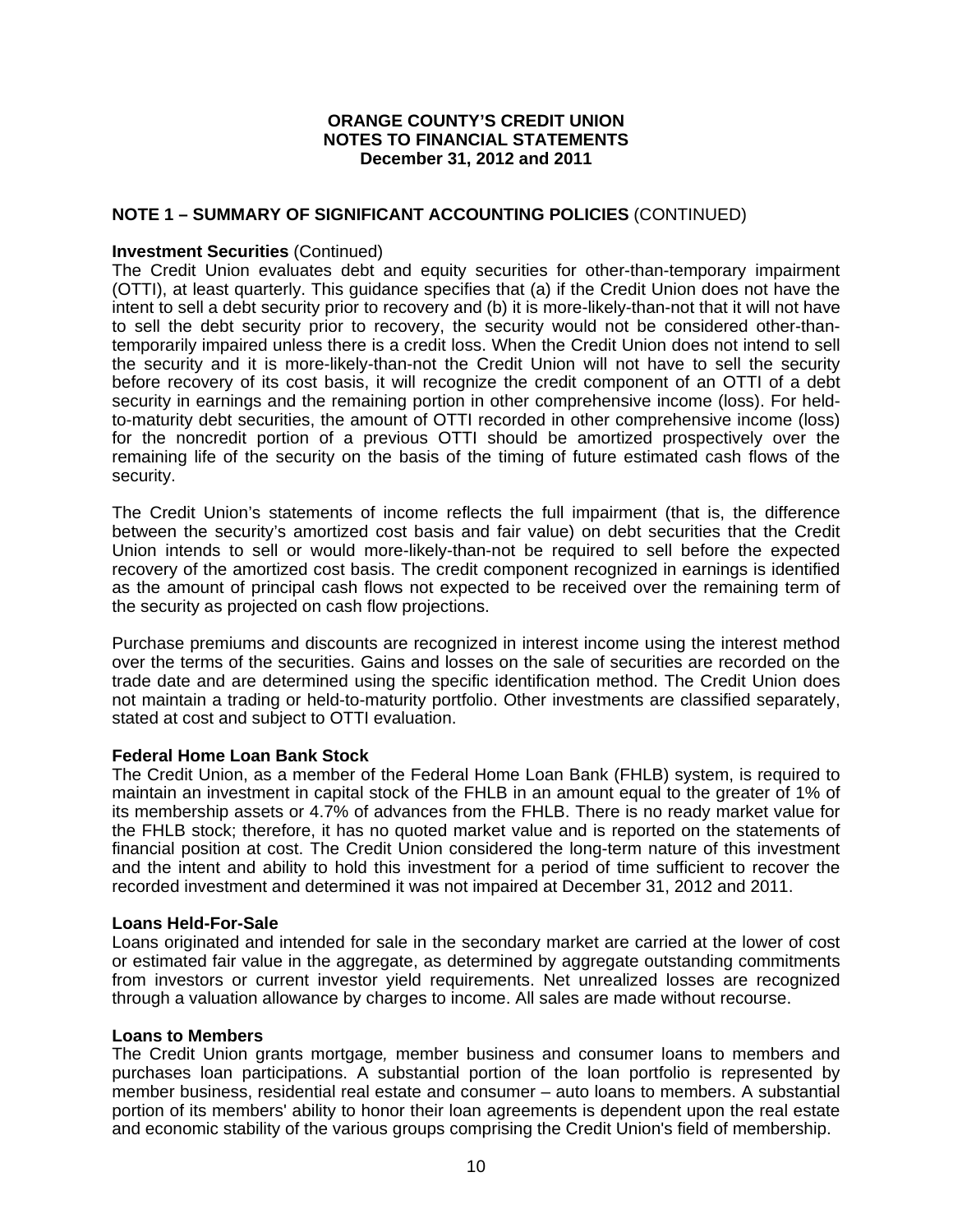#### **NOTE 1 – SUMMARY OF SIGNIFICANT ACCOUNTING POLICIES** (CONTINUED)

#### **Loans to Members** (Continued)

Loans that the Credit Union has the intent and ability to hold for the foreseeable future are stated at unpaid principal balances, less an allowance for loan losses and net deferred loan origination fees. Interest on loans is recognized over the term of the loan and is generally calculated using the simple-interest method on principal amounts outstanding.

The accrual of interest on loans is discontinued at the time a loan is 60 days delinquent. Consumer loans are typically charged-off no later than 180 days past due. Loans may be charged-off at an earlier date if collection of principal or interest is considered doubtful. Past due loan status is based on contractual terms of the loan. In all cases, loans are placed on nonaccrual or charged-off at an earlier date if management believes, after considering economic conditions, business conditions, and collection efforts, that collection of principal or interest is considered doubtful.

All interest accrued but not collected for loans that are placed on nonaccrual or charged-off is reversed against interest income. The interest on these loans is accounted for on the cash-basis method, until qualifying for return to accrual. Loans are returned to accrual status when all the principal and interest amounts contractually due are brought current and future payments are reasonably assured.

Certain direct loan origination costs are deferred, and the net fee or cost is recognized as an adjustment to interest income using the interest method (first mortgage loans) and the effective yield method, which approximates the interest method (all other loan types) over the contractual life of the loans, adjusted for estimated prepayments based on the Credit Union's historical prepayment experience.

#### **Allowance for Loan Losses**

The allowance for loan losses is established as losses are estimated to have occurred through a provision for loan losses charged to earnings. Loan losses are charged against the allowance when management believes the uncollectability of a loan balance is confirmed. Subsequent recoveries, if any, are credited to the allowance.

The allowance for loan losses is evaluated on a regular basis by management and is based upon management's periodic review of the collectability of the loans in light of historical experience, the nature and volume of the loan portfolio, adverse situations that may affect the borrower's ability to repay, estimated value of any underlying collateral and prevailing economic conditions. This evaluation is inherently subjective as it requires estimates that are susceptible to significant revision as more information becomes available.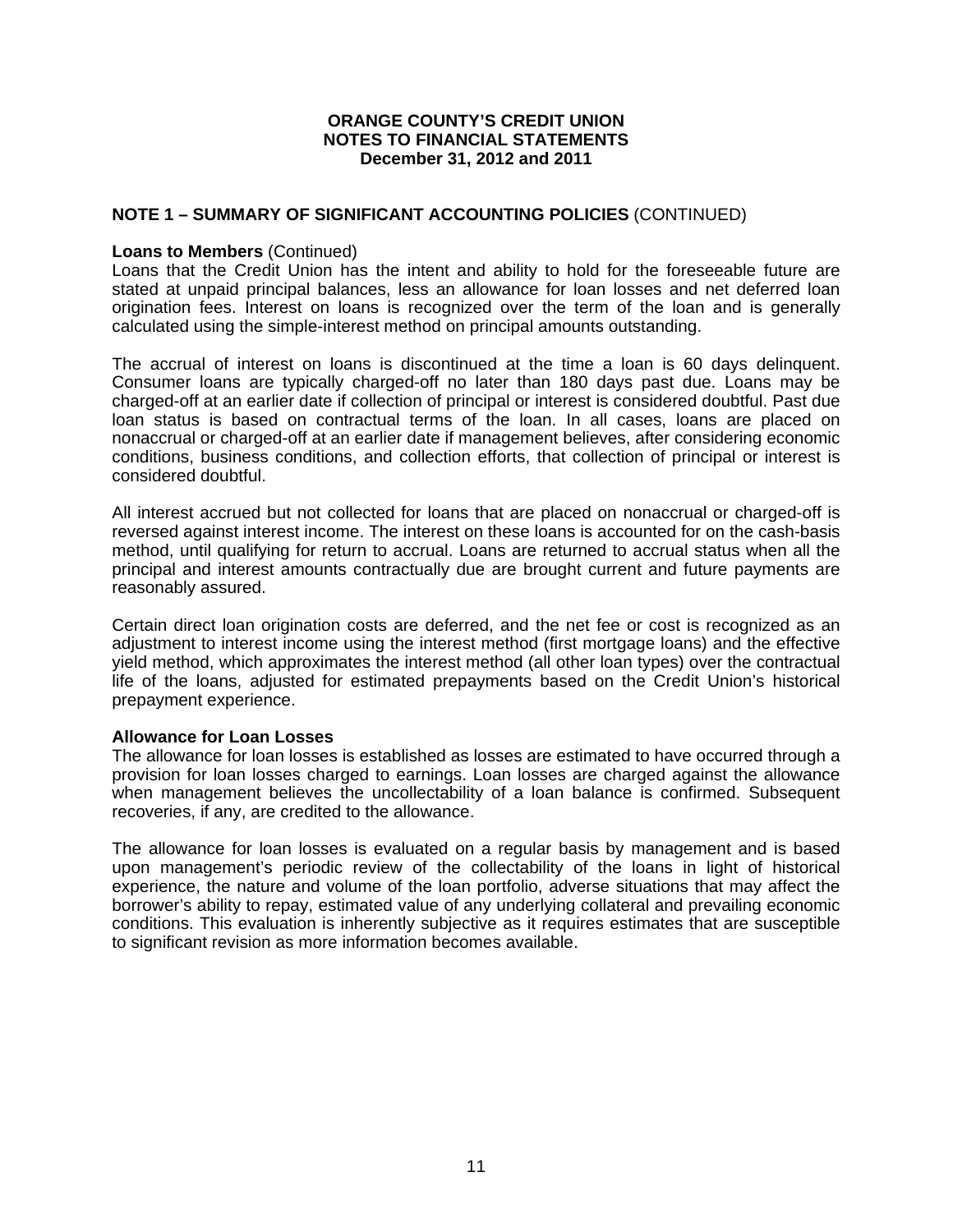## **NOTE 1 – SUMMARY OF SIGNIFICANT ACCOUNTING POLICIES** (CONTINUED)

#### **Allowance for Loan Losses** (Continued)

The Credit Union's allowance for loan losses is that amount considered adequate to absorb probable losses in the portfolio based on management's evaluations of the size and current risk characteristics of the loan portfolio. Such evaluations consider prior loss experience, the risk rating distribution of the portfolios, the impact of current internal and external influences on credit loss and the levels of nonperforming loans. General allowances are established for loans that can be grouped into pools based on similar characteristics. In this process, general allowance factors are based on an analysis of historical charge-off experience and expected losses given default derived from the Credit Union's internal risk rating process. These factors are developed and applied to the portfolio in terms of loan type. The qualitative factors associated with the allowances are subjective and require a high degree of management judgment. Specific allowances for loan losses are established for large non-homogeneous impaired loans on an individual basis. The specific allowance established for these loans is based on a thorough analysis of the most probable source of repayment, including the present value of the loan's expected future cash flow, the loan's estimated market value, or the estimated fair value of the underlying collateral. These factors include the credit quality statistics, recent economic uncertainty, losses incurred from recent events, and lagging data.

A loan is considered impaired when, based on current information and events, it is probable that the Credit Union will be unable to collect the scheduled payments of principal and interest when due according to the contractual terms of the loan agreement. Factors considered by management in determining impairment include payment status, collateral value, and the probability of collecting scheduled principal and interest payments when due. Loans that experience insignificant payment delays and payment shortfalls generally are not classified as impaired. Management determines the significance of payment delays and payment shortfalls on a case-by-case basis, taking into consideration all of the circumstances surrounding the loan and the borrower, including the length of the delay, the reasons for the delay, the borrower's prior payment record, and the amount of the shortfall in relation to the principal and interest owed. Impairment is measured on a loan by loan basis for member business and residential real estate loans by either the present value of the expected future cash flows discounted at the loan's effective interest rate, the loan's obtainable market price, or the fair value of the collateral if the loan is collateral dependent.

Large groups of smaller balance homogeneous loans are collectively evaluated for impairment. Accordingly, the Credit Union does not separately identify individual consumer loans for impairment disclosures.

#### **Servicing**

Servicing assets are recognized separately when mortgage servicing rights are acquired through purchase or through sale of financial assets. Servicing rights resulting from the sale or securitization of loans originated by the Credit Union are initially measured at fair value at the date of transfer. The Credit Union measures servicing assets at fair value at each reporting date and report changes in fair value of servicing assets in earnings in the period of which the change occurs.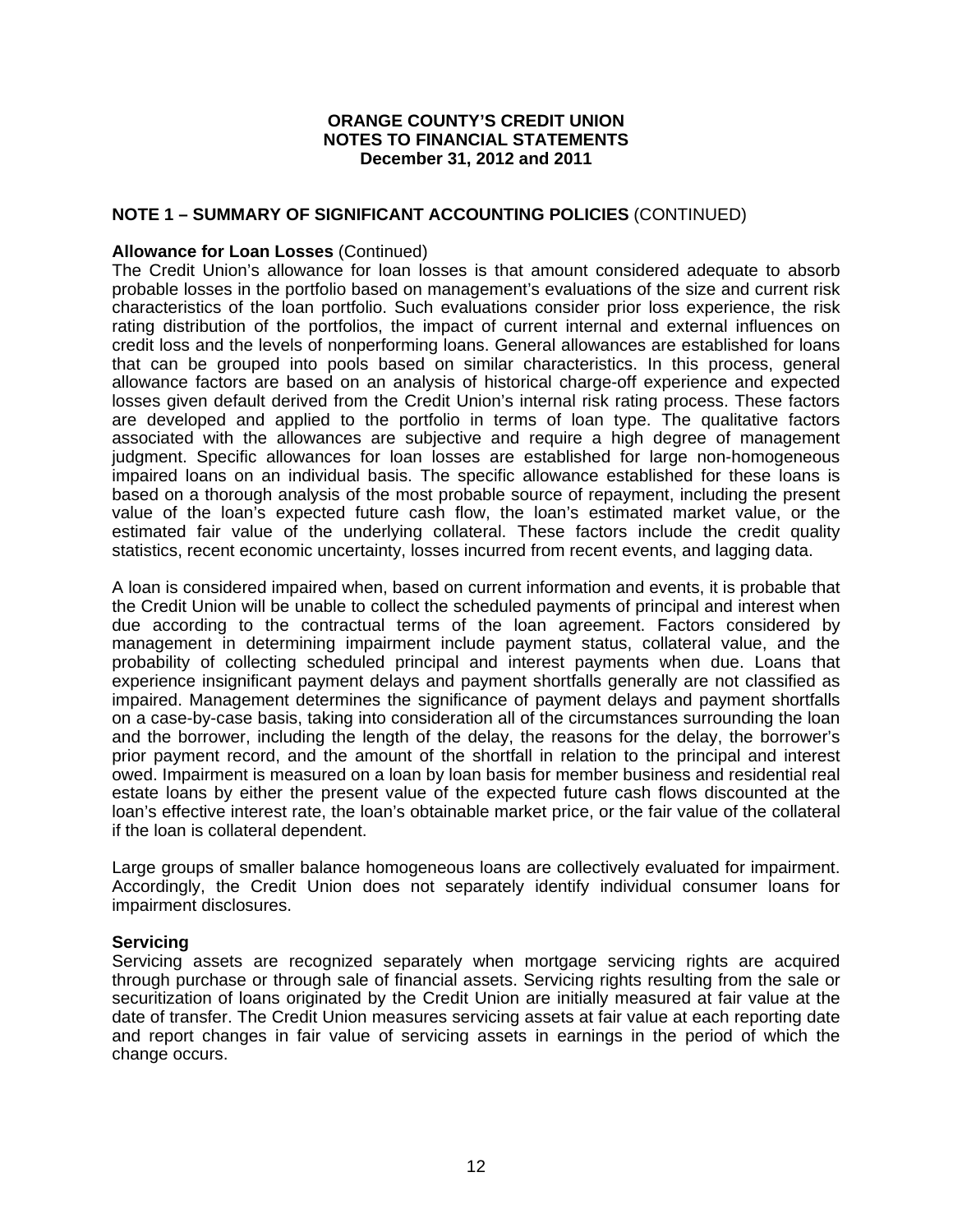### **NOTE 1 – SUMMARY OF SIGNIFICANT ACCOUNTING POLICIES** (CONTINUED)

#### **Servicing** (Continued)

Fair value is based on market prices for comparable mortgage servicing contracts, when available, or alternatively, is based on a valuation model that calculates the present value of estimated future net servicing income. The valuation model incorporates assumptions that market participants would use in estimating future net servicing income, such as the cost to service, the discount rate, the custodial earnings rate, an inflation rate, ancillary income, prepayment speeds and default rates and losses. These variables change from quarter to quarter as the market conditions and projected interest rates change, and may have an adverse impact on the value of the mortgage servicing right and may result in reduction to noninterest income.

#### **Off-Balance Sheet Credit Related Financial Instruments**

In the ordinary course of business, the Credit Union has entered into commitments to extend credit. Such financial instruments are recorded when they are funded.

#### **Collateral in Process of Liquidation and Foreclosed Assets**

Assets acquired through, or in lieu of, loan repossession or foreclosure are held for sale and are initially recorded at fair value less estimated costs to sell at the date of repossession or foreclosure, establishing a new cost basis. Subsequent to repossession or foreclosure, valuations are periodically performed by management and the assets are carried at the lower of carrying amount or fair value less costs to sell. Revenue and expenses from operations and changes in the valuation allowance are included in net expenses.

#### **Transfers of Financial Assets**

Transfers of financial assets are accounted for as sales when control over the assets has been surrendered. Control over transferred assets is deemed to be surrendered when (1) the assets have been isolated from the Credit Union, (2) the transferee obtains the right to pledge or exchange the transferred assets, and (3) the Credit Union does not maintain effective control over the transferred assets through an agreement to repurchase them before maturity.

#### **Premises and Equipment**

Land is carried at cost. Buildings and improvements, furniture and equipment and leasehold improvements are carried at cost, less accumulated depreciation and amortization. Buildings and improvements and furniture and equipment are depreciated using the straight-line method over the estimated useful lives of the assets. The cost of leasehold improvements is amortized using the straight-line method over the terms of the related leases or the expected terms of the leases, if shorter. Expected terms include lease option periods to the extent that the exercise of such options is reasonably assured.

#### **Impairment of Long-Lived Assets**

Long-lived assets are reviewed for impairment whenever events or changes in circumstances indicate that the carrying amount of an asset may not be recoverable. Management reviews all material assets annually for possible impairment. If such assets are considered to be impaired, the impairment recognized is measured as the amount by which the carrying amount of the assets exceeds the estimated fair value of the assets.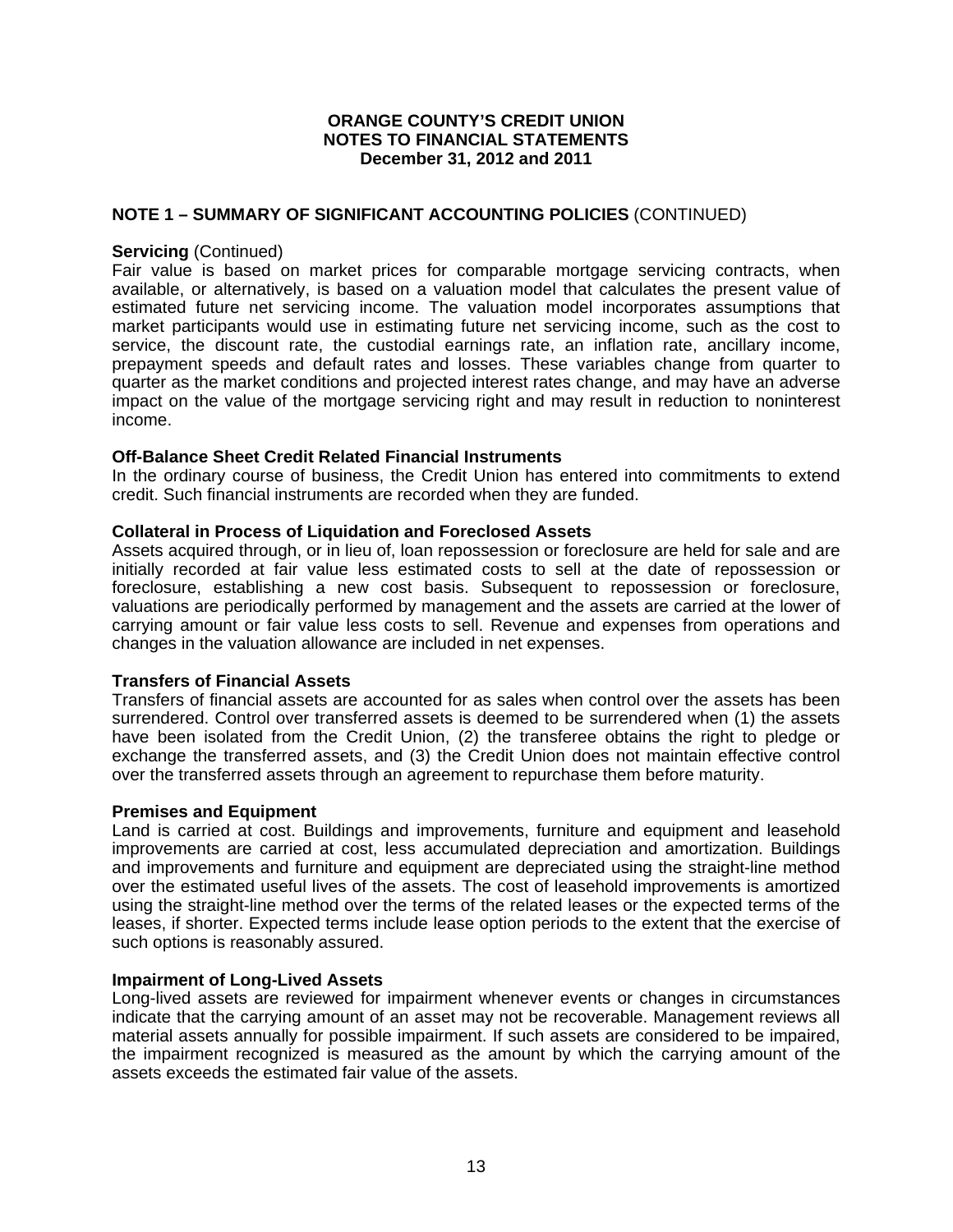## **NOTE 1 – SUMMARY OF SIGNIFICANT ACCOUNTING POLICIES** (CONTINUED)

#### **NCUSIF Deposit**

The deposit in the National Credit Union Share Insurance Fund (NCUSIF) is in accordance with NCUA regulations, which require the maintenance of a deposit by each insured credit union in an amount equal to one percent of its insured shares. The deposit would be refunded to the Credit Union if its insurance coverage is terminated, it converts to insurance coverage from another source, or the operations of the fund are transferred from the NCUA Board.

#### **NCUSIF Insurance Premiums**

A credit union is required to pay an annual insurance premium based on a percent of its total insured shares as declared by the NCUA Board, unless the payment is waived by the NCUA Board.

#### **Members' Share and Savings Accounts**

Members' share and savings accounts are subordinated to all other liabilities of the Credit Union upon liquidation. Interest on members' share and savings accounts are based on available earnings at the end of a dividend period and are not guaranteed by the Credit Union. Interest rates on members' share and savings accounts are set by Management, based on an evaluation of current and future market conditions.

#### **Members' Equity**

The Credit Union is required, by regulation, to maintain a statutory regular reserve. This reserve, which represents a regulatory restriction of retained earnings, is not available for the payment of interest.

#### **Income Taxes**

The Credit Union is exempt, by statute, from federal and state income taxes.

The Credit Union is a tax-exempt entity under Internal Revenue Code 501(c)(14), but may be subject to taxation on income unrelated to the Credit Union's exempt function. State chartered credit unions should pay income tax on certain types of net taxable income from activities that taxing authorities consider unrelated to the purpose for which the Credit Union was granted nontaxable status. The Credit Union has filed UBIT returns (990-T) in the past, which has resulted in no income taxes paid for the years ended December 31, 2012 and 2011. In addition, there were no material uncertain tax positions at December 31, 2012 and 2011.

#### **Pension Plan – 401(k)**

The Credit Union has a qualified 401(k) plan covering substantially all of its employees.

#### **Pension Plan – Deferred Compensation Plan**

The Credit Union has a non-qualified deferred compensation plans for members of management.

#### **Life Insurance Policies**

Life insurance policies held as part of the Credit Union's deferred compensation plan are carried at their cash surrender value.

#### **Advertising Costs**

Advertising costs are charged to operations when incurred.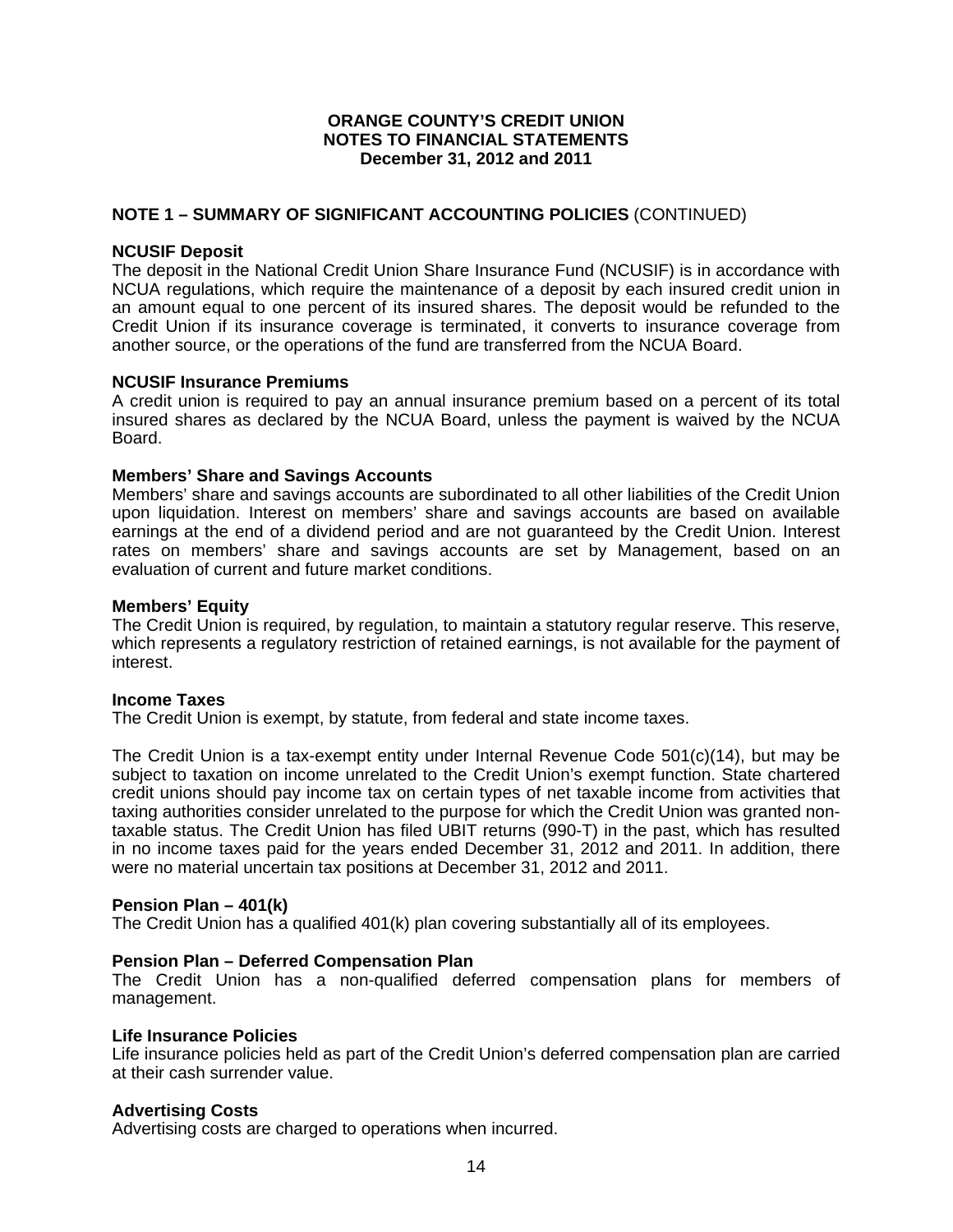## **NOTE 1 – SUMMARY OF SIGNIFICANT ACCOUNTING POLICIES** (CONTINUED)

#### **Comprehensive Income**

Accounting principles generally require that recognized revenue, expenses, gains and losses be included in net income. Certain changes in assets and liabilities, such as unrealized gains and losses on available-for-sale securities, are reported as a separate component of the members' equity section of the statements of financial condition. For 2012 and 2011, other comprehensive income (loss) includes no reclassification adjustments.

#### **Fair Value Measurements**

Fair value measurement standards provide a comprehensive framework for measuring fair value and expands disclosures for assets and liabilities reported at fair value. Specifically, it sets forth a definition of fair value and establishes a hierarchy prioritizing the inputs to valuation techniques, giving the highest priority to quoted prices in active markets for identical assets and liabilities and the lowest priority to unobservable value inputs.

#### **Subsequent Events**

Management evaluated subsequent events through March 18, 2013, the date the financial statements were available to be issued.

#### **Reclassifications**

Certain reclassifications have been made to the 2011 financial statement presentation to correspond to the current year's format. Total members' equity and net income are unchanged due to these reclassifications.

#### **NOTE 2 – INVESTMENT SECURITIES**

The amortized cost and fair value of investment securities available-for-sale are as follows:

| December 31, 2012                                   | Amortized<br><u>Cost</u> | <b>Gross</b><br><b>Unrealized</b><br>Gains |                  | <b>Gross</b><br><b>Unrealized</b><br><u>Losses</u> |           | <b>Fair Value</b> |
|-----------------------------------------------------|--------------------------|--------------------------------------------|------------------|----------------------------------------------------|-----------|-------------------|
| U.S. government and<br>federal agency<br>securities | \$122,060,801            | \$                                         | 880,374          | \$                                                 |           | \$122,941,175     |
| Federal agency<br>mortgage-backed<br>securities     | 124,755,379              |                                            | 1,740,028        |                                                    | (76, 956) | 126,418,451       |
| Federal agency<br>collateralized                    |                          |                                            |                  |                                                    |           |                   |
| mortgage obligations                                | 94,452,552               |                                            | 1,555,489        |                                                    | (58, 239) | 95,949,802        |
| <b>Mutual funds</b>                                 | 65,259,269               |                                            | 31,035           |                                                    |           | 65,290,304        |
| Municipal bonds                                     | 1,187,043                |                                            |                  |                                                    | (9, 443)  | 1,177,600         |
| Total                                               | 407.715.044              | S.                                         | <u>4.206.926</u> |                                                    | 144.638   | 777.332<br>Տ 411  |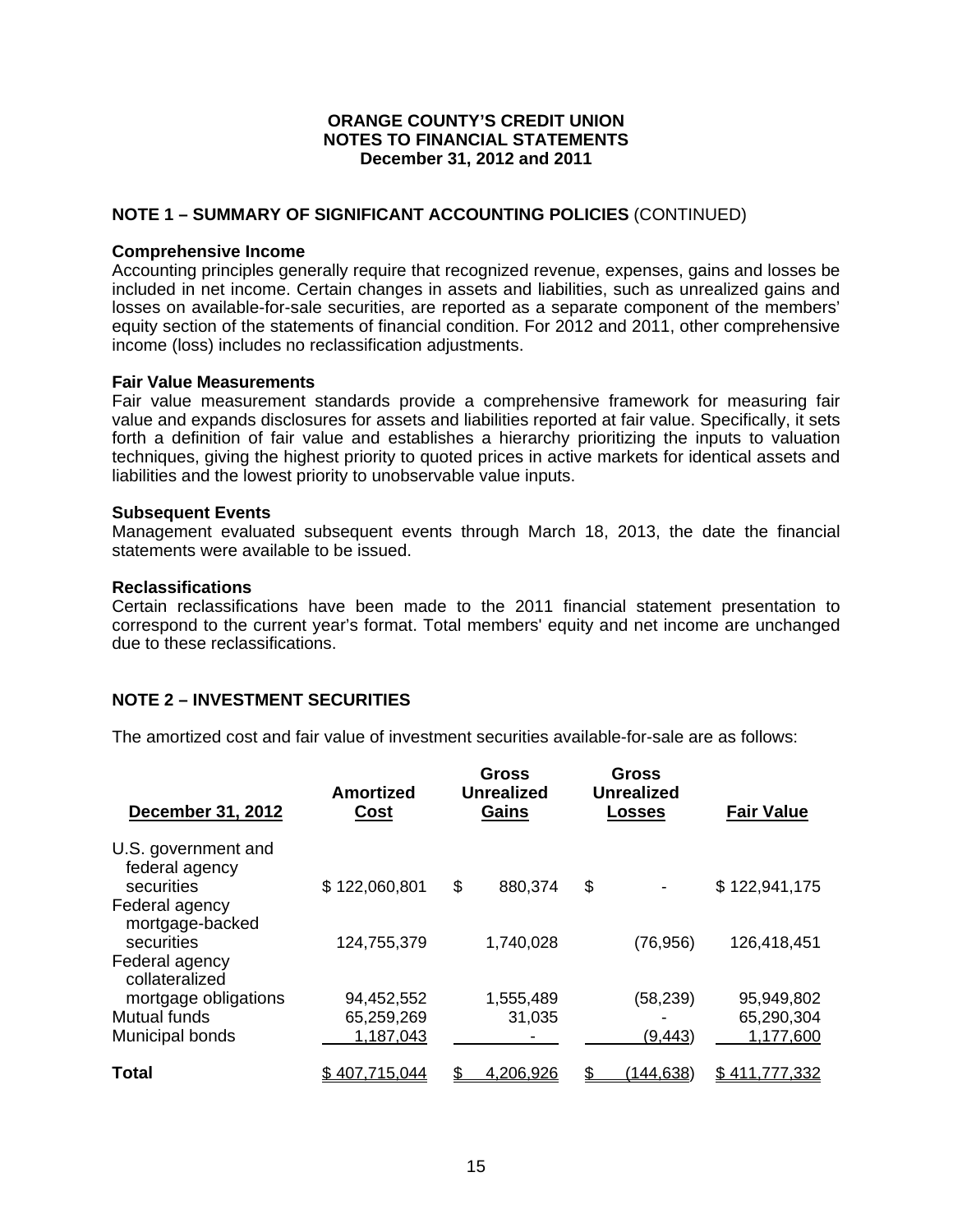## **NOTE 2 – INVESTMENT SECURITIES** (CONTINUED)

| <b>December 31, 2011</b>              | <b>Amortized</b><br><u>Cost</u> | <b>Gross</b><br><b>Unrealized</b><br>Gains |    | <b>Gross</b><br><b>Unrealized</b><br>Losses | <b>Fair Value</b> |
|---------------------------------------|---------------------------------|--------------------------------------------|----|---------------------------------------------|-------------------|
| U.S. government and<br>federal agency |                                 |                                            |    |                                             |                   |
| securities<br>Federal agency          | \$142,884,577                   | \$<br>967,085                              | \$ | (12,019)                                    | \$143,839,643     |
| mortgage-backed<br>securities         | 57,655,835                      | 1,032,973                                  |    | (374)                                       | 58.688,434        |
| Federal agency<br>collateralized      |                                 |                                            |    |                                             |                   |
| mortgage obligations                  | 91,426,263                      | 1,113,870                                  |    | (146, 814)                                  | 92,393,319        |
| <b>Mutual funds</b>                   | 10,001,027                      |                                            |    |                                             | 10,001,027        |
| Total                                 | \$ 301.967.702                  | 3.113.928                                  |    | <u>(159,207)</u>                            | \$304.922.423     |

The mutual funds invest exclusively in U.S. government securities and related custodial receipts, repurchase agreements pertaining thereto, and short-term obligations.

At December 31, 2012 and 2011, securities valued at approximately \$340,244,000 and \$289,845,000, respectively, were pledged as collateral against a line of credit with the Federal Home Loan Bank. At December 31, 2012 and 2011, securities carried at approximately \$4,075,000 and \$4,208,000, respectively, were pledged as collateral against a line of credit with the Federal Reserve Bank.

The amortized cost and fair values of investment securities available-for-sale at December 31, 2012, by contractual maturity, are shown below. Expected maturities will differ from contractual maturities because borrowers may have the right to call or prepay obligations with or without call or prepayment penalties.

|                                                                                                                        | <b>Amortized</b><br><u>Cost</u>         | <b>Fair Value</b>                       |
|------------------------------------------------------------------------------------------------------------------------|-----------------------------------------|-----------------------------------------|
| Due in one year or less<br>Due in one year through five years<br>Due in five years through ten years                   | \$66,559,009<br>55,501,792<br>1,187,043 | \$66,869,306<br>56,071,869<br>1,177,600 |
|                                                                                                                        | 123,247,844                             | 124,118,775                             |
| Federal agency mortgage-backed securities<br>Federal agency collateralized mortgage obligations<br><b>Mutual funds</b> | 124,755,379<br>94,452,552<br>65,259,269 | 126,418,451<br>95,949,802<br>65,290,304 |
| <b>Total</b>                                                                                                           | \$407.715.044                           | \$411,777,332                           |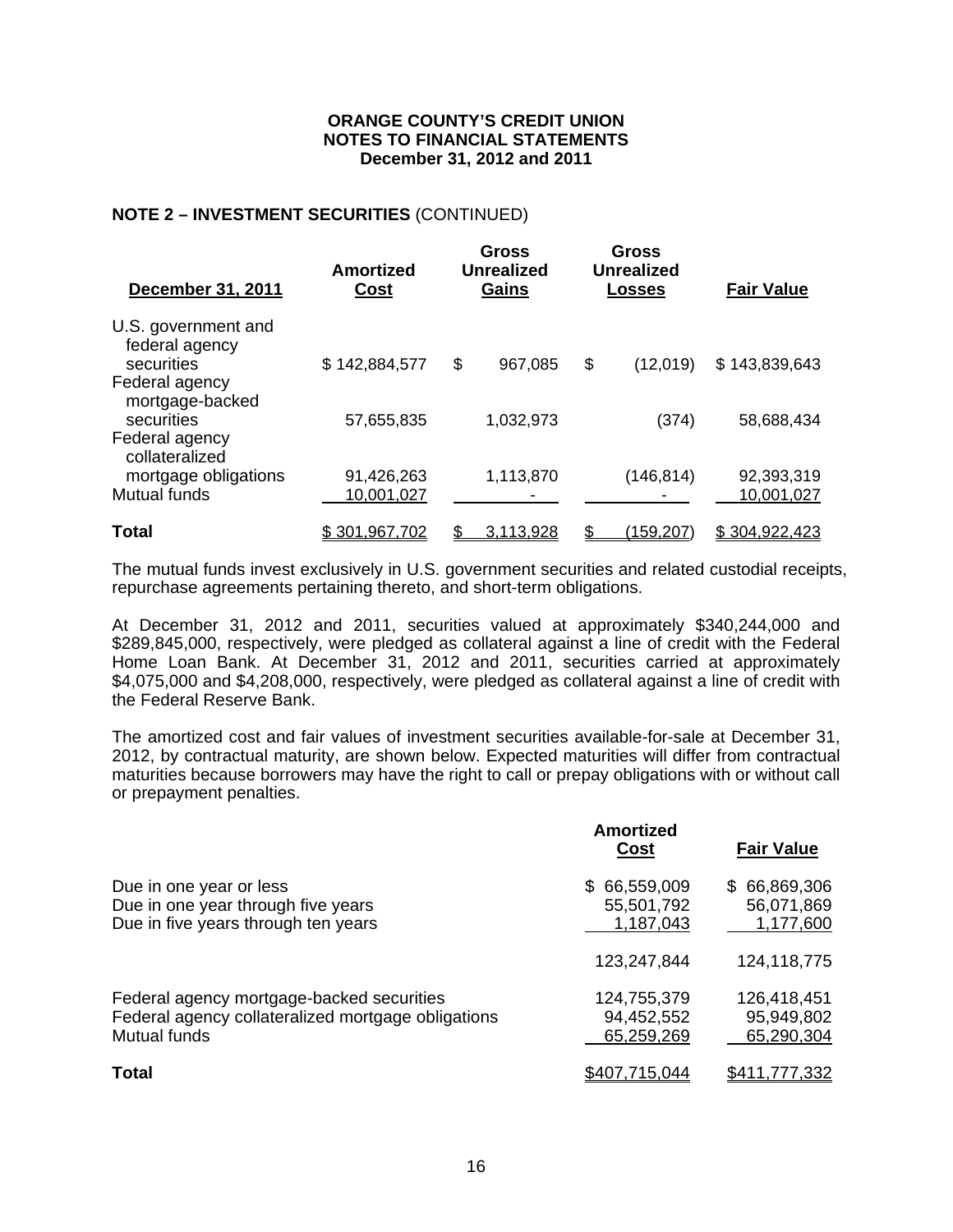## **NOTE 2 – INVESTMENT SECURITIES** (CONTINUED)

#### *Temporarily Impaired Investment Securities*

Information pertaining to available-for-sale securities with gross unrealized losses at December 31, 2012, aggregated by investment category and length of time that individual investment securities have been in a continuous loss position, are as follows:

|                                                                                                 | <b>Less than 12 Months</b><br><b>Gross</b> |                                    |    | <b>Greater than 12 Months</b><br><b>Gross</b> |    |                             |    |                      |
|-------------------------------------------------------------------------------------------------|--------------------------------------------|------------------------------------|----|-----------------------------------------------|----|-----------------------------|----|----------------------|
|                                                                                                 |                                            | <b>Unrealized</b><br><b>Losses</b> |    | Fair<br><b>Value</b>                          |    | <b>Unrealized</b><br>Losses |    | Fair<br><b>Value</b> |
| Federal agency<br>mortgage-backed<br>securities<br>Federal agency<br>collateralized<br>mortgage | \$                                         | (76, 956)                          |    | \$25,161,482                                  | \$ |                             | \$ |                      |
| obligations<br>Municipal bonds                                                                  |                                            | (33,110)<br>(9,443)                |    | 9,264,586<br>1,177,600                        |    | (25, 129)                   |    | 3,049,544            |
| <b>Total</b>                                                                                    |                                            | <u>(119,509)</u>                   | S. | 35,603,668                                    |    | <u>(25,129)</u>             |    | 3.049,544            |

Information pertaining to available-for-sale securities with gross unrealized losses at December 31, 2011, aggregated by investment category and length of time that individual investment securities have been in a continuous loss position, are as follows:

|                                                                                                                                                        | <b>Less than 12 Months</b><br><b>Gross</b> |                                    |    | <b>Gross</b>         | <b>Greater than 12 Months</b>      |    |                        |
|--------------------------------------------------------------------------------------------------------------------------------------------------------|--------------------------------------------|------------------------------------|----|----------------------|------------------------------------|----|------------------------|
|                                                                                                                                                        |                                            | <b>Unrealized</b><br><b>Losses</b> |    | Fair<br><b>Value</b> | <b>Unrealized</b><br><b>Losses</b> |    | Fair<br><b>Value</b>   |
| U.S. government and<br>federal agency<br>securities<br>Federal agency<br>mortgage-backed<br>securities<br>Federal agency<br>collateralized<br>mortgage | \$                                         | -                                  | \$ |                      | \$<br>(12,019)<br>(374)            | \$ | 6,125,587<br>2,021,360 |
| obligations                                                                                                                                            |                                            |                                    |    |                      | (146, 814)                         |    | 21,024,622             |
| <b>Total</b>                                                                                                                                           |                                            |                                    |    |                      | (159, 207)                         |    | <u>29,171,569</u>      |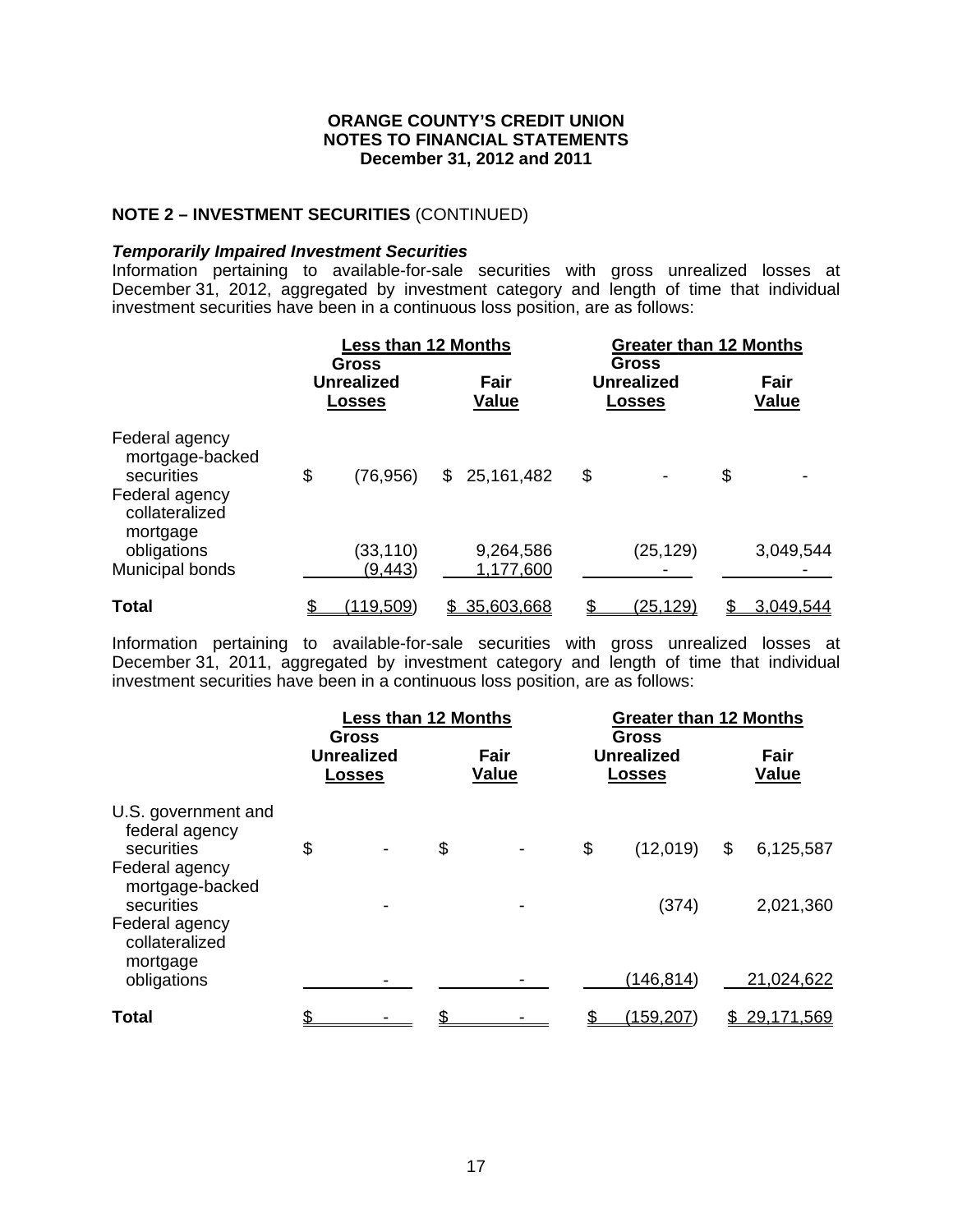## **NOTE 2 – INVESTMENT SECURITIES** (CONTINUED)

*Federal agency mortgage-backed securities and collateralized mortgage obligations.* At December 31, 2012, the 15 debt securities with unrealized losses have depreciated 0.36% from the Credit Union's amortized cost basis. The unrealized losses are primarily driven by changes in interest rates. The Credit Union assesses for credit impairment using a cash flow model. Based on the assessment of the expected credit losses of the security given the performance of the underlying collateral compared to the credit enhancement, the Credit Union expects to recover the entire amortized cost basis of these securities.

*Municipal bonds.* At December 31, 2012, the one debt security with an unrealized loss has depreciated 0.80% from the Credit Union's amortized cost basis. The unrealized loss is primarily driven by higher projected collateral losses; wider credit spreads and changes in interest rates. The Credit Union assesses for credit impairment using a cash flow model. Based on the assessment of the expected credit losses of the security given the performance of the underlying collateral compared to the credit enhancement, the Credit Union expects to recover the entire amortized cost basis of this security.

In analyzing an issuer's financial condition, management considers whether the securities are issued by the federal government or its agencies, whether downgrades by bond rating agencies have occurred, and the results of reviews of the issuer's financial condition.

## *Other-Than-Temporary Impairment*

The Credit Union routinely conducts periodic reviews to identify and evaluate each investment security to determine whether an OTTI has occurred. Economic models are used to determine whether an OTTI has occurred on these securities. For each security in the investment portfolio (including but not limited to those whose fair value is less than their amortized cost basis), an extensive, regular review is conducted to determine if an OTTI has occurred. Various inputs to the economic model are used to determine if an unrealized loss is other-than-temporary. Based on the assessment of the expected credit losses of the security given the performance of the underlying collateral compared to the credit enhancement, the Credit Union expects to recover the entire amortized cost basis of these securities; therefore, no OTTI is deemed necessary or reported for the years ended December 31, 2012 and 2011.

#### *Investment Risk*

Investment securities are exposed to various risks such as interest rate, market, and credit risks. Due to the level of risk associated with certain investment securities, it is possible that changes in the values of investment securities could occur in the near term and that such changes could materially affect the amounts reported in the statements of financial condition.

#### *Other Investments*

Other investment securities at December 31 are summarized as follows:

|                                                                             | 2012                 |     | 2011                 |
|-----------------------------------------------------------------------------|----------------------|-----|----------------------|
| Certificates of deposit<br>Investment in credit union service organizations | 4,700,000<br>360,000 | -SS | 2,200,000<br>505,234 |
| <b>Total</b>                                                                | 5,060,000            |     | 2,705,234            |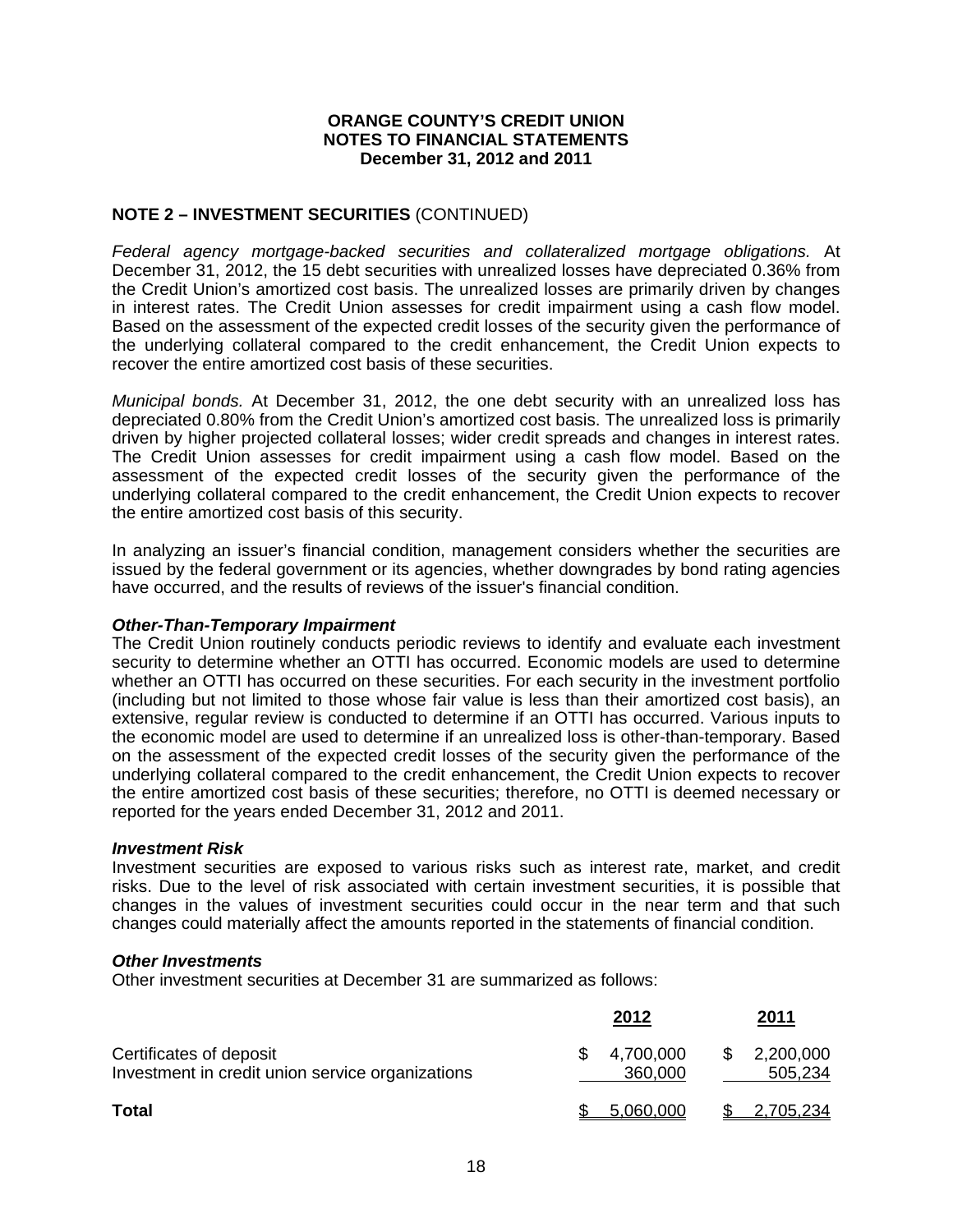### **NOTE 3 – LOANS TO MEMBERS**

The composition of loans to members at December 31 is as follows:

|                                                                               | 2012                                   | 2011                                   |
|-------------------------------------------------------------------------------|----------------------------------------|----------------------------------------|
| <b>Member Business:</b><br>Real estate                                        | \$121,208,362                          | \$124,331,650                          |
| <b>Residential Real Estate:</b><br>1 <sup>st</sup> mortgage<br>$2nd$ mortgage | 190,943,882<br>46,716,860              | 190,283,651<br>54,871,935              |
| Consumer:<br>Auto<br>Unsecured<br>Other secured                               | 112,598,260<br>28,777,689<br>2,578,234 | 104,025,332<br>28,402,030<br>2,852,890 |
|                                                                               | 502,823,287                            | 504,767,488                            |
| Net deferred loan origination fees and costs<br>Allowance for loan losses     | (273, 515)<br>(10, 803, 462)           | (231, 592)<br>(11, 485, 306)           |
| <b>Total</b>                                                                  | \$491,746,310                          | \$493,050,590                          |

The Credit Union has purchased loan participations originated by various entities that are secured by commercial property and other real estate to members of other credit unions. All of the loan participations were purchased without recourse and the originating entities perform all of the related loan servicing functions on these loans.

The composition of loan participations purchased at December 31 is as follows:

|                                                                          | 2012                    | <u> 2011</u>            |
|--------------------------------------------------------------------------|-------------------------|-------------------------|
| Member business - real estate<br>Residential real estate $-1st$ mortgage | \$17,821,957<br>276,876 | \$22,203,719<br>419,954 |
| <b>Total</b>                                                             | \$18,098,833            | \$22,623,673            |

In 2012, the Credit Union sold loan participations that are secured by commercial property. These loan participations were sold without recourse and the Credit Union performs all loan servicing functions on these loans. Loan participations sold and excluded from the member business – real estate loan segment above, totaled \$3,821,041 at December 31, 2012. Servicing assets related to loan participations sold are included in other assets on the statement of financial condition and totaled \$50,088 at December 31, 2012.

The Credit Union has non-traditional mortgage loans. These loans include hybrid and variable interest only mortgages. Hybrid loans consist of loans that are fixed for an initial period of three, five or seven years. After this period, the mortgages are converted to variable rates using an indexed rate, which can result in significant payment shock to the borrower. The interest only loans primarily result from troubled debt restructurings and allow the borrower to pay only interest for a specified number of years. These types of loans may result in a lack of principal amortization or even negative amortization, if the minimum payment is less than the interest accruing on the loan.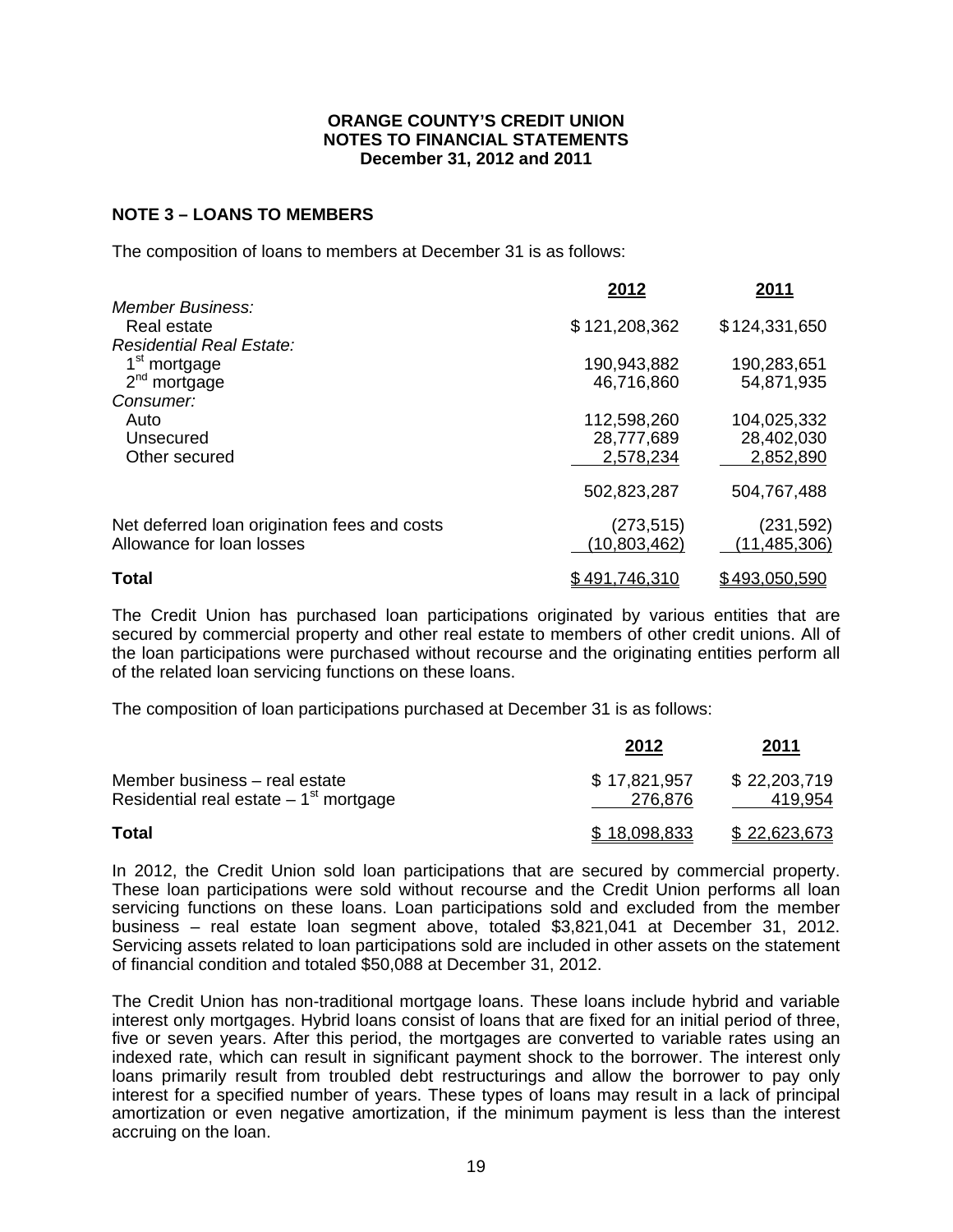## **NOTE 3 – LOANS TO MEMBERS** (CONTINUED)

Non-traditional mortgage loans may have significantly different credit risk characteristics than traditional fixed and variable rate mortgages. However, the Credit Union believes it has established prudent underwriting standards as well as adequate risk management functions to monitor the additional risk. Non-traditional mortgage loans, which are included in the member business – real estate and residential real estate –  $1<sup>st</sup>$  mortgage captions above, totaled approximately \$57,248,000 and \$62,373,000 at December 31, 2012 and 2011, respectively.

Specific changes in the allowance for loan losses and recorded investment in loans by segment for the year ended December 31, 2012 are as follows:

| Allowance for loan losses:                                                                                                                | <b>Member</b><br><b>Business</b>           | <b>Residential</b><br><b>Real Estate</b>                 | <b>Consumer</b>                                      | <b>Total</b>                                          |
|-------------------------------------------------------------------------------------------------------------------------------------------|--------------------------------------------|----------------------------------------------------------|------------------------------------------------------|-------------------------------------------------------|
| Beginning balance<br>Provision for loan losses<br>Charge-offs<br>Recoveries                                                               | \$<br>2,316,864<br>1,280,687<br>(776, 045) | \$<br>6,640,371<br>1,340,635<br>(2, 159, 416)<br>474,401 | \$<br>2,528,071<br>268,458<br>(1,620,767)<br>510,203 | \$11,485,306<br>2,889,780<br>(4, 556, 228)<br>984,604 |
| <b>Ending balance</b>                                                                                                                     | 2,821,506<br>S                             | 6,295,991<br>\$                                          | 1,685,965<br>\$                                      | \$10,803,462                                          |
| Ending balance: Individually<br>evaluated for impairment<br>Ending balance: Collectively<br>evaluated for impairment                      | \$<br>2,507,875<br>313,631                 | \$<br>2,851,008<br>3,444,983                             | \$<br>1,685,965                                      | \$<br>5,358,883<br>5,444,579                          |
| <b>Ending balance</b>                                                                                                                     | 2,821,506                                  | 6,295,991<br>S                                           | 1,685,965<br>\$                                      | 10,803,462<br>\$                                      |
| Loans to members:<br>Ending balance: Individually<br>evaluated for impairment<br>Ending balance: Collectively<br>evaluated for impairment | 15,680,147<br>\$<br>105,528,215            | 20,036,459<br>\$<br>217,624,283                          | \$<br>143,954,183                                    | \$<br>35,716,606<br>467,106,681                       |
| <b>Ending balance</b>                                                                                                                     | \$121,208,362                              | \$237,660,742                                            | \$143,954,183                                        | \$502,823,287                                         |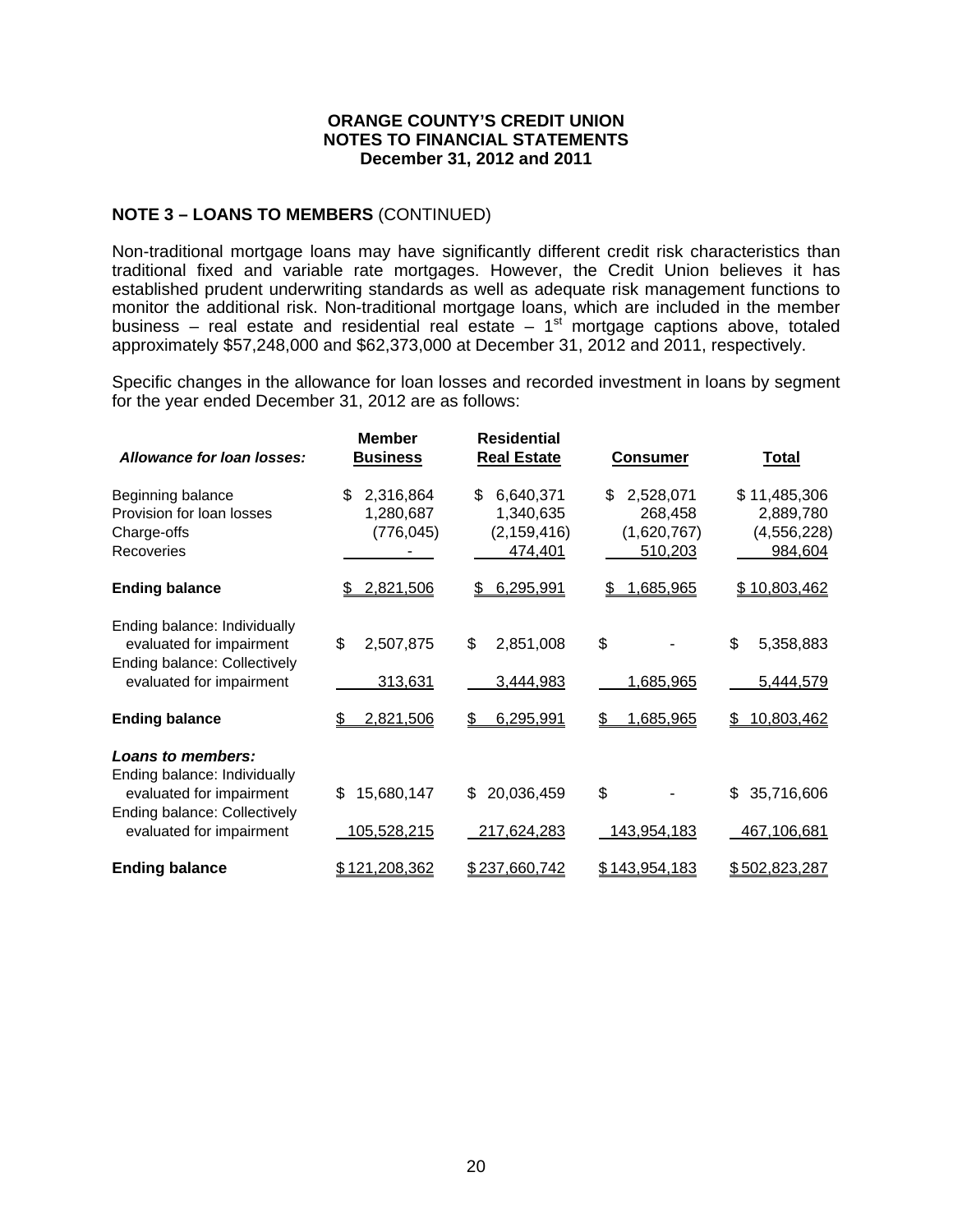## **NOTE 3 – LOANS TO MEMBERS** (CONTINUED)

Specific changes in the allowance for loan losses and recorded investment in loans by segment for the year ended December 31, 2011 are as follows:

| <b>Allowance for loan losses:</b>                                                                                                                | <b>Member</b><br><b>Business</b>         | <b>Residential</b><br><b>Real Estate</b>               | <b>Consumer</b>                                      | <b>Total</b>                                        |
|--------------------------------------------------------------------------------------------------------------------------------------------------|------------------------------------------|--------------------------------------------------------|------------------------------------------------------|-----------------------------------------------------|
| Beginning balance<br>Provision for loan losses<br>Charge-offs<br>Recoveries                                                                      | \$<br>1,903,728<br>718,497<br>(305, 361) | 6,439,202<br>\$<br>2,486,846<br>(2,571,989)<br>286,312 | \$<br>4,130,933<br>441,079<br>(2,331,441)<br>287,500 | \$12,473,863<br>3,646,422<br>(5,208,791)<br>573,812 |
| <b>Ending balance</b>                                                                                                                            | 2,316,864<br>SS.                         | 6,640,371<br>\$                                        | \$2,528,071                                          | \$11,485,306                                        |
| Ending balance: Individually<br>evaluated for impairment<br>Ending balance: Collectively<br>evaluated for impairment                             | \$<br>1,966,288<br>350,576               | \$<br>3,258,226<br>3,382,145                           | \$<br>2,528,071                                      | \$<br>5,224,514<br>6,260,792                        |
| <b>Ending balance</b>                                                                                                                            | 2,316,864                                | 6,640,371<br>\$.                                       | 2,528,071<br>\$                                      | 11,485,306<br>\$                                    |
| <b>Loans to members:</b><br>Ending balance: Individually<br>evaluated for impairment<br>Ending balance: Collectively<br>evaluated for impairment | 17,089,451<br>\$<br>107,242,199          | 26,045,785<br>\$<br>219,109,801                        | \$<br>135,280,252                                    | \$<br>43,135,236<br>461,632,252                     |
| <b>Ending balance</b>                                                                                                                            | \$124,331,650                            | \$245,155,586                                          | \$135,280,252                                        | \$504,767,488                                       |

*Member Business Loan Credit Quality Indicators:* As part of the on-going monitoring of the credit quality of the Credit Union's member business loan portfolio, management tracks certain credit quality indicators including trends related to (i) the risk ratings of member business loans, (ii) the level of classified loans, (iii) net charge-offs, (iv) non-performing loans, and (v) the general economic conditions in the market area.

The Credit Union utilizes a risk rating matrix to assign risk ratings to each of its member business loans. Loans are rated on a scale of 1 to 8. A description of the 8 risk ratings is presented in the matrix as follows: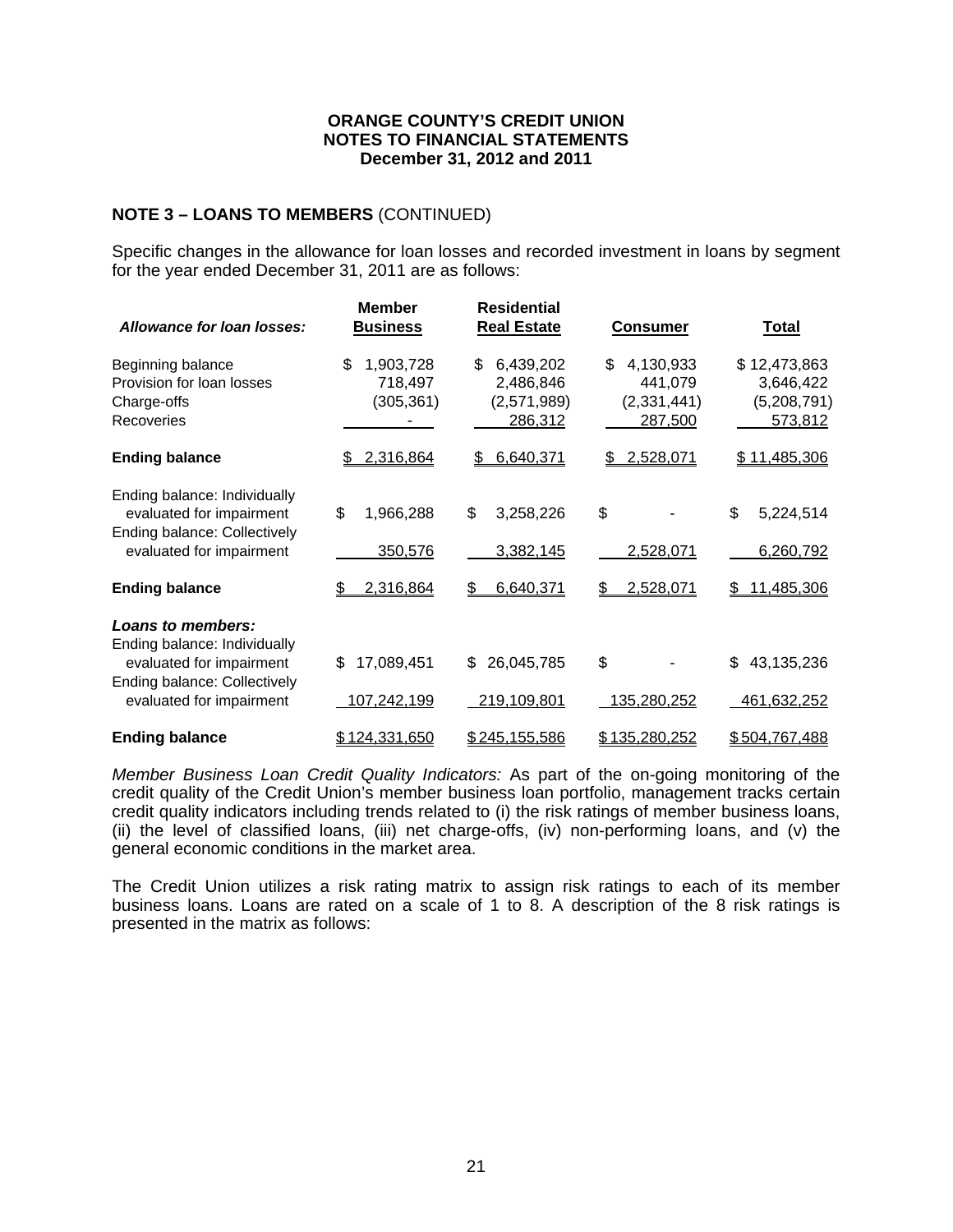# **NOTE 3 – LOANS TO MEMBERS** (CONTINUED)

| Rating                  | <b>Financial Condition</b>                    | <b>Combined Earnings</b>   | <b>Collateral</b>         | <b>Management</b>        | <b>Industry Outlook</b>              |
|-------------------------|-----------------------------------------------|----------------------------|---------------------------|--------------------------|--------------------------------------|
|                         | Strong equity and liquidity with low          | Strong earnings and cash   | Significantly better than | Proven track record with | Outstanding performance ratios       |
| Excellent - Pass        | leverage. Exceeds RMA or peer group           | flow trend. Substantial    | policy limits.            | adequate depth.          | compared to peers. Industry may      |
| (minimal risk)          | standards                                     | additional debt service    | Government                | Succession plan in       | have modest cyclical qualities, but  |
|                         |                                               | capacity.                  | guarantees of 75% or      | place.                   | is generally stable.                 |
|                         |                                               |                            | more.                     |                          |                                      |
| $\mathfrak{D}$          | Good equity and liquidity. Consistent with    | Satisfactory earnings and  | Better than policy limits | Satisfactory depth and   | Outlook is acceptable. May be        |
| Good - Pass             | RMA and peer group standards.                 | adequate cash flow. DSCR   | with minimal reliance     | experience. History of   | somewhat vulnerable to sudden        |
| (modest risk)           |                                               | exceeds 1.5X               | on receivables and        | proper decision making.  | economic or technological change.    |
|                         |                                               |                            | inventory.                |                          |                                      |
| 3                       | Moderate leverage and adequate liquidity      | Acceptable earnings and/or | At policy limits with     | Acceptable experience    | May be susceptible to unfavorable    |
| Acceptable - Pass       | with stable trend.                            | cash flow. Minimum DSCR    | acceptable coverage       | and controls. Previous   | changes in the economy. Serious      |
| (average risk)          |                                               | of 1.25X                   | ratios.                   | business decisions not   | financial deterioration is the       |
|                         |                                               |                            |                           | always appropriate.      | industry is unlikely.                |
| Δ                       | Moderate leverage (debt/worth 3:1 or          | Marginal profitability.    | Coverage below policy     | Recent management or     | Intensely competitive industry.      |
| Acceptable with         | more) with declining trends. Falling          | Break-even or slightly     | limits. Notable reliance  | key person changes.      | Outlook is uncertain. Barriers to    |
| Caution/Watch - Pass    | liquidity.                                    | negative cash flow.        | on inventory.             | Lack of succession plan. | entry are declining. Market niche is |
| (developing risk)       |                                               | Minimum DSCR of 1.1X.      |                           |                          | increasingly competitive.            |
|                         |                                               | Start-up operations.       |                           |                          |                                      |
| 5                       | Marginal liquidity and/or equity. Declining   | Unstable performance and   | Marginal collateral       | Inexperienced            | Outlook is questionable.             |
| <b>Special Mention</b>  | trends. Ratios below RMA and peer group       | negative cash flow. Recent | coverage with stale       | management. Lack of      | Competition is fierce. Industry may  |
| (currently protected,   | standards. Borrower unwilling to provide      | loss with modest impact on | valuation or other        | succession plan and      | be in start-up or long-term decline  |
| but potentially weak,   | info for current evaluation and existing info | balance sheet.             | uncertainties. Moderate   | potential ownership      | phase.                               |
| considerable risk)      | is outdated by two or more years.             |                            | reliance on inventory.    | issues.                  |                                      |
| 6                       | Negative trends. Highly leveraged. Poor       | Material losses. Negative  | Insufficient coverage.    | Management               | Industry has problems which may      |
| Substandard             | liquidity and equity. Significant intangibles | cash flow.                 | Heavy reliance on         | weaknesses. Pattern of   | adversely affect majority of         |
| (high and well-defined  | and/or poor quality assets.                   |                            | inventory.                | poor business            | participants. Borrower ranks in      |
| risk of default)        |                                               |                            |                           | decisions.               | bottom of industry.                  |
|                         | Negative net worth.                           | Significant negative cash  | Collection in full is     | Significant weaknesses.  | Severe permanent industry            |
| Doubtful                |                                               | flow.                      | highly improbable.        | Adversarial              | problems exist.                      |
| (extremely high risk of |                                               |                            |                           | bank/borrower            |                                      |
| loss)                   |                                               |                            |                           | relationship.            |                                      |
| 8                       | Principal uncollectible.                      | Principal uncollectible.   | Principal uncollectible.  | Principal uncollectible. | Principal uncollectible.             |
| Loss                    |                                               |                            |                           |                          |                                      |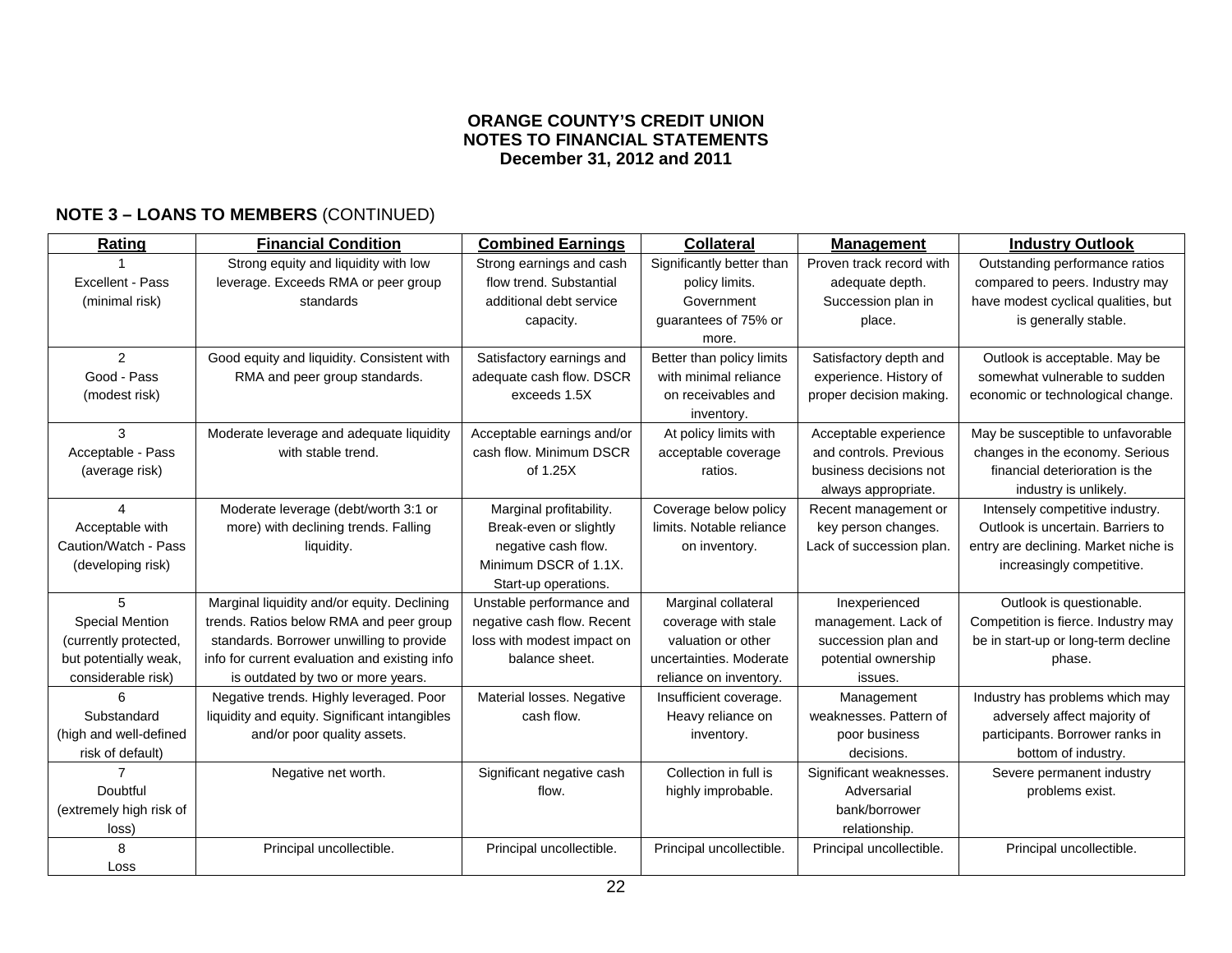## **NOTE 3 – LOANS TO MEMBERS** (CONTINUED)

#### *Member Business Credit Exposure:*

The member business loan credit risk profile by internally assigned risk ratings by class at December 31 is as follows:

| <b>Real Estate</b> | 2012          | 2011          |
|--------------------|---------------|---------------|
| Pass               | \$105,528,215 | \$108,034,457 |
| Special mention    | 4,962,084     | 6,036,682     |
| Substandard        | 8,957,368     | 10,260,511    |
| Doubtful           | 1,760,695     |               |
| Loss               |               |               |
| <b>Total</b>       | \$121,208,362 | \$124,331,650 |

*Residential Real Estate and Consumer Loan Credit Quality Indicators:* As part of the on-going monitoring of the credit quality of the Credit Union's residential real estate and consumer loan portfolios, management tracks certain credit quality indicators based on if these loans are performing or non-performing. To differentiate these categories, management tracks the loans performance and when the loan becomes 60 days past due these are classified as nonperforming loans.

#### *Residential Real Estate Credit Exposure:*

The residential real estate credit risk profile based on payment activity by class at December 31 is as follows:

| 2012                         | 1 <sup>st</sup> Mortgage        | 2 <sup>nd</sup> Mortgage    | <b>Total</b>               |
|------------------------------|---------------------------------|-----------------------------|----------------------------|
| Performing<br>Non-performing | 186,477,452<br>\$.<br>4,466,430 | \$<br>46,511,419<br>205,441 | \$232,988,871<br>4,671,871 |
| <b>Total</b>                 | \$190,943,882                   | \$<br>46,716,860            | \$237,660,742              |
| <u>2011</u>                  |                                 |                             |                            |
| Performing<br>Non-performing | \$183,470,446<br>6,813,205      | \$<br>54,218,565<br>653,370 | \$237,689,011<br>7,466,575 |
| <b>Total</b>                 | 190,283,651                     | 54,871,935                  | 245,155,586                |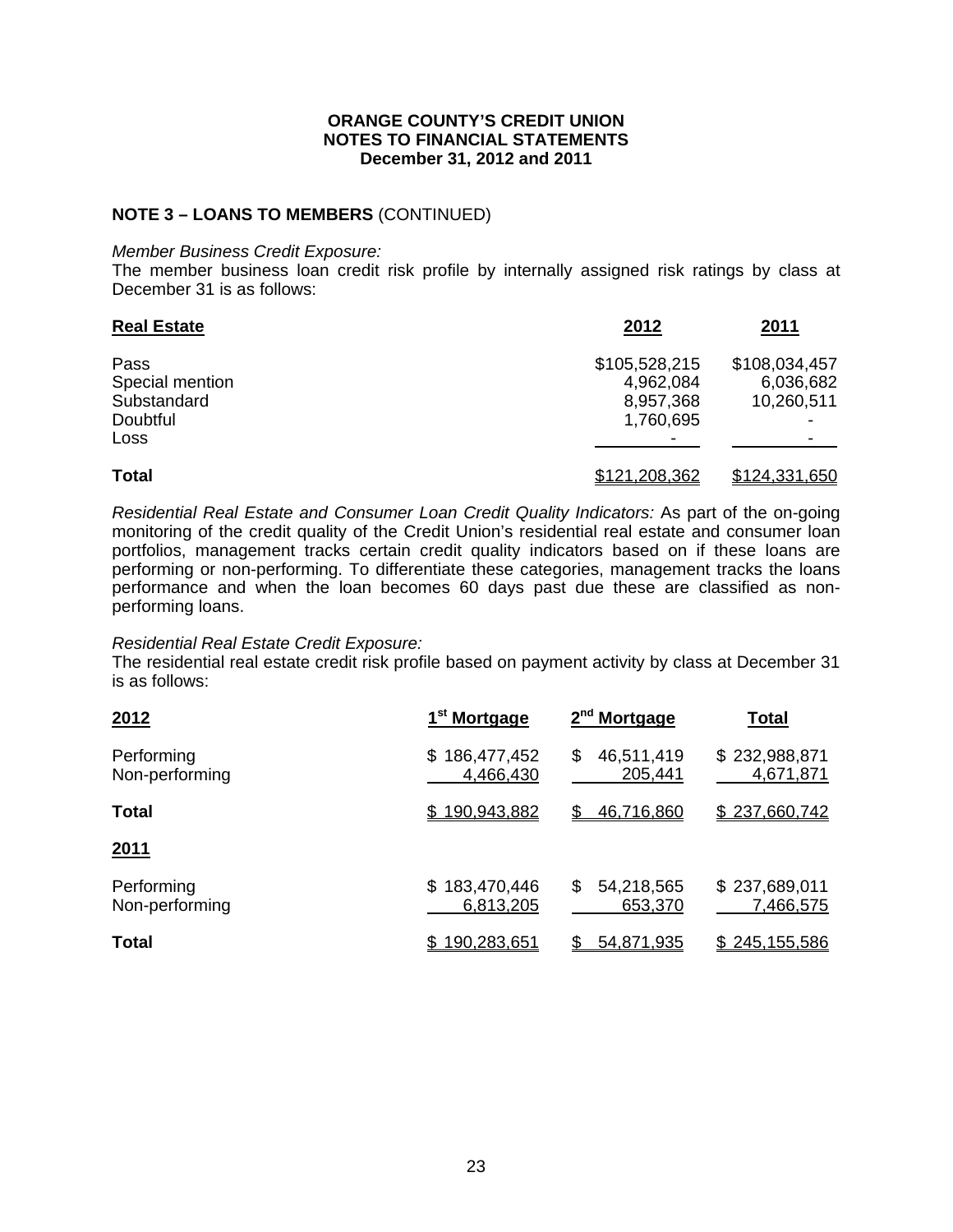## **NOTE 3 – LOANS TO MEMBERS** (CONTINUED)

#### *Consumer Credit Exposure:*

The consumer loan credit risk profile based on payment activity by class at December 31 is as follows:

| 2012                         | <u>Auto</u>                     | <b>Unsecured</b>            | <b>Other</b><br><b>Secured</b> | <u>Total</u>               |
|------------------------------|---------------------------------|-----------------------------|--------------------------------|----------------------------|
| Performing<br>Non-performing | \$112,256,670<br>341,590        | 28,584,399<br>S.<br>193,290 | 2,578,234<br>\$                | \$143,419,303<br>534,880   |
| <b>Total</b>                 | \$112,598,260                   | 28,777,689<br>\$            | 2,578,234<br>S                 | \$143,954,183              |
| <u>2011</u>                  |                                 |                             |                                |                            |
| Performing<br>Non-performing | \$103,871,780<br><u>153,552</u> | \$27,467,501<br>934,529     | \$<br>2,852,890                | \$134,192,171<br>1,088,081 |
| <b>Total</b>                 | <u>\$104,025,332</u>            | 28,402,030                  | 2,852,890                      | \$135,280,252              |

Information concerning impaired loans by loan class as of December 31, 2012 is as follows:

|                                                                      | <b>Unpaid</b><br><b>Principal</b><br><b>Balance</b> | <b>Related</b><br><b>Allowance</b> |    | Average<br><b>Recorded</b><br><b>Investment</b> | <b>Interest</b><br><b>Income</b><br>Recognized |
|----------------------------------------------------------------------|-----------------------------------------------------|------------------------------------|----|-------------------------------------------------|------------------------------------------------|
| With no specific reserve<br>recorded:<br><b>Member Business:</b>     |                                                     |                                    |    |                                                 |                                                |
| Real estate<br>Residential Real Estate:                              | \$<br>3,802,638                                     | \$                                 | \$ | 6,499,720                                       | \$<br>201,848                                  |
| 1 <sup>st</sup> mortgage<br>$2^{nd}$<br>mortgage                     | 5,003,632<br>953,420                                |                                    |    | 3,561,719<br>791,018                            | 236,535<br>25,437                              |
| Total                                                                | 9,759,690                                           | \$                                 |    | 10,852,457                                      | \$<br>463,820                                  |
| <b>With specific reserve</b><br>recorded:<br><b>Member Business:</b> |                                                     |                                    |    |                                                 |                                                |
| Real estate<br>Residential Real Estate:                              | \$<br>11,877,509                                    | \$<br>2,507,875                    | \$ | 9,885,079                                       | \$<br>471,554                                  |
| 1 <sup>st</sup> mortgage<br>$2nd$ mortgage                           | 13,137,955<br>941,452                               | 2,571,845<br>279,163               |    | 17,493,982<br>1,194,404                         | 473,753<br>19,732                              |
| Total                                                                | 25,956,916                                          | \$<br>5,358,883                    |    | 28,573,465                                      | \$<br>965,039                                  |
| <b>Member business</b><br>Residential real estate                    | \$<br>15,680,147<br>20,036,459                      | \$<br>2,507,875<br>2,851,008       | \$ | 16,384,799<br>23,041,123                        | \$<br>673,402<br>755,457                       |
| <b>Total</b>                                                         | 35,716,606                                          | \$<br>5,358,883                    | S  | 39,425,922                                      | \$<br>1,428,859                                |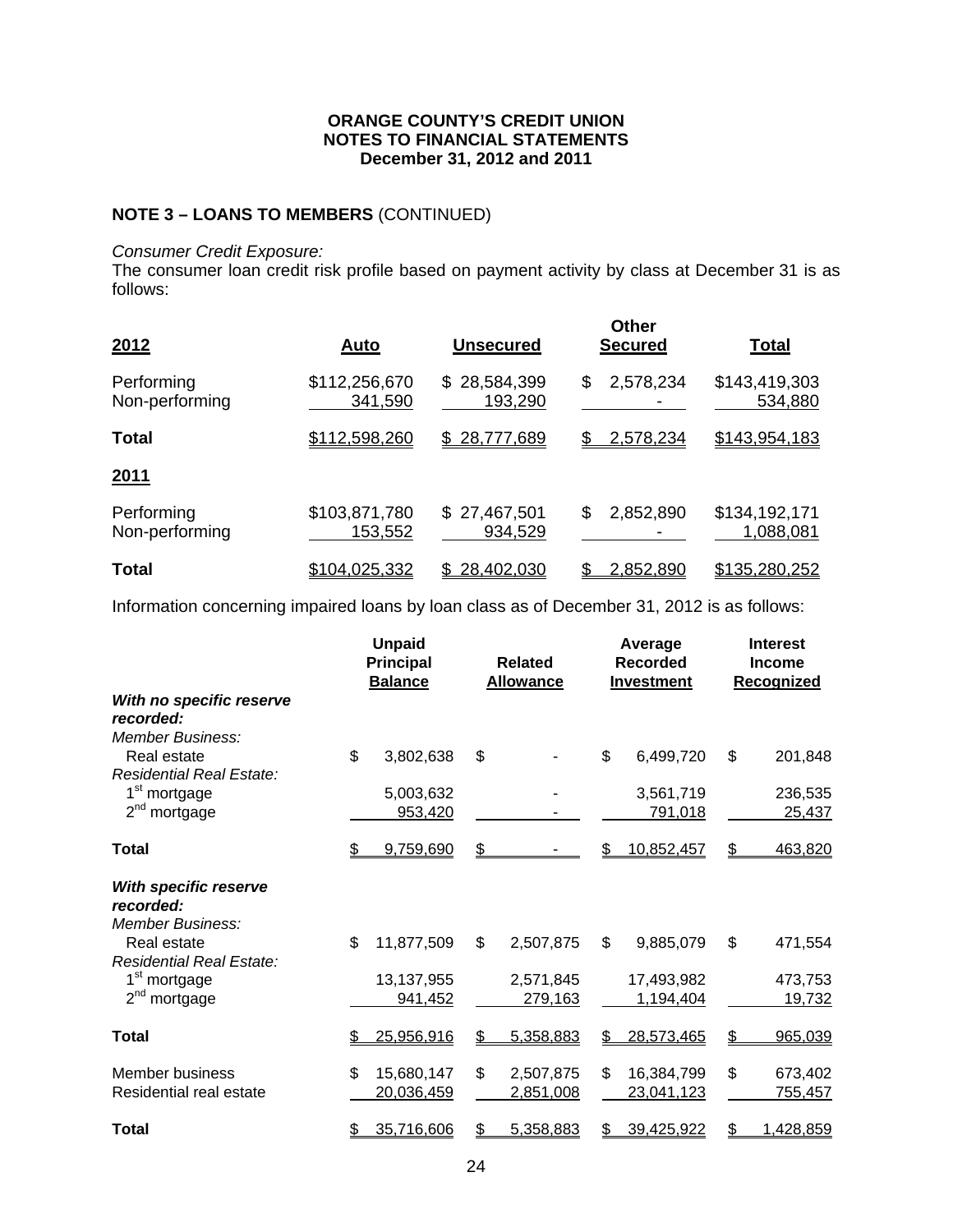## **NOTE 3 – LOANS TO MEMBERS** (CONTINUED)

Information concerning impaired loans by loan class as of December 31, 2011 is as follows:

|                                                                                         |    | <b>Unpaid</b><br><b>Principal</b><br><b>Balance</b> | <b>Related</b><br><b>Allowance</b> | Average<br><b>Recorded</b><br><b>Investment</b> | <b>Interest</b><br><b>Income</b><br><b>Recognized</b> |
|-----------------------------------------------------------------------------------------|----|-----------------------------------------------------|------------------------------------|-------------------------------------------------|-------------------------------------------------------|
| With no specific reserve<br>recorded:<br>Member Business:                               |    |                                                     |                                    |                                                 |                                                       |
| Real estate                                                                             | \$ | 9,196,802                                           | \$                                 | \$<br>7,279,199                                 | \$<br>495,985                                         |
| <b>Residential Real Estate:</b><br>1 <sup>st</sup> mortgage<br>2 <sup>nd</sup> mortgage |    | 2,119,806<br>628,615                                |                                    | 1,958,428<br>587,030                            | 132,740<br>26,961                                     |
| <b>Total</b>                                                                            | S. | 11,945,223                                          | \$                                 | 9,824,657                                       | \$<br>655,686                                         |
| With specific reserve<br>recorded:<br><b>Member Business:</b>                           |    |                                                     |                                    |                                                 |                                                       |
| Real estate<br><b>Residential Real Estate:</b>                                          | \$ | 7,892,649                                           | \$<br>1,966,288                    | \$<br>7,660,250                                 | \$<br>349,121                                         |
| 1 <sup>st</sup> mortgage                                                                |    | 21,850,009                                          | 2,929,777                          | 20,700,309                                      | 781,190                                               |
| 2 <sup>nd</sup> mortgage                                                                |    | 1,447,355                                           | 328,449                            | 2,005,759                                       | 30,410                                                |
| Total                                                                                   | S  | 31,190,013                                          | \$<br>5,224,514                    | \$<br>30,366,318                                | \$<br>1,160,721                                       |
| Member business<br>Residential real estate                                              | \$ | 17,089,451<br>26,045,785                            | \$<br>1,966,288<br>3,258,226       | \$<br>14,939,449<br>25,251,526                  | \$<br>845,106<br>971,301                              |
| <b>Total</b>                                                                            | \$ | 43,135,236                                          | \$<br>5,224,514                    | \$<br>40,190,975                                | \$<br>1,816,407                                       |

The recorded investment in impaired loans approximates the amount reported as unpaid impaired loan balances as of December 31, 2012 and 2011.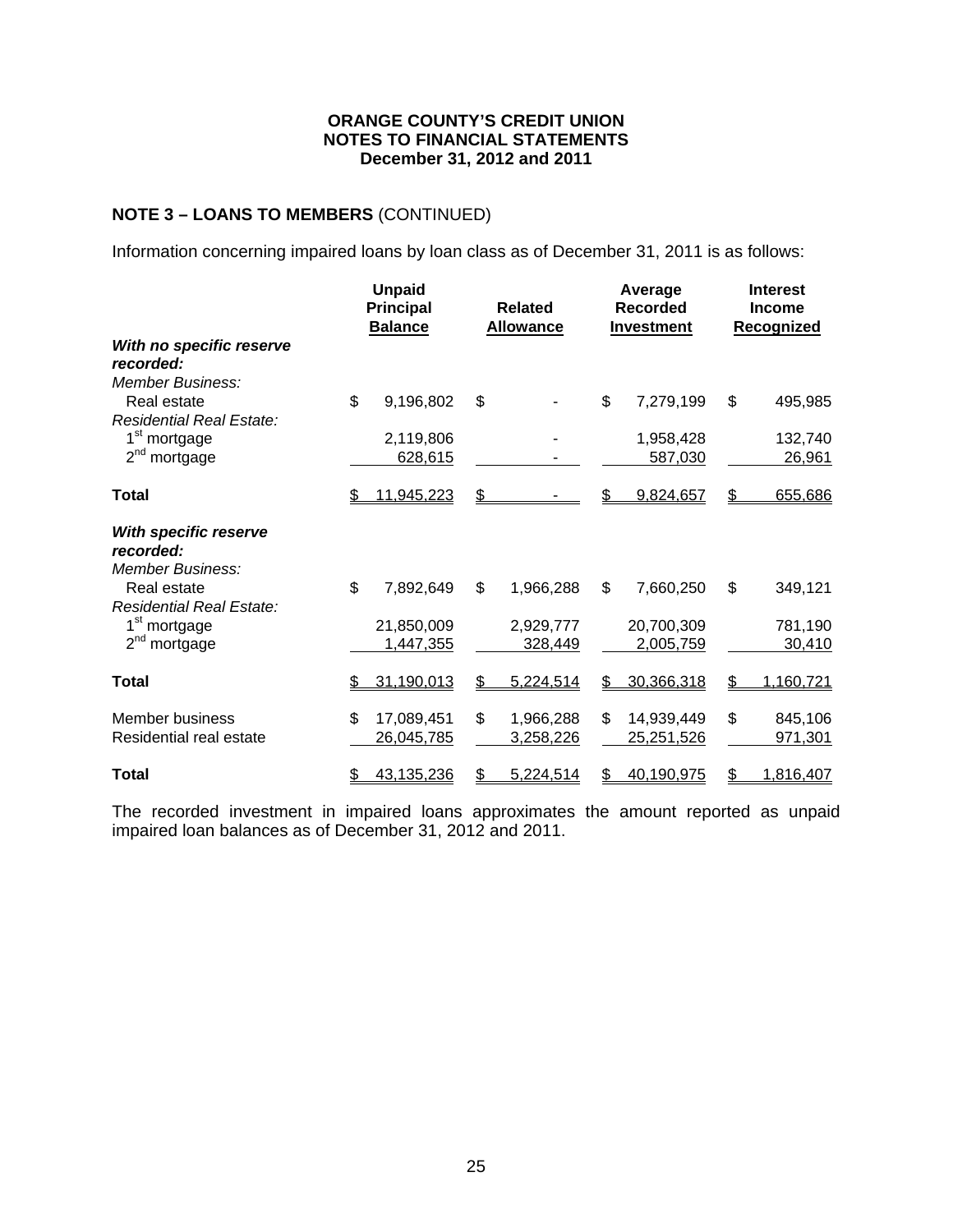# **NOTE 3 – LOANS TO MEMBERS** (CONTINUED)

A summary of non-accrual loans by class at December 31 is as follows:

|                                                                    | 2012                 | <u>2011</u>          |
|--------------------------------------------------------------------|----------------------|----------------------|
| Member Business:<br>Real estate<br><b>Residential Real Estate:</b> | \$<br>347,372        | 1,232,625<br>\$.     |
| 1 <sup>st</sup> mortgage<br>$2nd$ mortgage                         | 4,466,430<br>205,441 | 6,813,205<br>653,370 |
| Consumer:<br>Auto<br>Unsecured                                     | 341,590<br>193,290   | 153,552<br>934,529   |
| <b>Total</b>                                                       | \$5,554,123          | \$9,787,281          |
| Foregone interest on non-accrual loans                             | 288,718              | 313,122              |

A summary of past due loans by class as of December 31 is as follows:

|                                    |             | 60-90          | Greater<br>than 90 | <b>Total Past</b> |                    | <b>Total Loans to</b> |
|------------------------------------|-------------|----------------|--------------------|-------------------|--------------------|-----------------------|
| 2012                               | 30-59 Days  | <b>Days</b>    | <b>Days</b>        | <b>Due</b>        | <b>Current</b>     | <b>Members</b>        |
| <b>Member Business:</b>            |             |                |                    |                   |                    |                       |
| Real estate                        | \$          | \$             | \$<br>347,372      | \$<br>347,372     | \$<br>120,860,990  | \$<br>121,208,362     |
| <b>Residential Real</b><br>Estate: |             |                |                    |                   |                    |                       |
| 1 <sup>st</sup> mortgage           | 760,465     | 111,411        | 4,355,019          | 5,226,895         | 185,716,987        | 190,943,882           |
| $2nd$ mortgage                     | 271,206     | 67,155         | 138,286            | 476,647           | 46,240,213         | 46,716,860            |
| Consumer:                          |             |                |                    |                   |                    |                       |
| Auto                               | 967,813     | 197,174        | 144,416            | 1,309,403         | 111,288,857        | 112,598,260           |
| Unsecured                          | 282,794     | 78,808         | 114,482            | 476,084           | 28,301,605         | 28,777,689            |
| Other secured                      |             |                |                    |                   | 2,578,234          | 2,578,234             |
| Total                              | \$2,282,278 | 454,548<br>\$. | \$5,099,575        | \$7,836,401       | \$.<br>494.986.886 | 502,823,287           |
| 2011                               |             |                |                    |                   |                    |                       |
| Member Business:                   |             |                |                    |                   |                    |                       |
| Real estate                        | \$          | \$             | \$1,232,625        | \$1,232,625       | \$<br>123,099,025  | \$<br>124,331,650     |
| <b>Residential Real</b>            |             |                |                    |                   |                    |                       |
| Estate:                            |             |                |                    |                   |                    |                       |
| 1 <sup>st</sup> mortgage           | 749,382     | 2,960,429      | 3,852,776          | 7,562,587         | 182,721,064        | 190,283,651           |
| 2 <sup>nd</sup> mortgage           | 299,574     | 119,726        | 533,644            | 952,944           | 53,918,991         | 54,871,935            |
| Consumer:                          |             |                |                    |                   |                    |                       |
| Auto                               | 1,043,840   | 153,552        |                    | 1,197,392         | 102,827,940        | 104,025,332           |
| Unsecured                          | 554,887     | 934,529        |                    | 1,489,416         | 26,912,614         | 28,402,030            |
| Other secured                      |             |                |                    |                   | 2,852,890          | 2,852,890             |
| Total                              | \$2,647,683 | \$4,168,236    | \$5,619,045        | \$12,434,964      | 492,332,524        | 504,767,488           |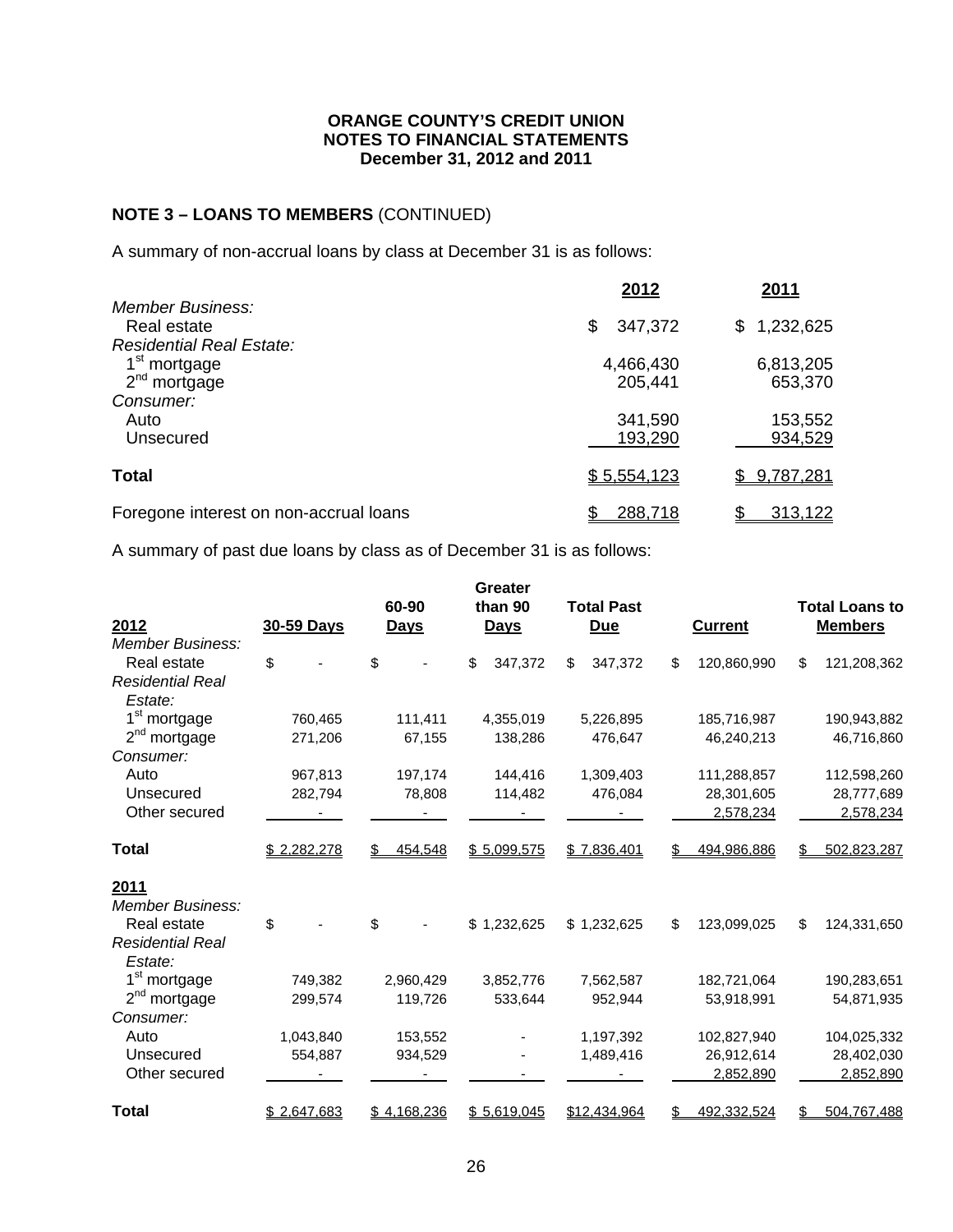## **NOTE 3 – LOANS TO MEMBERS** (CONTINUED)

The Credit Union had no loans that were greater than 60 days past-due for which the loans were accruing interest at December 31, 2012 and 2011.

A summary of loan troubled debt restructurings by class that were granted during the years ended December 31 are as follows:

|                                      | Number of        | Pre-<br><b>Modification</b><br>Outstanding | <b>Post-Modification</b><br>Outstanding |
|--------------------------------------|------------------|--------------------------------------------|-----------------------------------------|
| 2012                                 | <b>Contracts</b> | <b>Balance</b>                             | <b>Balance</b>                          |
| <b>Troubled Debt Restructurings:</b> |                  |                                            |                                         |
| <b>Member Business:</b>              |                  |                                            |                                         |
| Real estate                          | $\overline{2}$   | \$<br>818,118                              | \$<br>818,118                           |
| <b>Residential Real Estate:</b>      |                  |                                            |                                         |
| 1 <sup>st</sup> mortgage             | 6                | 1,876,986                                  | 1,876,986                               |
| 2 <sup>nd</sup> mortgage             | $\overline{2}$   | 114,973                                    | 114,973                                 |
| Consumer:                            |                  |                                            |                                         |
| Auto                                 | 55               | 587,590                                    | 587,590                                 |
| <b>Total</b>                         | 65               | \$3,397,667                                | \$ 3,397,667                            |
| 2011                                 |                  |                                            |                                         |
| <b>Troubled Debt Restructurings:</b> |                  |                                            |                                         |
| Member Business:                     |                  |                                            |                                         |
| Real estate                          | 3                | \$4,818,247                                | 4,818,247<br>\$.                        |
| <b>Residential Real Estate:</b>      |                  |                                            |                                         |
| 1 <sup>st</sup> mortgage             | 9                | 3,364,491                                  | 3,364,491                               |
| $2nd$ mortgage                       | 9                | 579,003                                    | 579,003                                 |
| Consumer:                            |                  |                                            |                                         |
| Auto                                 | 58               | 570,739                                    | 570,739                                 |
| Unsecured                            | 18               | 104,923                                    | 104,923                                 |
| <b>Total</b>                         | <u>97</u>        | \$9,437,403                                | <u>9,437,403</u><br>\$                  |
|                                      |                  |                                            |                                         |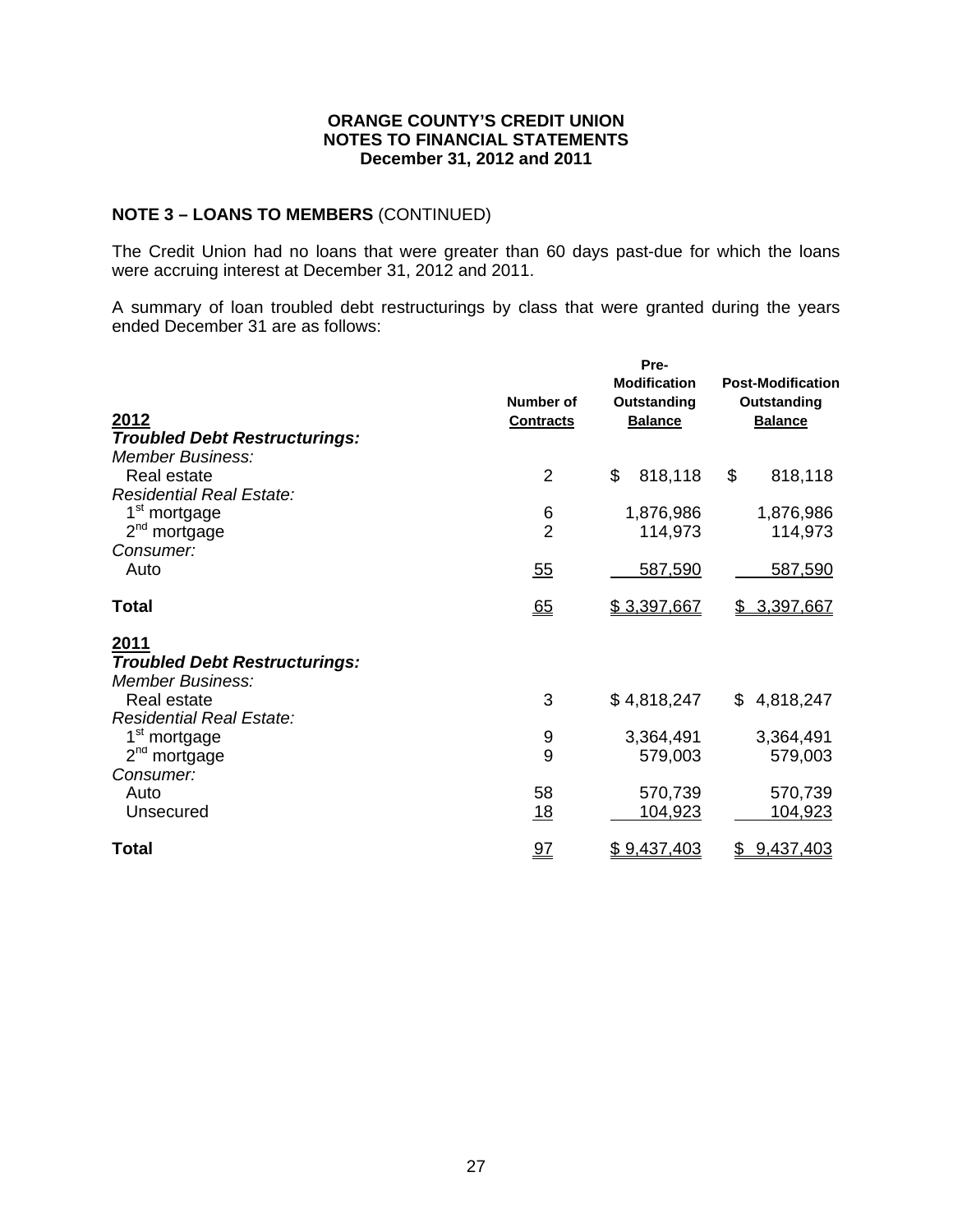## **NOTE 3 – LOANS TO MEMBERS** (CONTINUED)

Management has defined that a troubled debt restructured loan is considered in default when it becomes 60 days past due. A summary of loan troubled debt restructurings by class that were granted and subsequently defaulted during the years ended December 31 are as follows:

| 2012                                                                                                                                              | Number of<br><b>Contracts</b> | <b>Recorded</b><br><b>Investment</b> |
|---------------------------------------------------------------------------------------------------------------------------------------------------|-------------------------------|--------------------------------------|
| <b>Troubled Debt Restructurings that Subsequently</b><br>Defaulted:<br>Consumer:<br>Auto                                                          | $\overline{\mathbf{3}}$       | 22,079                               |
| 2011<br><b>Troubled Debt Restructurings that Subsequently</b><br><b>Defaulted:</b><br><b>Residential Real Estate:</b><br>1 <sup>st</sup> mortgage |                               | \$<br>404,145                        |
| $2nd$ mortgage                                                                                                                                    | $\overline{\phantom{a}3}$     | 216,476                              |
| Total                                                                                                                                             |                               | 620,621                              |

## **NOTE 4 – LOAN SERVICING**

The Credit Union sells 1<sup>st</sup> mortgage residential real estate loans on the secondary market and retains the servicing. Loans serviced for others are not included in the accompanying statements of financial condition. The unpaid principal balances of 1<sup>st</sup> mortgage residential real estate loans serviced for others were \$126,828,531 and \$31,232,682 at December 31, 2012 and 2011, respectively. Custodial escrow balances maintained in connection with the foregoing loan servicing were \$561,346 and \$434,308 at December 31, 2012 and 2011, respectively.

Servicing assets are included in other assets on the statements of financial condition and totaled \$894,906 and \$233,372 at December 31, 2012 and 2011, respectively. At December 31, 2012, the fair value of servicing rights was determined using a discount rate of 7.50%, annual inflation rate of 2.30%, and projected prepayment speeds (PSAs) ranging from 396 to 436, depending upon the stratification of the specific right. At December 31, 2011, the fair value of servicing rights was determined using a discount rate of 7.50%, annual inflation rate of 2.50%, and projected prepayment speeds (PSAs) ranging from 361 to 530, depending upon the stratification of the specific right.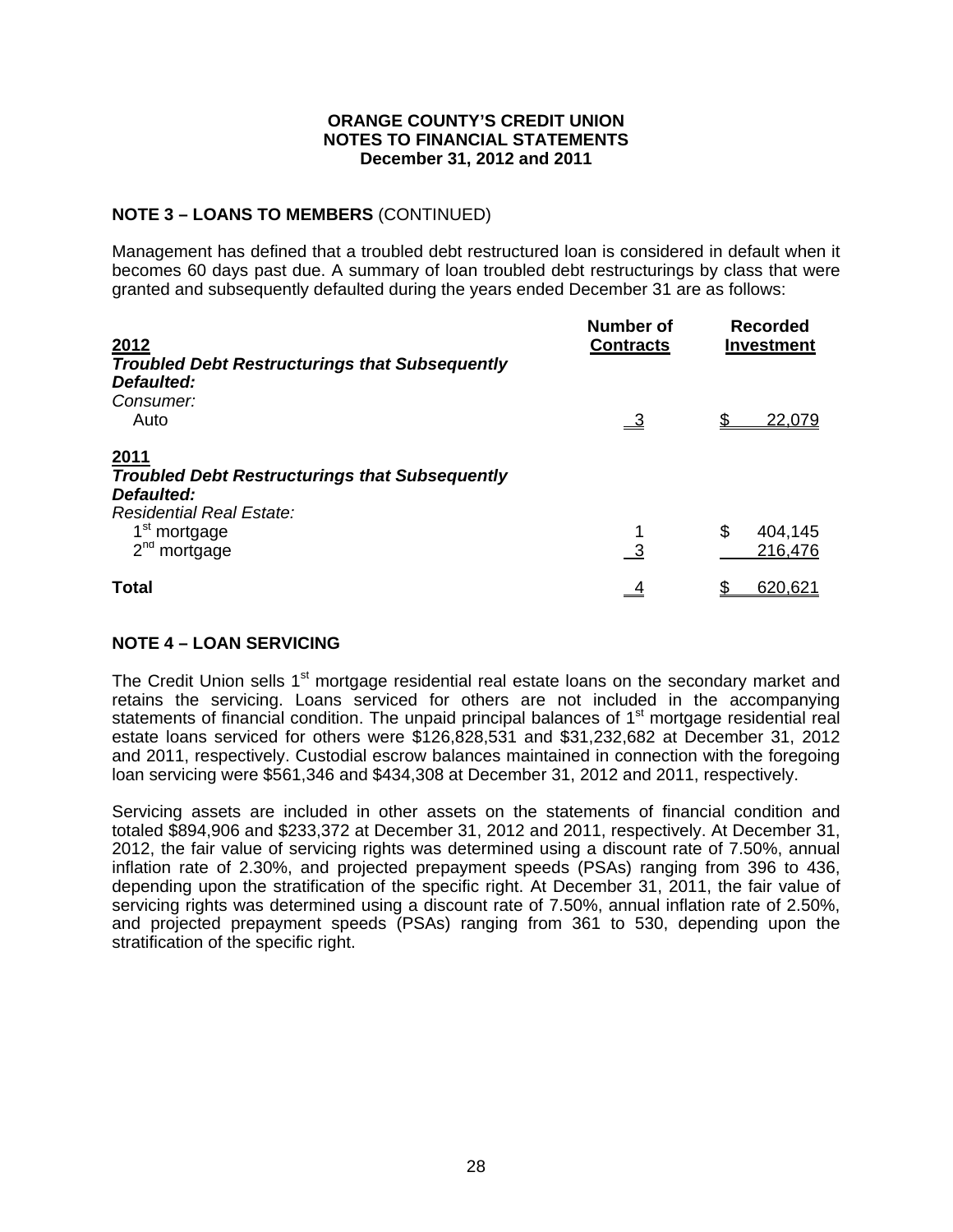## **NOTE 4 – LOAN SERVICING** (CONTINUED)

Following is an analysis of the changes in servicing assets subsequently measured using the fair value measurement method by class at December 31, 2012:

| <b>Statement of Financial</b><br><b>Condition Disclosures</b>                            | 10-year &<br><b>Balloons</b><br>Servicing<br><b>Assets</b> | 15-year<br><b>Servicing</b><br><b>Assets</b> | 20-year<br><b>Servicing</b><br><b>Assets</b> | 30-year<br><b>Servicing</b><br><b>Assets</b> |     | Total     |
|------------------------------------------------------------------------------------------|------------------------------------------------------------|----------------------------------------------|----------------------------------------------|----------------------------------------------|-----|-----------|
| Fair value as of the                                                                     |                                                            |                                              |                                              |                                              |     |           |
| beginning of the<br>Period                                                               | \$                                                         | \$<br>81,799                                 | \$<br>2,835                                  | \$<br>148,738                                | \$. | 233,372   |
| Additions:<br>Servicing obligations that<br>result from transfers of<br>financial assets |                                                            |                                              |                                              |                                              |     |           |
|                                                                                          | 4,389                                                      | 91,777                                       | 7,945                                        | 568,205                                      |     | 672,316   |
| Change in fair value:<br>Due to change in<br>valuation inputs or<br>assumptions used in  |                                                            |                                              |                                              |                                              |     |           |
| valuation model                                                                          | 792                                                        | (497)                                        | 481                                          | (11,558)                                     |     | (10, 782) |
| Fair value as of the end                                                                 |                                                            |                                              |                                              |                                              |     |           |
| of the period                                                                            | 5,181                                                      | <u>173,079</u>                               | 11,261                                       | 705,385                                      |     | 894,906   |

Following is an analysis of the changes in servicing assets subsequently measured using the fair value measurement method by class at December 31, 2011:

| <b>Statement of Financial</b><br><b>Condition Disclosures</b>                                              | 15-year<br><b>Servicing</b><br><u>Assets</u> | 20-year<br><b>Servicing</b><br><u>Assets</u> | 30-year<br><b>Servicing</b><br><u>Assets</u> |    | <u>Total</u> |
|------------------------------------------------------------------------------------------------------------|----------------------------------------------|----------------------------------------------|----------------------------------------------|----|--------------|
| Fair value as of the<br>beginning of the<br>period                                                         | \$                                           | \$                                           | \$                                           | \$ |              |
| Additions:<br>Servicing obligations<br>that result from<br>transfers of financial<br>assets                | 84,028                                       | 3,240                                        | 167,469                                      |    | 254,737      |
| Change in fair value:<br>Due to change in<br>valuation inputs or<br>assumptions used in<br>valuation model | (2,229)                                      | (405)                                        | (18, 731)                                    |    | (21, 365)    |
| Fair value as of the end<br>of the period                                                                  | 81.799                                       | 2,835                                        | 148.738                                      | S  | 233,372      |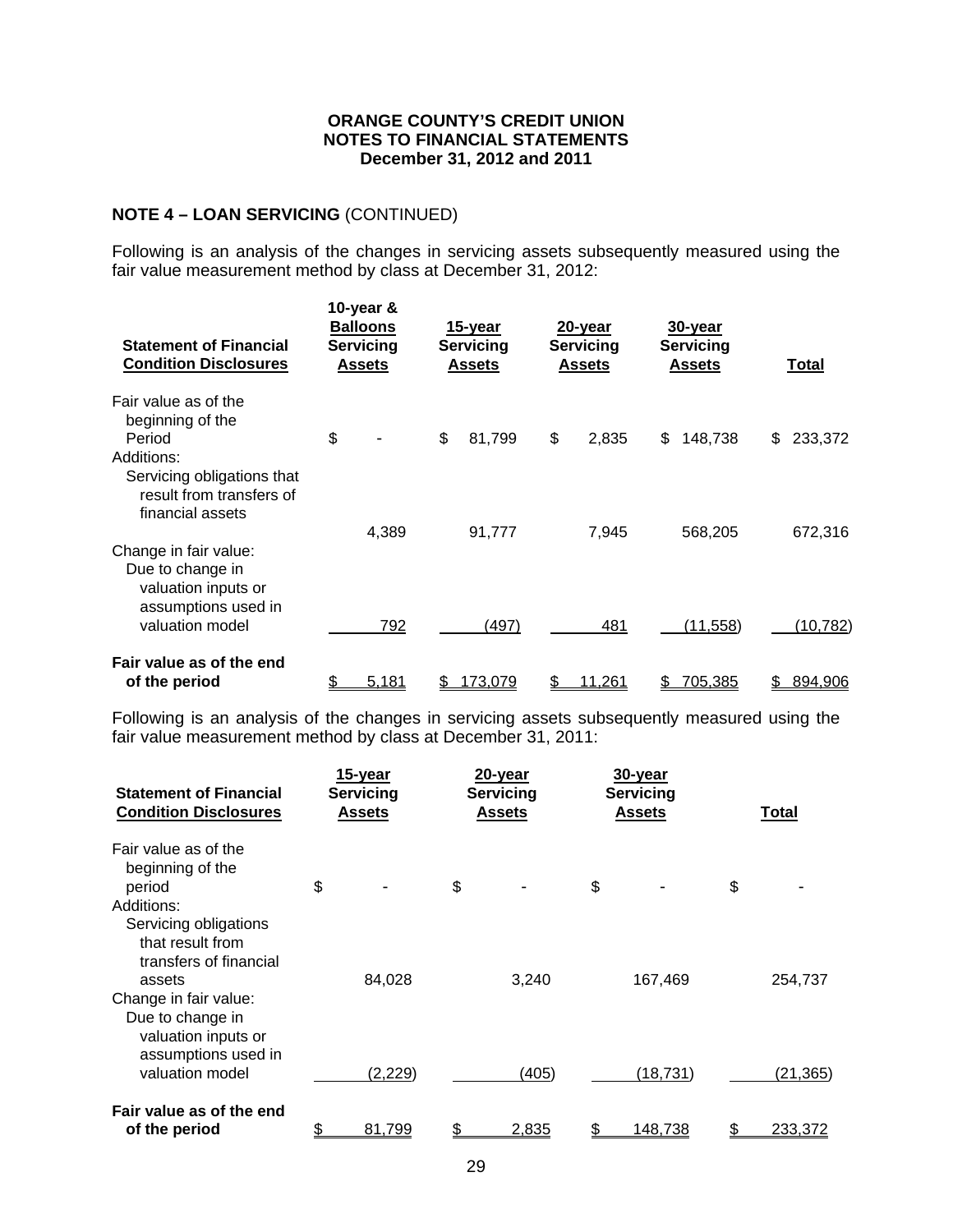## **NOTE 5 – PREMISES AND EQUIPMENT**

Premises and equipment at December 31 is summarized as follows:

|                                           | 2012           | 2011           |
|-------------------------------------------|----------------|----------------|
| Land                                      | 4,853,742<br>S | 4,853,742<br>S |
| <b>Buildings and improvements</b>         | 17,955,825     | 17,938,834     |
| Furniture and equipment                   | 4,459,303      | 4,439,831      |
| Computer equipment                        | 6,205,871      | 4,185,044      |
| Leasehold improvements                    | 3,401,961      | 3,772,005      |
| Projects-in-process                       |                | 1,170,401      |
|                                           | 36,876,702     | 36,359,857     |
| Accumulated depreciation and amortization | (14, 408, 865) | (13,508,951)   |
| <b>Total</b>                              | \$22,467,837   | \$22,850,906   |

Depreciation and amortization expense amounted to \$1,703,924 and \$1,586,095 for the years ended December 31, 2012 and 2011, respectively.

## **NOTE 6 – LEASE COMMITMENTS**

The Credit Union leases certain office facilities under noncancelable operating leases expiring in various years through August 2018. Some of the leases contain renewal options for periods from three to five years at their fair rental value at the time of renewal. Future minimum lease payments under these leases are as follows:

#### **Years Ending December 31,**

| <b>Future minimum lease payments</b> | 2,275,015     |
|--------------------------------------|---------------|
| Thereafter                           | 75,320        |
| 2017                                 | 183,980       |
| 2016                                 | 268,463       |
| 2015                                 | 496,437       |
| 2014                                 | 553,406       |
| 2013                                 | \$<br>697,409 |

Minimum lease payments exclude rentals under renewal options, which, as of December 31, 2012, are not reasonably assured of being exercised.

Rent expense was approximately \$735,000 and \$825,000 for the years ended December 31, 2012 and 2011, respectively.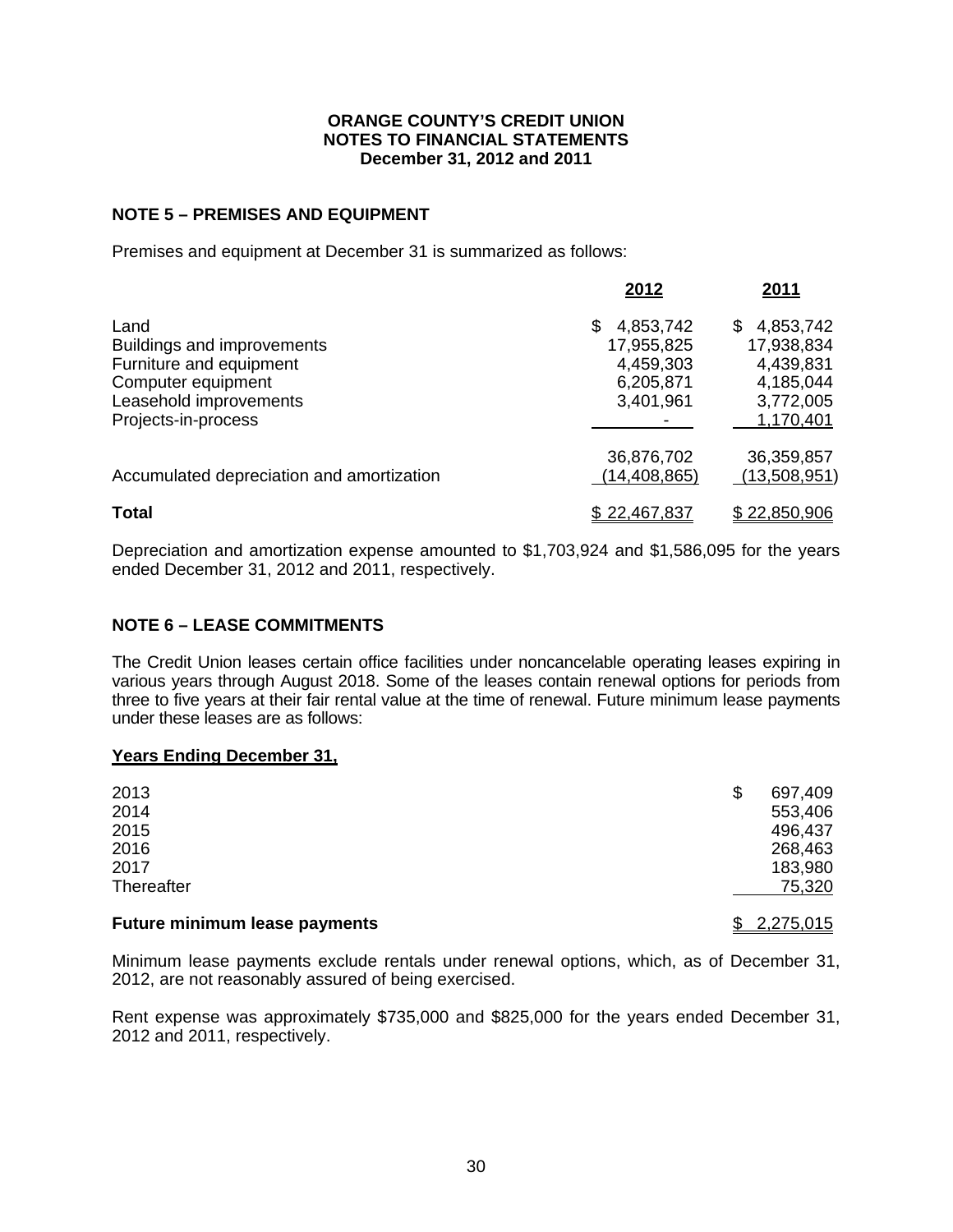### **NOTE 7 – MEMBERS' SHARE AND SAVINGS ACCOUNTS**

Members' share and savings accounts at December 31 are summarized as follows:

|                                           | 2012          | 2011          |
|-------------------------------------------|---------------|---------------|
| Regular share accounts                    | \$236,880,898 | \$197,605,505 |
| Share draft accounts                      | 149,997,755   | 133,586,202   |
| Money market accounts                     | 301,183,445   | 274,535,278   |
| <b>IRA</b> share accounts                 | 7,599,628     | 6,529,243     |
| Total share accounts                      | 695,661,726   | 612,256,228   |
| Share and IRA certificates                |               |               |
| $0.00\%$ to 0.99%                         | 173,188,012   | 172,314,266   |
| 1.00% to 1.99%                            | 30, 167, 374  | 39,312,466    |
| 2.00% to 2.99%                            | 25,042,411    | 28,010,702    |
| 3.00% to 3.99%                            | 12,848,158    | 13,464,511    |
| 4.00% to 4.99%                            | 2,298,187     | 3,329,550     |
| 5.00% to 5.99%                            | 343,570       | 8,915,068     |
| Total certificate accounts                | 243,887,712   | 265,346,563   |
| Total members' share and savings accounts | \$939,549,438 | \$877,602,791 |

Scheduled maturities of share and IRA certificates at December 31, 2012 are as follows:

#### **Years Ending December 31,**

| <b>Total certificate accounts</b> | \$243,887,712     |
|-----------------------------------|-------------------|
| 2017                              | 6,784,231         |
| 2016                              | 9,780,841         |
| 2015                              | 18,154,791        |
| 2014                              | 24,840,997        |
| 2013                              | 184,326,852<br>S. |
|                                   |                   |

The aggregate amounts of members' share and savings accounts in denominations of \$100,000 or more were approximately \$435,542,000 and \$391,567,000 at December 31, 2012 and 2011, respectively.

Overdrawn share accounts reclassified to other assets totaled \$731,150 and \$484,664 at December 31, 2012 and 2011, respectively.

The National Credit Union Insurance Fund (NCUSIF) insures members' shares and certain individual retirement accounts up to \$250,000 as a result of an amendment approved by the House-Senate conference committee on regulatory overhaul in June 2010. The new law also requires NCUA to use the higher \$250,000 standard maximum share insurance amount when making decisions about premiums and administering insurance deposit adjustments. The increase in share insurance coverage includes all account types, such as share drafts, money markets, shares, and certificates of deposit.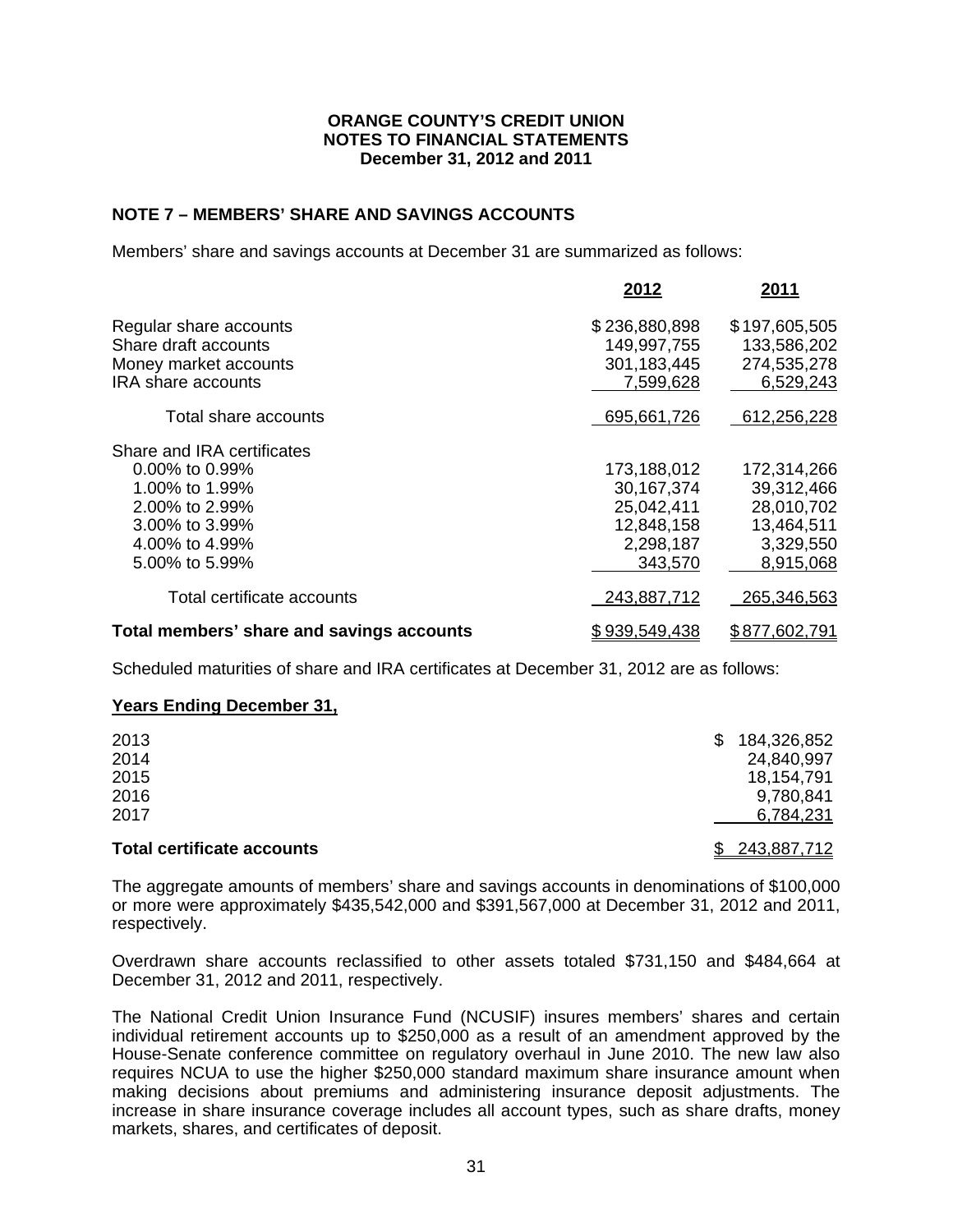#### **NOTE 8 – LINES OF CREDIT**

The Credit Union maintains lines of credit (LOC) with the Federal Home Loan Bank of San Francisco (FHLB) and the Federal Reserve Bank of San Francisco (FRB) and formerly maintained a line of credit with Western Bridge Corporate Federal Credit Union (WesCorp) as described below:

| December 31, 2012                  |                                     | <b>FHLB</b>                     | <b>FRB</b>              | <b>Total Lines</b>              |
|------------------------------------|-------------------------------------|---------------------------------|-------------------------|---------------------------------|
| Total available<br><b>Borrowed</b> |                                     | \$506,272,468<br>(15,750,000)   | \$<br>3,992,961         | \$510,265,429<br>(15,750,000)   |
| <b>Remaining available</b>         |                                     | \$490,522,468                   | 3,992,961               | \$494,515,429                   |
| Term<br>Weighted average rate      |                                     | <b>LOC</b><br>3.17%             | LOC<br>N/A              |                                 |
| December 31, 2011                  | <b>WesCorp</b><br><b>Settlement</b> | <b>FHLB</b>                     | <b>FRB</b>              | <u>Total Lines</u>              |
| Total available<br><b>Borrowed</b> | \$20,000,000                        | \$455,121,298<br>(17, 250, 000) | 4,117,891<br>\$         | \$479,239,189<br>(17, 250, 000) |
| <b>Remaining available</b>         | \$20,000,000                        | \$437,871,298                   | <u>4,117,891</u><br>-SS | \$461,989,189                   |
| Term<br>Weighted average rate      | LOC<br>N/A                          | <b>LOC</b><br>3.30%             | <b>LOC</b><br>N/A       |                                 |

The FHLB line is collateralized by available-for-sale securities held in safekeeping by the FHLB and certain member business real estate and residential real estate  $1<sup>st</sup>$  and  $2<sup>nd</sup>$  mortgage loans. The outstanding principle balance of real estate loans pledged as collateral to the FHLB totaled approximately \$297,941,000 and \$353,511,000 at December 31, 2012 and 2011, respectively. The FRB line of credit is collateralized by federal agency securities held in safekeeping by the FRB. The WesCorp settlement line was collateralized by substantially all of the Credit Union's assets, excluding assets pledged to secure other lines of credit as described above. This line was discontinued in 2012.

### **NOTE 9 – BORROWED FUNDS**

Borrowed funds at December 31 are as follows:

|                                                                                                           | 2012         | <u>2011</u>  |
|-----------------------------------------------------------------------------------------------------------|--------------|--------------|
| FHLB, fixed rate (3.17% and 3.30% weighted average<br>rates at December 31, 2012 and 2011, respectively), |              |              |
| secured, with various maturity dates                                                                      | \$15,750,000 | \$17,250,000 |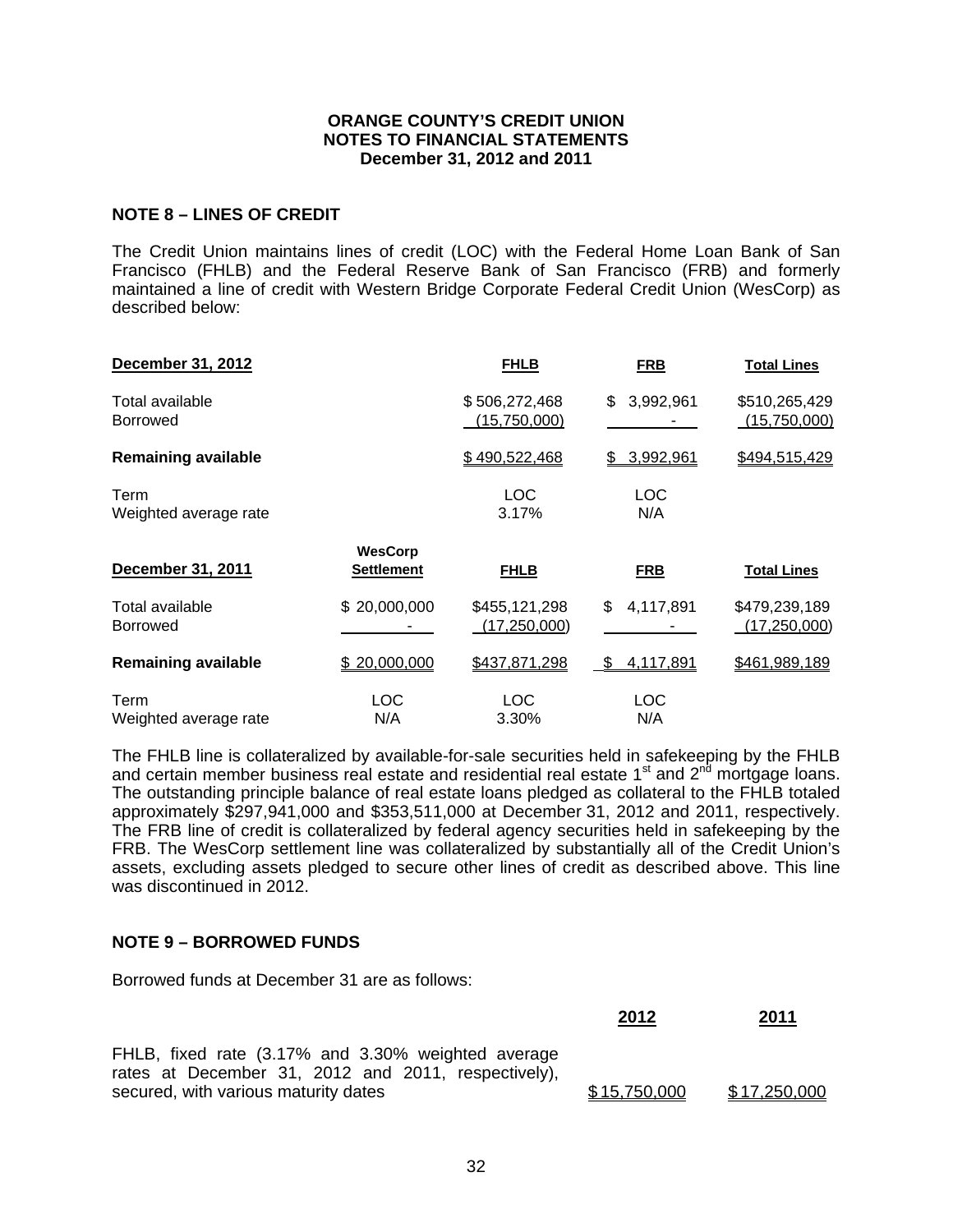## **NOTE 9 – BORROWED FUNDS** (CONTINUED)

Scheduled maturities of borrowed funds at December 31, 2012, are as follows:

### **Years Ending December 31,**

| <b>Total</b> | \$15,750,000     |
|--------------|------------------|
| Thereafter   | <u>5,000,000</u> |
| 2017         | 750,000          |
| 2016         | 2,250,000        |
| 2015         | 3,750,000        |
| 2014         |                  |
| 2013         | \$4,000,000      |
|              |                  |

## **NOTE 10 – ADVERTISING**

Advertising expense totaled approximately \$1,046,000 and \$829,000 for the years ended December 31, 2012 and 2011, respectively.

## **NOTE 11 – OFF-BALANCE SHEET ACTIVITIES**

The Credit Union is a party to conditional commitments to lend funds in the normal course of business to meet the financing needs of its members. These commitments represent financial instruments to extend credit which include lines of credit, credit cards, home equity lines, and overdraft protection commitments that involve, to varying degrees, elements of credit and interest rate risk in excess of amounts recognized in the financial statements.

The Credit Union's exposure to credit loss is represented by the contractual notional amount of these instruments. The Credit Union uses the same credit policies in making commitments as it does for those loans recorded in the financial statements.

At December 31, the following financial instruments were outstanding whose contract amounts represent credit risk:

|                                                                                                                                                                                      | 2012                                                               | 2011                                                             |
|--------------------------------------------------------------------------------------------------------------------------------------------------------------------------------------|--------------------------------------------------------------------|------------------------------------------------------------------|
| Commitments to extend credit:<br>Home-equity lines of credit<br>Credit cards<br>Line-of-credit loans<br>Overdraft protection program commitments<br>Member business loan commitments | \$35,230,488<br>31,714,651<br>28,404,381<br>5,698,931<br>1,475,665 | \$37,979,821<br>26,685,213<br>29,145,231<br>6,764,255<br>176,730 |
| <b>Total</b>                                                                                                                                                                         | \$102,524,116                                                      | \$100,751,250                                                    |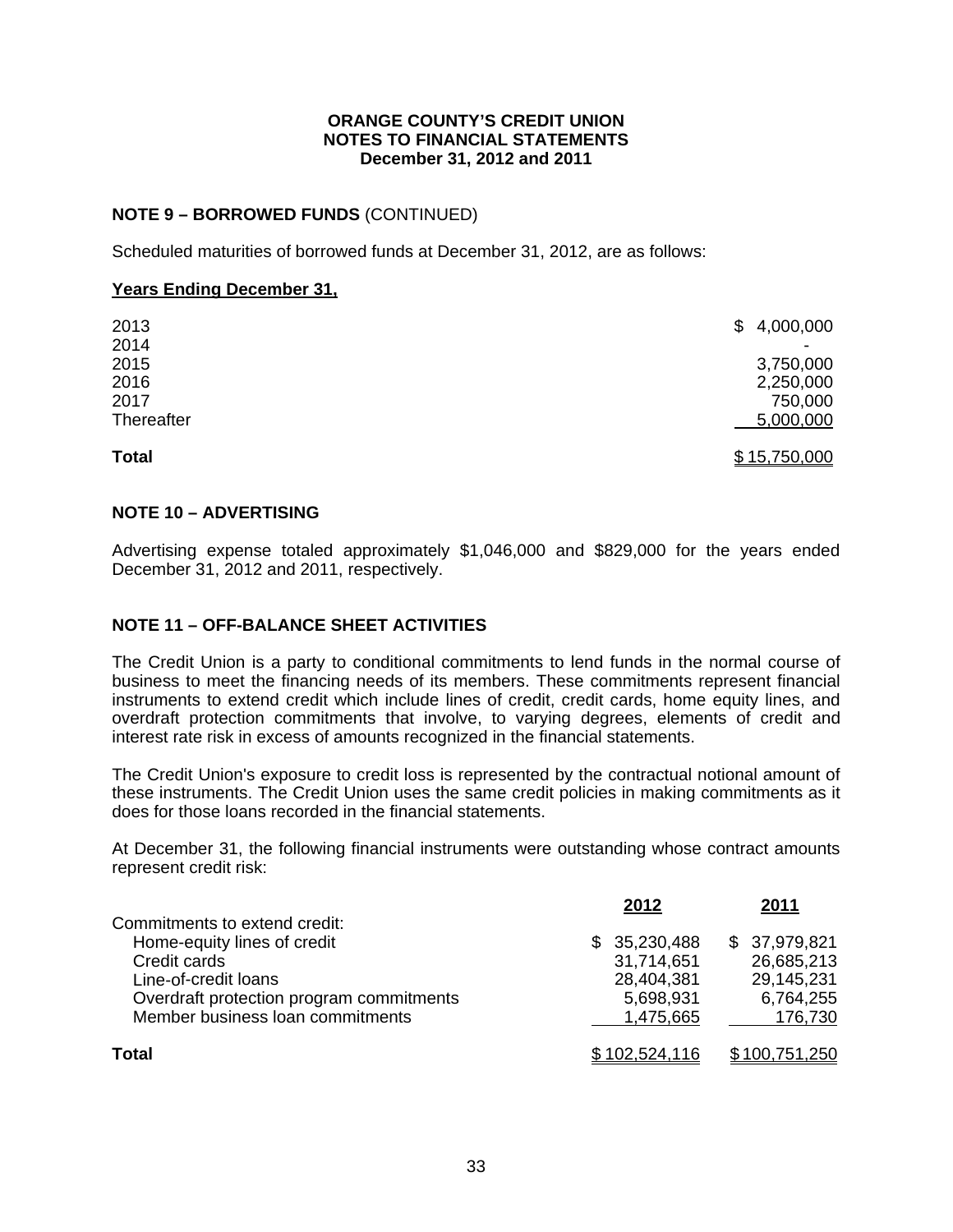## **NOTE 11 – OFF-BALANCE SHEET ACTIVITIES** (CONTINUED)

Commitments to extend credit are agreements to lend to a member as long as there is no violation of any condition established in the contract. Commitments generally have fixed expiration dates or other termination clauses and may require payment of a fee. Because many of the commitments are expected to expire without being drawn upon, the total commitment amounts do not necessarily represent future cash requirements. The Credit Union evaluates each member's creditworthiness on a case-by-case basis. The amount of collateral obtained if deemed necessary by the Credit Union upon extension of credit is based on management's credit evaluation of the counterparty. Collateral held varies but may include consumer assets, residential real estate and member share balances.

Unfunded commitments under revolving credit lines and overdraft protection agreements are commitments for possible future extensions of credit to existing members. These lines-of-credit are uncollateralized and usually do not contain a specified maturity date and may not be drawn upon to the total extent to which the Credit Union is committed.

## **NOTE 12 – CONTINGENCIES AND COMMITMENTS**

#### *Legal:*

The Credit Union is periodically a party to various legal actions normally associated with financial institutions, the aggregate effect of which, in management's and legal counsel's opinion, would not be material to the Credit Union's financial condition.

#### *Loans sold with recourse:*

The Credit Union has implemented a mortgage program whereby some of its mortgage loans are sold on the secondary market. The Credit Union is subject to recourse on the loans sold under certain conditions as disclosed in the loan purchase agreements with the funding corporations.

#### **NOTE 13 – CAPITAL REQUIREMENTS**

The Credit Union is subject to various regulatory capital requirements administered by the NCUA. Failure to meet minimum capital requirements can initiate certain mandatory – and possibly additional discretionary – actions by regulators that, if undertaken, could have a direct material effect on the Credit Union's financial statements. Under capital adequacy regulations and the regulatory framework for Prompt Corrective Action, the Credit Union must meet specific capital regulations that involve quantitative measures of the Credit Union's assets, liabilities, and certain off-balance-sheet items as calculated under generally accepted accounting principles. The Credit Union's capital amounts and net worth classification are also subject to qualitative judgments by the regulators about components, risk weightings, and other factors.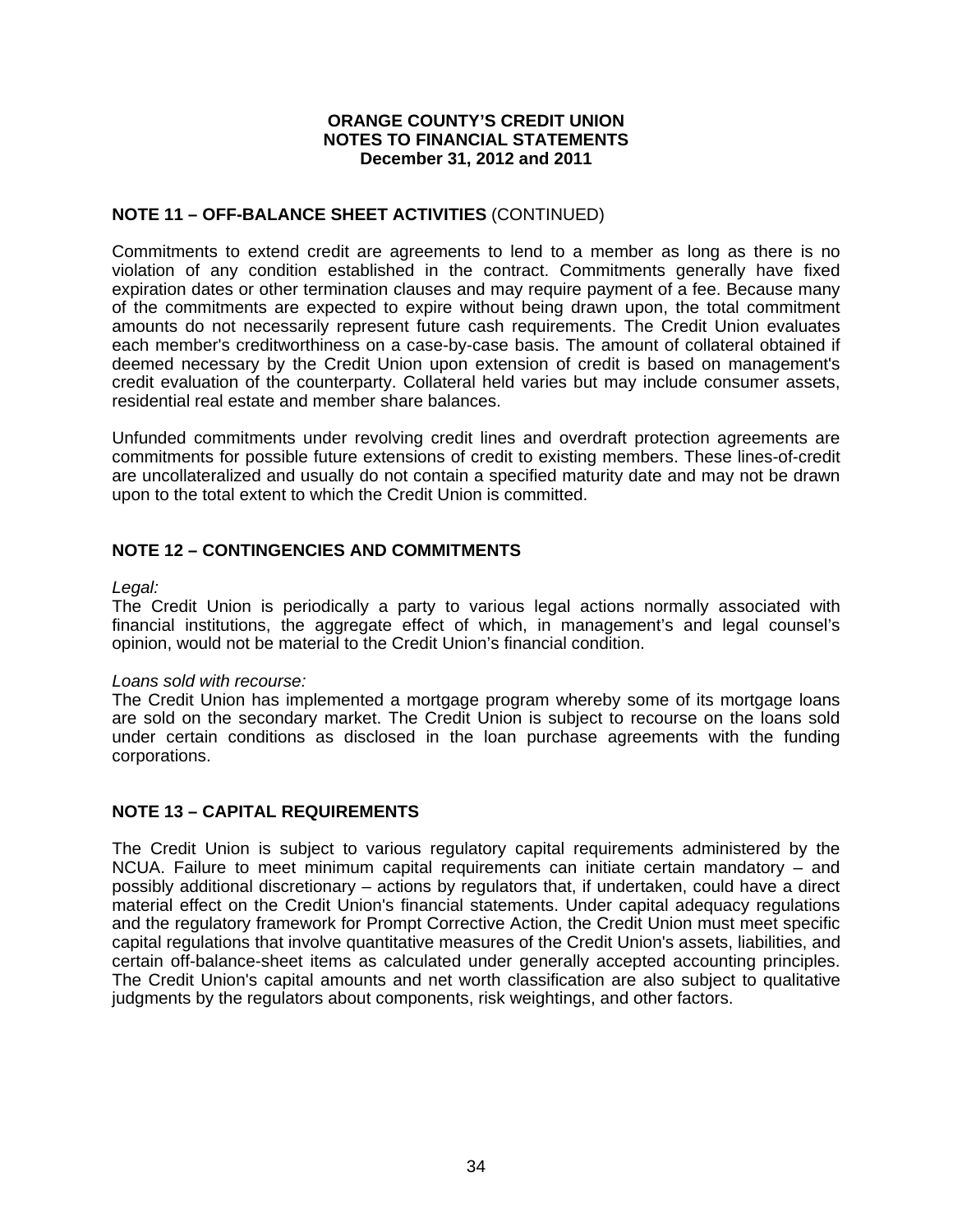## **NOTE 13 – CAPITAL REQUIREMENTS** (CONTINUED)

Quantitative measures established by regulation to ensure capital adequacy require the Credit Union to maintain minimum amounts and ratios (set forth in the following table) of net worth (as defined in the regulations) to assets and RBNW ratios (as defined). As of December 31, 2012 and 2011, the Credit Union's RBNW requirement was 5.08% and 5.06%, respectively. The minimum ratio to be considered complex under the regulatory framework is 6 percent. Management believes that, as of December 31, 2012, the Credit Union meets all capital adequacy requirements to which it is subject. No conditions or events have occurred since the calculation date that management believes has changed the Credit Union's category.

As of December 31, 2012, the most recent call reporting period, the NCUA has categorized the Credit Union as well capitalized under the regulatory framework for Prompt Corrective Action. To be categorized as well capitalized, the Credit Union must maintain a minimum net worth ratio of 7%. The Credit Union's actual capital amounts and ratios as of December 31, 2012 and 2011 are also presented in the table.

The Credit Union's actual capital amounts and ratios as of December 31, 2012 are as follows:

|                                      | <b>Actual</b> |              | <b>To Be Adequately</b><br><b>Capitalized Under</b><br><b>Prompt Corrective</b><br><b>Action Provisions</b> |       | <b>To Be Well Capitalized</b><br><b>Under Prompt</b><br><b>Corrective Action</b><br><b>Provisions</b> |              |
|--------------------------------------|---------------|--------------|-------------------------------------------------------------------------------------------------------------|-------|-------------------------------------------------------------------------------------------------------|--------------|
|                                      | Amount        | <b>Ratio</b> | Amount                                                                                                      | Ratio | Amount                                                                                                | <b>Ratio</b> |
| Net worth<br>Risk-based net<br>worth | \$94,977,172  | $9.00\%$     | \$63,340,209                                                                                                | 6.0%  | \$73,896,910                                                                                          | 7.0%         |
| requirement                          | \$53,628,043  | 5.08%        | N/A                                                                                                         | N/A   | N/A                                                                                                   | N/A          |

Because the RBNW ratio of 5.08% is less than the net worth ratio of 9.00%, the Credit Union retains its original category. Further, in performing its calculation of total assets, the Credit Union used the average of the three month-end balances over the calendar quarter option, as permitted by regulation.

The Credit Union's actual capital amounts and ratios as of December 31, 2011 are as follows:

|                                      | <b>Actual</b> |       | <b>To Be Adequately</b><br><b>Capitalized Under</b><br><b>Prompt Corrective</b><br><b>Action Provisions</b> |       | <b>To Be Well Capitalized</b><br><b>Under Prompt</b><br><b>Corrective Action</b><br><b>Provisions</b> |       |
|--------------------------------------|---------------|-------|-------------------------------------------------------------------------------------------------------------|-------|-------------------------------------------------------------------------------------------------------|-------|
|                                      | Amount        | Ratio | Amount                                                                                                      | Ratio | Amount                                                                                                | Ratio |
| Net worth<br>Risk-based net<br>worth | \$87,511,132  | 8.90% | \$58,996,553                                                                                                | 6.0%  | \$68,829,311                                                                                          | 7.0%  |
| requirement                          | \$49,753,759  | 5.06% | N/A                                                                                                         | N/A   | N/A                                                                                                   | N/A   |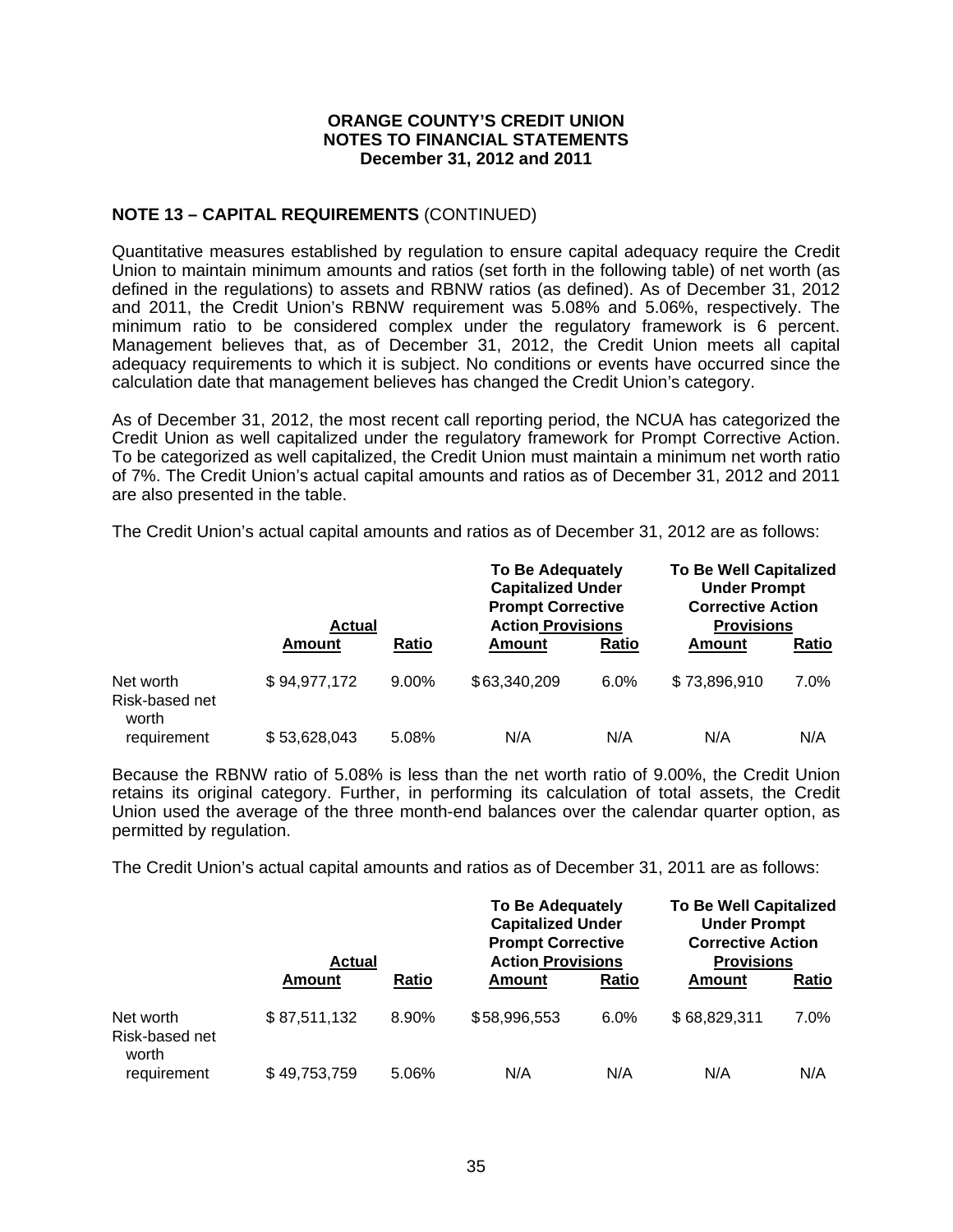### **NOTE 14 – RELATED PARTY TRANSACTIONS**

In the normal course of business, the Credit Union extends credits to members of the Board of Directors, Supervisory Committee members and executive officers. The aggregate loans to related parties at December 31, 2012 and 2011 were approximately \$3,762,000 and \$3,605,000, respectively. Deposits from related parties at December 31, 2012 and 2011 amounted to approximately \$2,060,000 and \$1,368,000, respectively.

## **NOTE 15 – 401(k) RETIREMENT PLAN**

The Credit Union provides a 401(k) employee benefit plan covering substantially all employees who have completed at least one year of service and met minimum age requirements. The Credit Union matches a portion of employees' wage reductions. Total pension expense under this plan was \$964,702 and \$885,914 for the years ended December 31, 2012 and 2011, respectively.

## **NOTE 16 – DEFERRED COMPENSATION PLANS**

The Credit Union has a 457(b) non-qualified deferred compensation plan for members of management. The Credit Union makes discretionary contributions to the plan and employees are allowed to contribute to the plan. The deferred compensation accounts are shown as both assets and liabilities on the Credit Union's financial statements and are available to creditors in the event of the Credit Union's liquidation.

The Credit Union has a 457(f) non-qualified deferred compensation plan for members of management. The Credit Union contributes 100% of the funds to this plan. Under the terms of the plan, the participants are entitled to a specified amount if they remain employed by the Credit Union until a predetermined time. If these employees become fully disabled as defined in the agreement, accrued benefits are immediately payable. The benefits are subject to forfeiture if employment is terminated for cause as defined in the agreements. The deferred compensation accounts are shown as both assets and liabilities on the Credit Union's financial statements and are available to creditors in the event of the Credit Union's liquidation.

Life insurance policies pertaining to these plans were \$17,399,574 and \$7,496,426 as of December 31, 2012 and 2011, respectively. The deferred compensation payable, included in accrued expenses and other liabilities on the statements of financial condition was \$1,051,434 and \$522,824 as of December 31, 2012 and 2011, respectively. Deferred compensation expense was \$493,571 and \$119,389 for the years ended December 31, 2012 and 2011, respectively.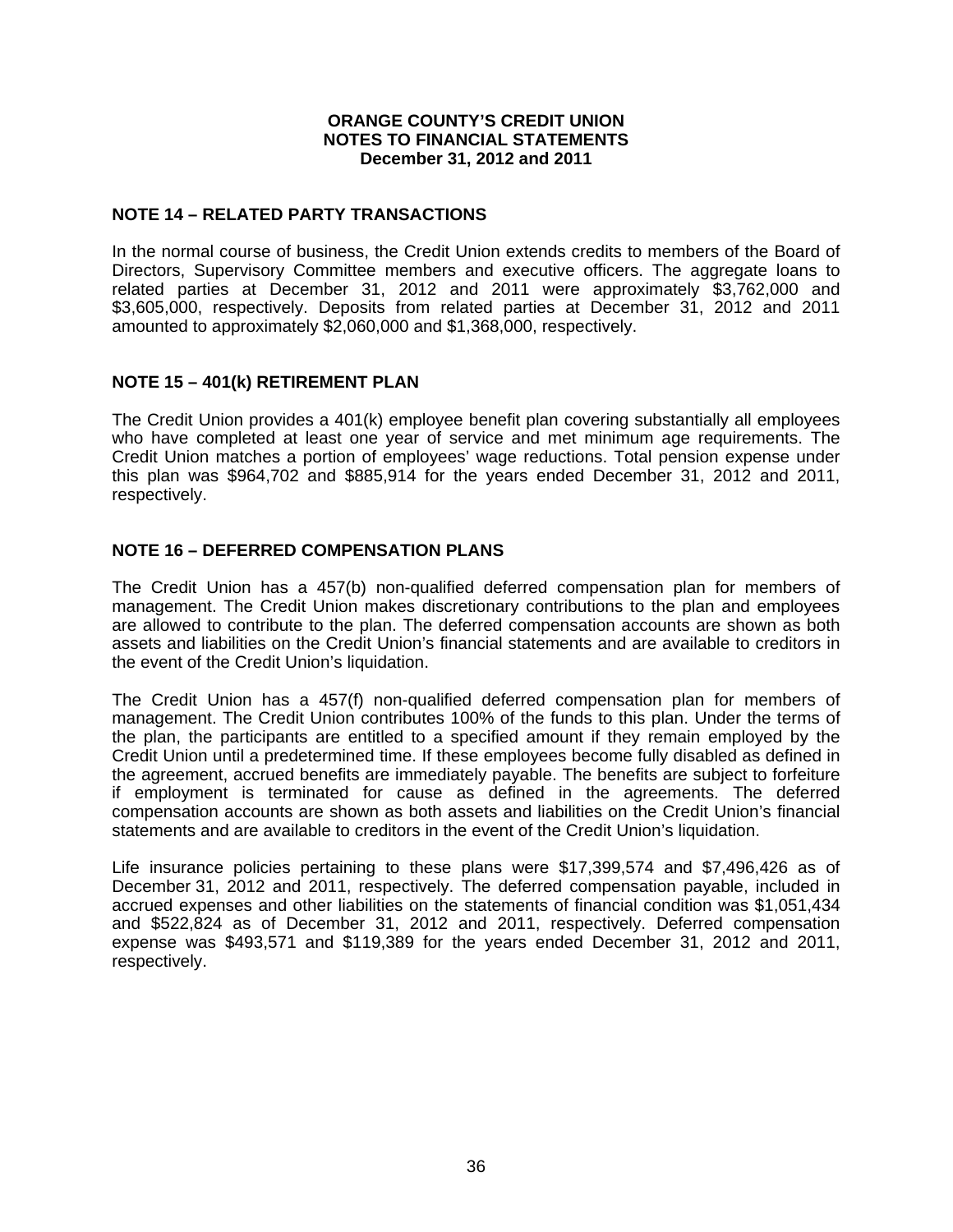#### **NOTE 17 – FAIR VALUES OF FINANCIAL INSTRUMENTS**

#### *Determination of Fair Value*

The Credit Union uses fair value measurements to record fair value adjustments to certain assets and liabilities and to determine fair value disclosures. The fair value of a financial instrument is the price that would be received to sell an asset or paid to transfer a liability in an orderly transaction between market participants at the measurement date. Fair value is best determined based upon quoted market prices. However, in many instances, there are no quoted market prices for the Credit Union's various financial instruments. In cases where quoted market prices are not available, fair values are based on estimates using present value or other valuation techniques. Those techniques are significantly affected by the assumptions used, including the discount rate and estimates of future cash flows. Accordingly, the fair value estimates may not be realized in an immediate settlement of the instrument.

Fair value measurements are to focus on an exit price in an orderly transaction (that is, not a forced liquidation or distressed sale) between market participants at the measurement date under current market conditions. If there has been a significant decrease in the volume and level of activity for the asset or liability, a change in valuation technique or the use of multiple valuation techniques may be appropriate. In such instances, determining the price at which willing participants would transact at the measurement date under current market conditions depends on the facts and circumstances and requires the use of significant judgment. The fair value is a reasonable point within the range that is most representative of fair value under current market conditions.

#### *Fair Value Hierarchy*

The Credit Union groups its financial assets and financial liabilities generally measured at fair value in three levels, based on the markets in which the assets and liabilities are traded and the reliability of the assumptions used to determine fair value.

- Level 1 Valuation is based on quoted prices in active markets for identical assets or liabilities that the Credit Union has the ability to access at the measurement date. Level 1 assets and liabilities generally include debt and equity securities that are traded in an active exchange market. Valuations are obtained from readily available pricing sources for market transactions involving identical assets or liabilities.
- Level 2 Valuation is based on inputs other than quoted prices included within Level 1 that are observable for the asset or liability, either directly or indirectly. The valuation may be based on quoted prices for similar assets or liabilities; quoted prices in markets that are not active; or other inputs that are observable or can be corroborated by observable market data for substantially the full term of the asset or liability.
- Level 3 Valuation is based on unobservable inputs that are supported by little or no market activity and that are significant to the fair value of the assets or liabilities. Level 3 assets and liabilities include financial instruments whose value is determined using pricing models, discounted cash flow methodologies, or similar techniques, as well as instruments for which determination of fair value requires significant management judgments or estimation.

A financial instrument's categorization within the valuation hierarchy is based upon the lowest level of input that is significant to the fair value estimation.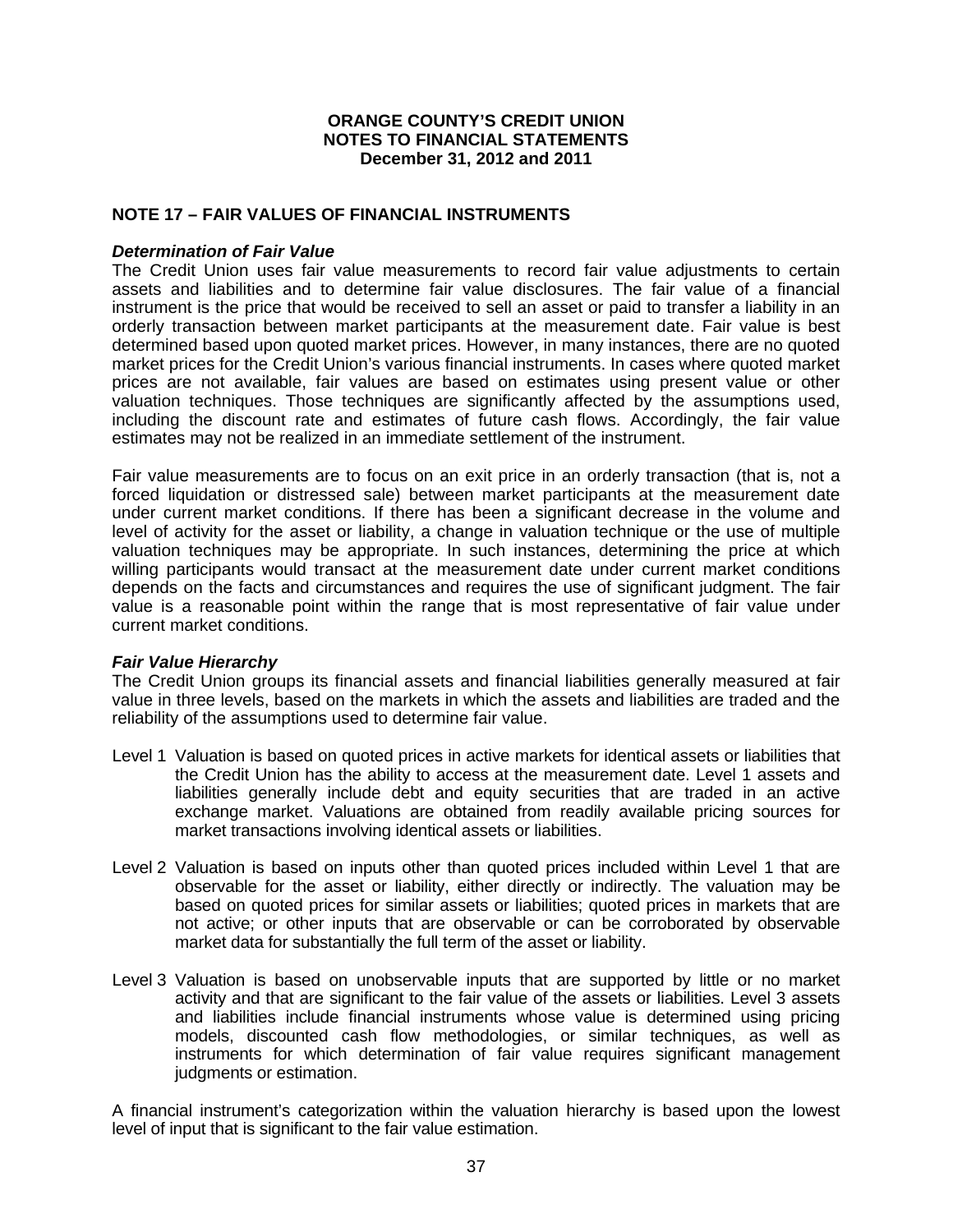## **NOTE 17 – FAIR VALUES OF FINANCIAL INSTRUMENTS** (CONTINUED)

The following methods and assumptions were used by the Credit Union in estimating fair value disclosures for financial instruments:

*Cash and Cash Equivalents:* The carrying amounts of cash and cash equivalents approximate their fair value.

*Available-For-Sale Securities:* Market value technique is marked to market on a monthly basis, of which information is performed and provided on a monthly basis by Raymond James. Month end market prices are obtained through the Raymond James report folio investment accounting service. Raymond James obtains their market values from Reuters. Reuters methodology for the valuation of U.S. government and federal agency securities is based on an OAS model, which includes the LIBOR/Swap forward curve, credit spreads and interest rate volatilities. The valuation of seasoned federal agency mortgage-backed securities and collateralized mortgage obligations pools is based on market makers and live trading systems. The valuation of federal agency mortgage-backed securities and collateralized mortgage obligations adjustable rate mortgages are based on the bond equivalent effective margin. These figures are validated by comparing Raymond James results to the primary safekeeper, Federal Home Loan Bank.

**Other Investment Securities:** The carrying amounts of other investment securities approximate their fair value.

*Federal Home Loan Bank Stock:* The carrying amount of the FHLB stock approximates the fair value.

*Loans Held-for-Sale:* Mortgage loans originated and intended for sale in the secondary market are carried at the lower of cost or estimated market value in the aggregate.

**Loans to Members:** For variable-rate loans that reprice frequently and have no significant change in the credit risk, fair values are based on carrying values. Fair values for certain mortgage loans (for example, one-to-four family residential), credit-card loans, and other consumer loans are based on quoted market prices of similar loans sold in conjunction with securitization transactions, adjusted for differences in loan characteristics; or are based on estimated cash flow analyses, using interest rates currently being offered for loans with similar terms to borrowers of similar credit quality. Fair values for business real estate and business loans are estimated using discounted cash flow analyses, using interest rates currently being offered for loans with similar terms to borrowers of similar credit quality. Fair values for impaired loans are estimated using discounted cash flow analyses or underlying collateral value, where appropriate.

*Accrued Interest Receivable:* Accrued interest receivable represents interest on loans and investments. The carrying amounts of accrued interest receivable approximate their fair value.

*Foreclosed Assets:* The fair value of foreclosed assets is generally based on recent real estate appraisals, less estimated costs to sell. These appraisals may utilize a single valuation approach or a combination of approaches including comparable sales and the income approach. Adjustments are routinely made in the appraisal process by the appraisers to adjust for differences between the comparable sales and income data available.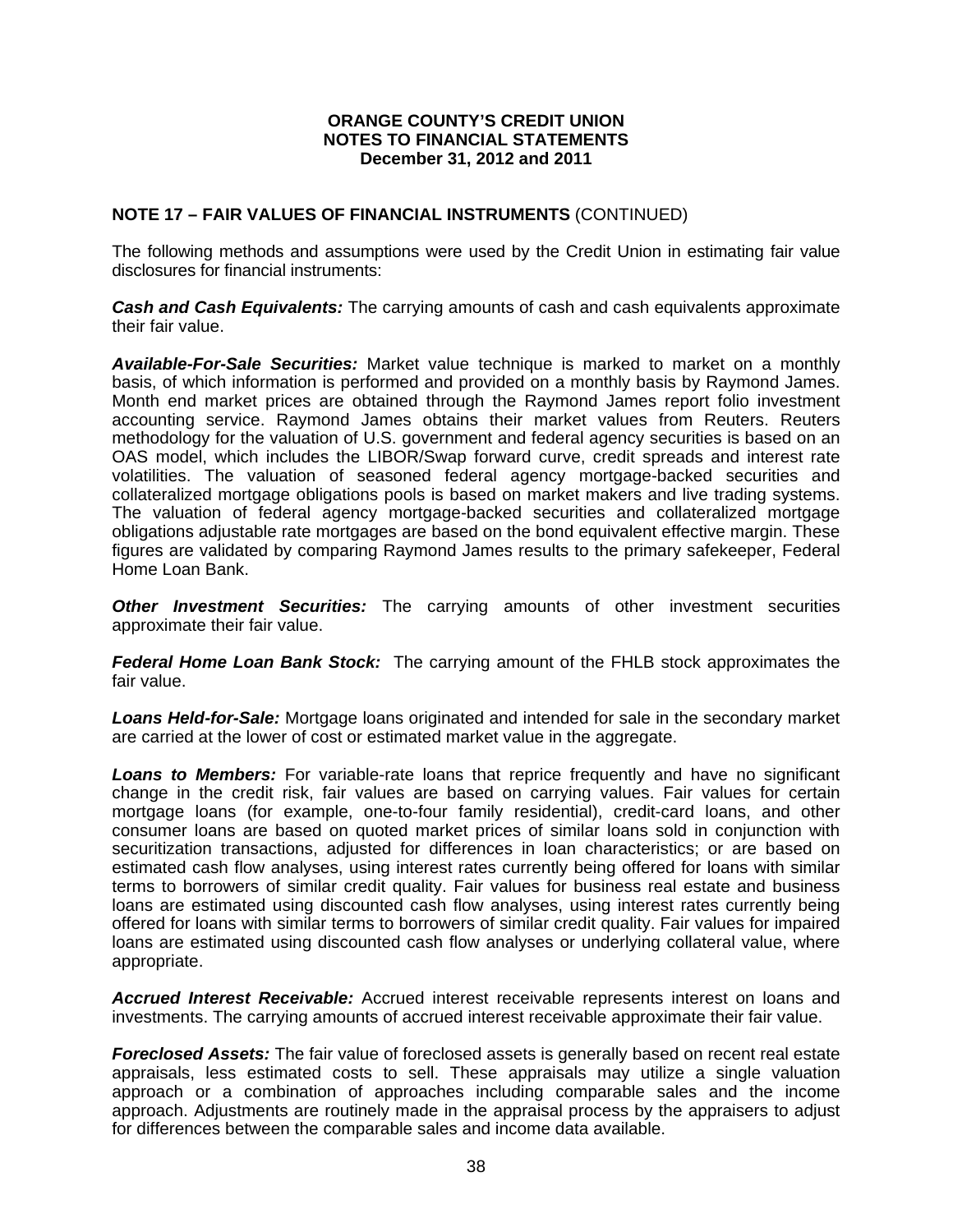## **NOTE 17 – FAIR VALUES OF FINANCIAL INSTRUMENTS** (CONTINUED)

*Members' Share and Savings Accounts:* The fair values disclosed for share draft, regular savings and money market accounts are, by definition, equal to the amount payable on demand at the reporting date (that is, their carrying amounts). The carrying amounts of variable-rate, fixed-term share certificates approximate their fair values at the reporting date. Fair values for fixed-rate shares and share certificates are estimated using a discounted cash flow calculation that applies interest rates currently being offered on share certificates to a schedule of aggregated expected monthly maturities on shares and certificates.

*Borrowed Funds:* The carrying amounts of borrowed funds maturing within 90 days approximate their fair values. Fair values of other borrowed funds are estimated using discounted cash flow analyses based on the Credit Union's current incremental borrowing rates for similar types of borrowing arrangements.

*Commitments to Extend Credit:* The estimated fair value of the commitments to extend credit represents the potential unfunded commitments under such lines-of-credit.

#### *Assets and Liabilities Measured at Fair Value on a Recurring Basis*

Assets and liabilities measured at fair value on a recurring basis at December 31, 2012 and 2011 are summarized as follows:

| Total<br><b>Carrying Value</b> | <u>(Level 1)</u> | <b>Significant</b><br><b>Other Observable</b><br><b>Inputs</b><br>(Level 2) | Significant<br>Unobservable<br><b>Inputs</b><br><u>(Level 3)</u>                                                                                                                    |
|--------------------------------|------------------|-----------------------------------------------------------------------------|-------------------------------------------------------------------------------------------------------------------------------------------------------------------------------------|
| \$122,941,000                  | \$               | \$122,941,000                                                               | \$                                                                                                                                                                                  |
| 126,418,000                    |                  | 126,418,000                                                                 |                                                                                                                                                                                     |
| 95,950,000<br>65,290,000       |                  | 95,950,000                                                                  |                                                                                                                                                                                     |
|                                | 1,178,000        |                                                                             | <b>Fair Value Measurements at Reporting Date Using</b><br><b>Quoted Prices in</b><br><b>Active Markets</b><br>for Identical<br><b>Assets/Liabilities</b><br>65,290,000<br>1,178,000 |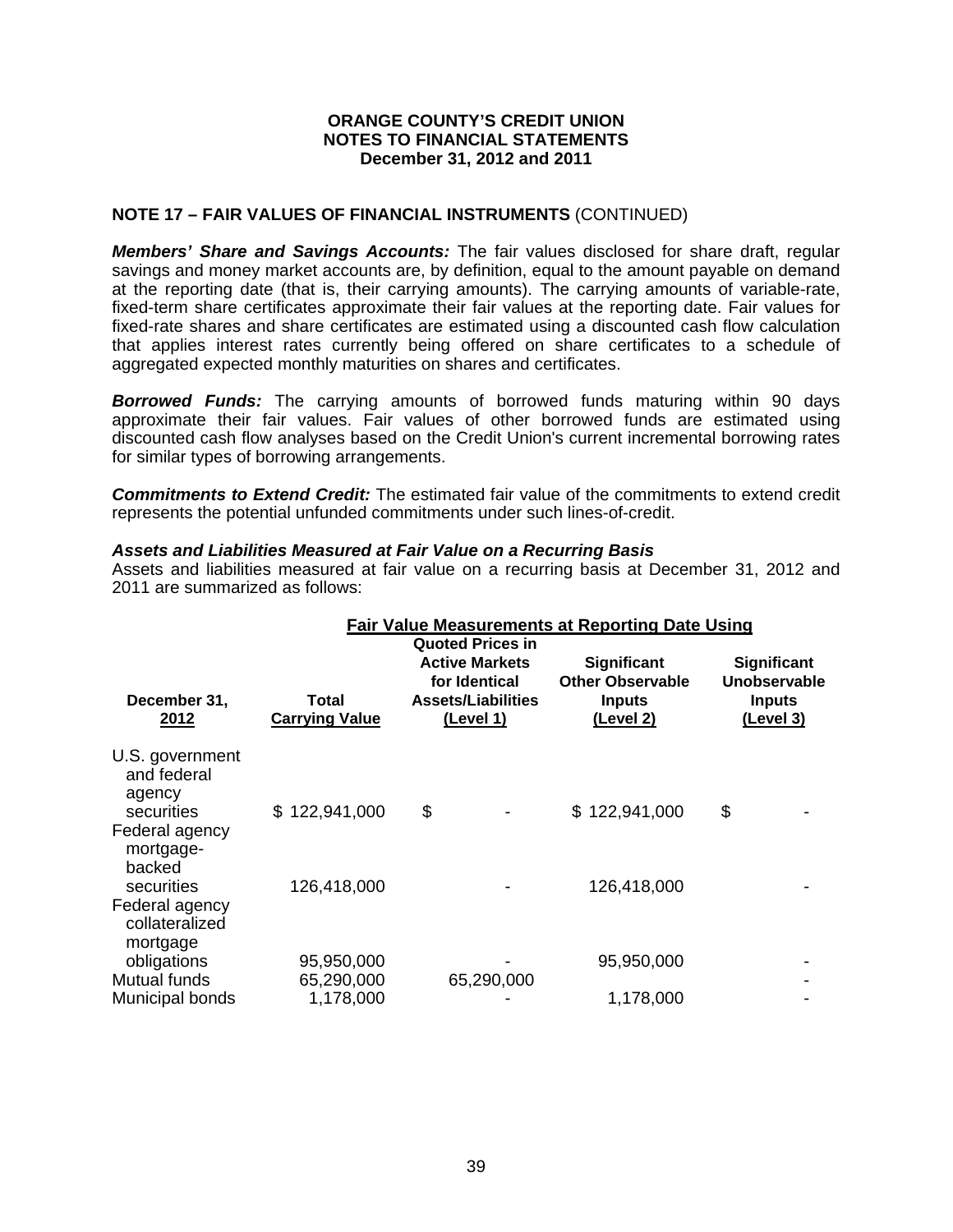## **NOTE 17 – FAIR VALUES OF FINANCIAL INSTRUMENTS** (CONTINUED)

|                                                                             |                                |                                                                                                                    | <b>Fair Value Measurements at Reporting Date Using</b>                             |                                                                  |
|-----------------------------------------------------------------------------|--------------------------------|--------------------------------------------------------------------------------------------------------------------|------------------------------------------------------------------------------------|------------------------------------------------------------------|
| December 31,<br>2011                                                        | Total<br><b>Carrying Value</b> | <b>Quoted Prices in</b><br><b>Active Markets</b><br>for Identical<br><b>Assets/Liabilities</b><br><u>(Level 1)</u> | <b>Significant</b><br><b>Other Observable</b><br><b>Inputs</b><br><u>(Level 2)</u> | Significant<br>Unobservable<br><b>Inputs</b><br><u>(Level 3)</u> |
| U.S. government<br>and federal<br>agency<br>securities<br>Federal agency    | \$143,840,000                  | \$                                                                                                                 | \$143,840,000                                                                      | \$                                                               |
| mortgage-<br>backed<br>securities                                           | 58,688,000                     |                                                                                                                    | 58,688,000                                                                         |                                                                  |
| Federal agency<br>collateralized<br>mortgage<br>obligations<br>Mutual funds | 92,393,000<br>10,001,000       | 10,001,000                                                                                                         | 92,393,000                                                                         |                                                                  |

#### *Assets and Liabilities Measured at Fair Value on a Nonrecurring Basis*

Under certain circumstances the Credit Union makes adjustments to fair value for assets and liabilities although they are not measured at fair value on an ongoing basis. The following table presents the financial instruments carried on the statements of financial condition by caption and by level in the fair value hierarchy at December 31, 2012 and 2011 for which a nonrecurring change in fair value has been recorded:

|                                                                     |    |                         |                                                                                                             | <b>Fair Value Measurements at Reporting Date Using</b>                      |                                                           |
|---------------------------------------------------------------------|----|-------------------------|-------------------------------------------------------------------------------------------------------------|-----------------------------------------------------------------------------|-----------------------------------------------------------|
|                                                                     |    | <b>Carrying Value</b>   | <b>Quoted Prices in</b><br><b>Active Markets</b><br>for Identical<br><b>Assets/Liabilities</b><br>(Level 1) | <b>Significant</b><br><b>Other Observable</b><br><b>Inputs</b><br>(Level 2) | Significant<br>Unobservable<br><b>Inputs</b><br>(Level 3) |
| December 31,<br>2012<br>Impaired loans<br>with an<br>allowance, net | S  | 20,598,000              | \$                                                                                                          | \$                                                                          | \$<br>20,598,000                                          |
| December 31,<br>2011<br>Impaired loans<br>with an                   |    |                         |                                                                                                             |                                                                             |                                                           |
| allowance, net<br>Foreclosed assets                                 | \$ | 25,965,000<br>1,159,000 | \$                                                                                                          | \$                                                                          | \$<br>25,965,000<br>1,159,000                             |